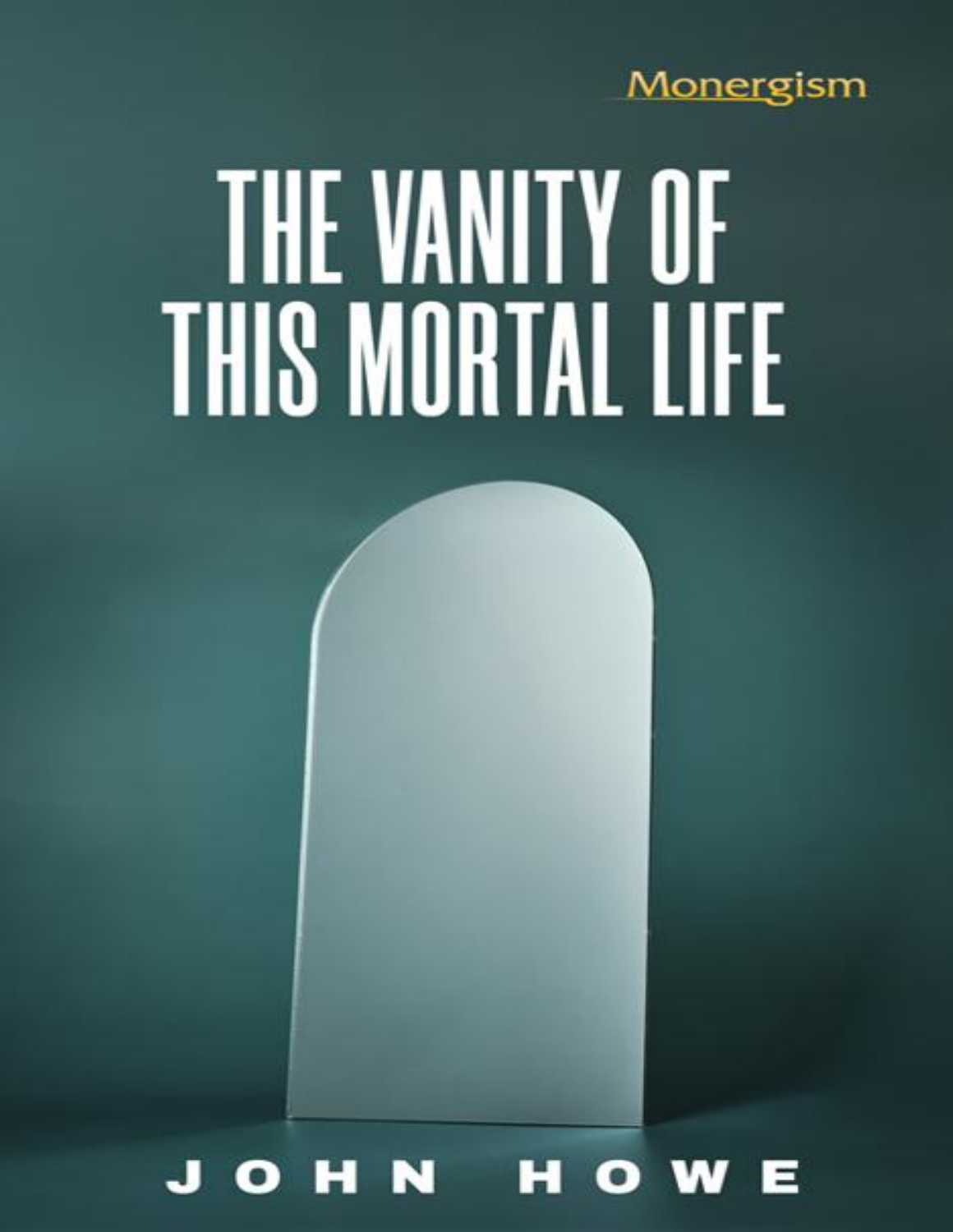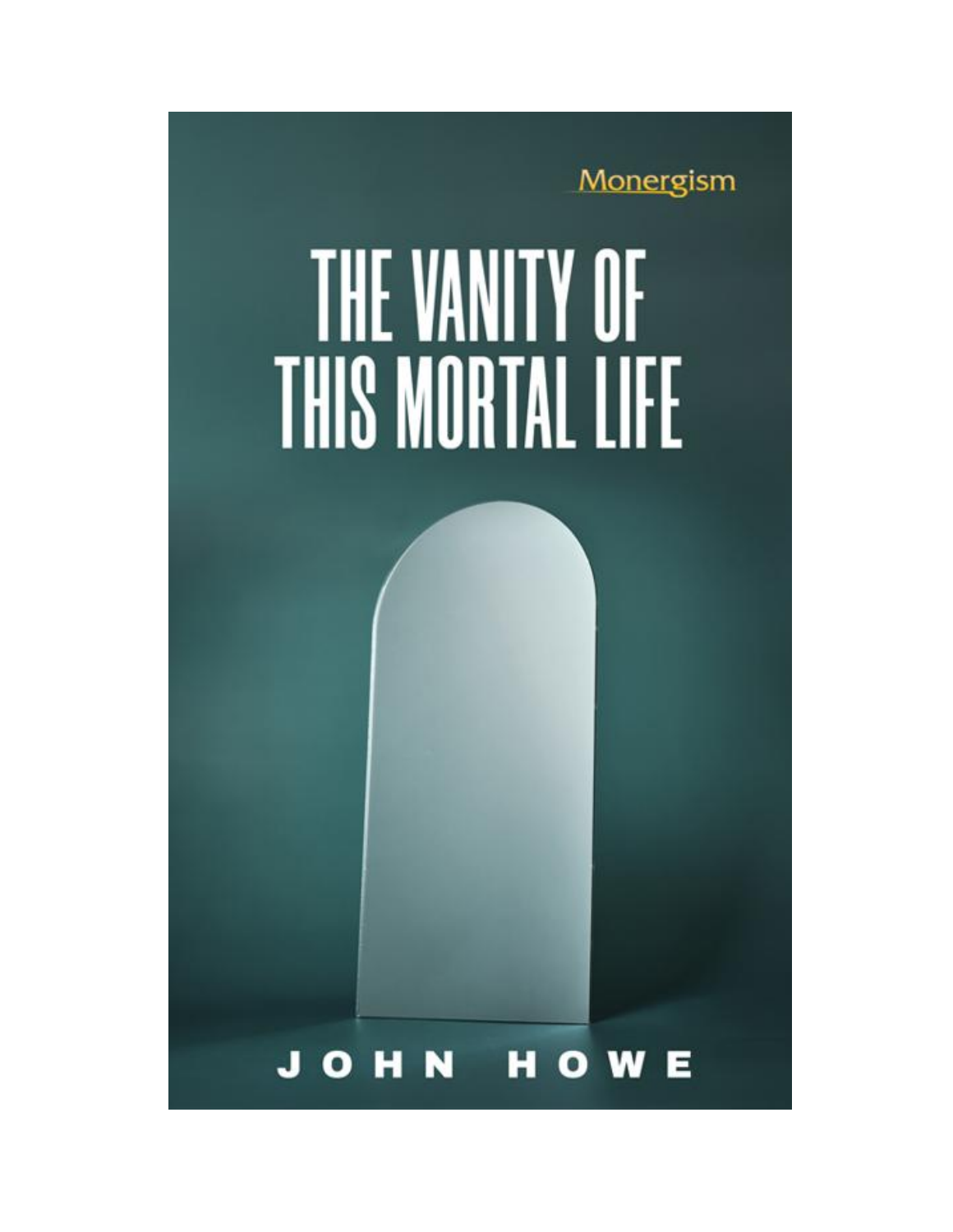# **The Vanity of this Mortal Life by John Howe**

From The Works of John Howe in 3 Volumes

Reprinted in 1848 by William Tegg and Co., London

**TABLE OF CONTENTS**

[TO THE DESERVEDLY HONOURED JOHN UPTON](#page-2-0)

[THE VANITY OF MAN AS MORTAL](#page-9-0)

## <span id="page-2-0"></span>**TO THE DESERVEDLY HONOURED**

JOHN UPTON, ESQ., OF LUPTON,

WITH THE MANY SURVIVING BRANCHES FORMERLY SPRUNG OUT OF THAT RELIGIOUS FAMILY, AND THE WORTHY CONSORTS OF ANY OF THEM

SINCE it is the lot of the following pages to he exposed to public view, there is somewhat of justice in it, to yourselves or me, that the world do also know wherein divers of you have contributed thereto; that if anything redound hence to public advantage, it may be understood to be owing in part to you; or, if it shall be reckoned a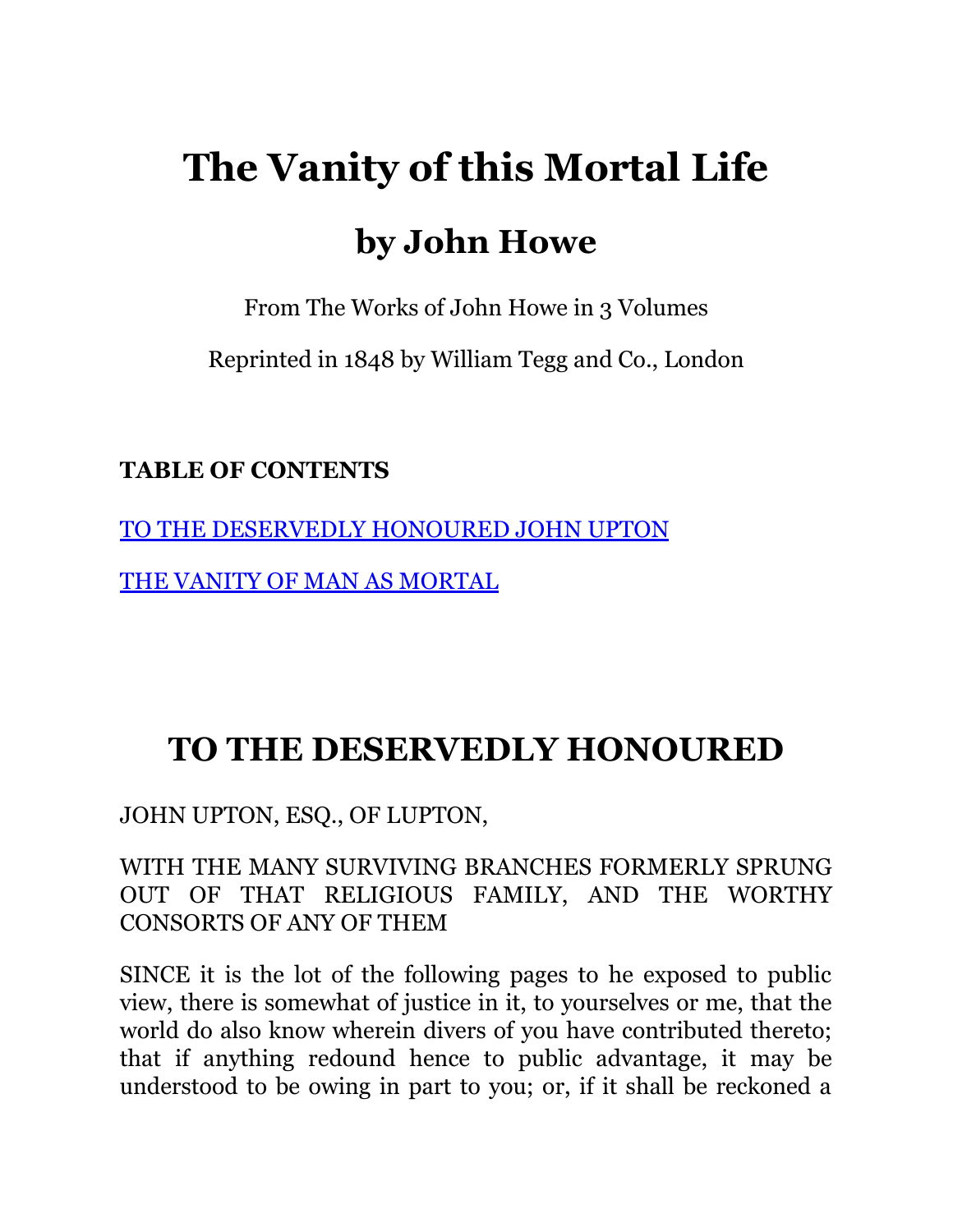useless trouble, in this way to represent things, so obvious to common notice, and whereof so much is already said, all the blame of the publication be not imputed (as it doth not belong) to me only. But I must here crave your excuse, that, on this account, I give you a narrative of what (for the most part) you already know, and may possibly not delight to remember; both because it is now become convenient that others should know it too, and not necessary to be put into a distinct preface; and because to yourselves the review of those less pleasing passages may be attended with a fruit which may be some recompence for their want of pleasure.

Therefore give the reader leave to take notice, and let it not be grievous to you that I remind you, that after this your near relation,\* (whose death gave the occasion of the ensuing meditations) had from his youth lived between twenty and thirty years of his age in Spain, your joint importunity had at length obtained from him a promise of returning; whereof when you were in somewhat a near expectation, a sudden disease in so few days landed him in another world, that the first notice you had of his death or sickness, was by the arrival of that vessel (clad in mourning attire) which, according to his own desire in his sickness, brought over the deserted body to its native place of Lupton; that thence it might find a grave, where it first received a soul; and obtain a mansion in the earth, where first it became one to a reasonable spirit. A little before this time, the desire of an interview among yourselves (which the distance of your habitations permitted not to be frequent) had induced divers of you to appoint a meeting at some middle place, whereby the trouble of a long journey might be conveniently shared among you. But, before that agreed resolution could have its accomplishment, this sad and most unexpected event intervening, altered the place, the occasion, and design of your meeting; but effected the thing itself, and brought together no less than twenty, the brothers and sisters of the deceased, or their consorts, besides his many nephews and nieces and other relations, to the mournful solemnity of the interment. Within the time of our being together upon this sad account, this passage of the Psalmist here insisted on came into discourse among us; being introduced by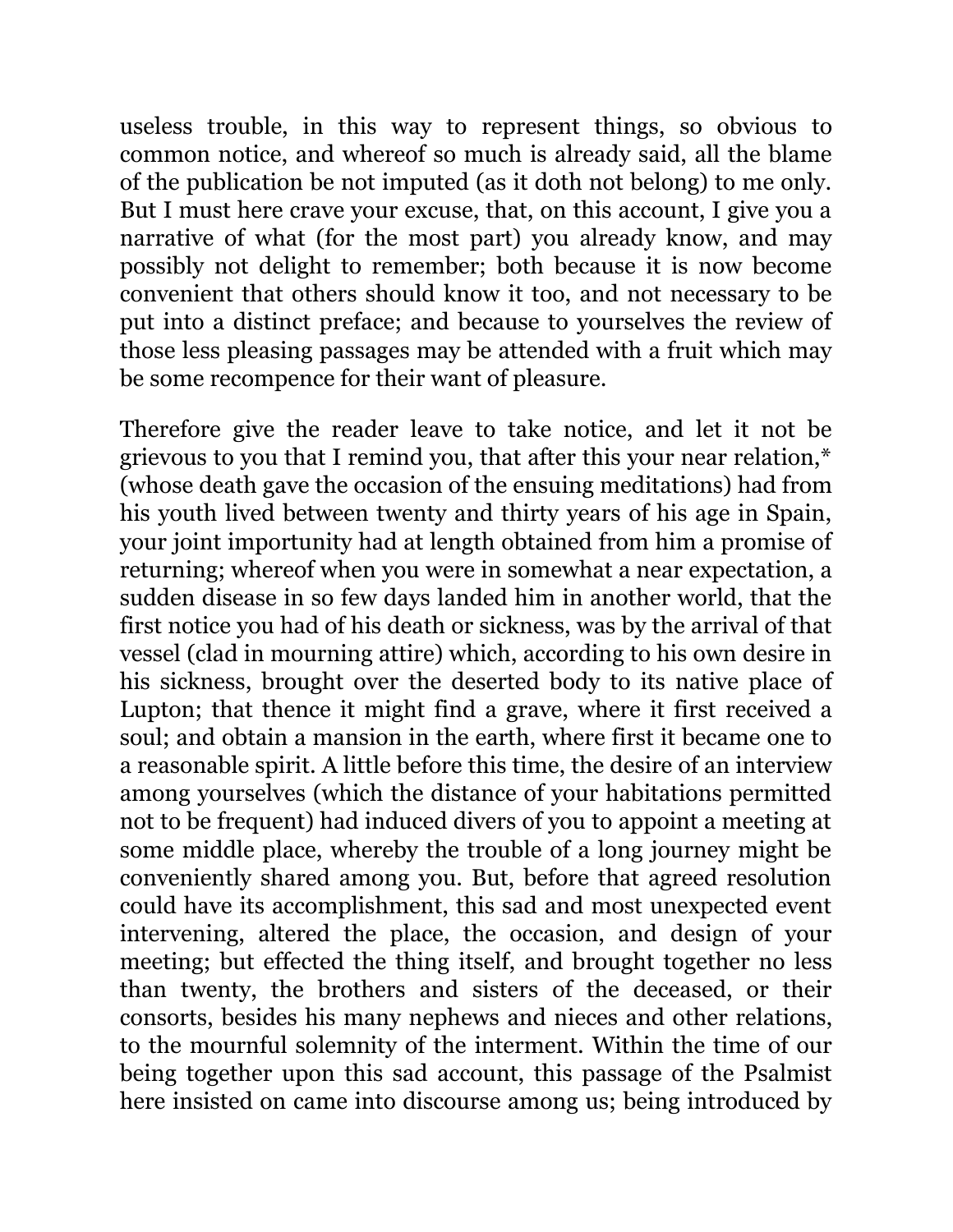an occasion, which (though then, it may be, unknown to the most of you) was somewhat rare, and not unworthy observation; viz. that one of yourselves having been some time before surprised with an unusual sadness, joined with an expectation of ill tidings, upon no known cause, had so urgent an inculcation of those words, as not to be able to forbear the revolving them much of the former part of that day, in the latter part whereof the first notice was brought to that place of this so near a relation's decease.

Certain months after, some of you, with whom I was then conversant in London, importuned me to have somewhat from me in writing upon that subject. Whereto I at length agreed, with a cautionary request, that it might not come into many hands, but might remain (as the occasion was) among yourselves. Nor will I deny it to have been some inducement to me to apply my thoughts to that theme, that it had been so suggested as was said. For such presages and abodings, as that above-mentioned, may reasonably be thought to owe themselves to some more steady and universal principle than casualty, or the party's own imagination; by whose more noble recommendation (that such a gloomy premonition might carry with it not what should only afflict, but also instruct and teach) this subject did seem offered to our meditation. Accordingly, therefore, after my return to the place of my abode, I hastily drew up the substance of the following discourse; which, a year ago, I transmitted into their hands who desired it from me, without reserving to myself any copy. Hereby it became difficult to me, presently to comply (besides divers considerations I might have against the thing itself) with that joint request of some of you (in a letter, which my removal into another kingdom occasioned to come long after to my hands) that I would consent these papers might be made public. For, as I have reason to be conscious to myself of disadvantages enough to discourage any undertaking of that kind; so I am more especially sensible, that so cursory and superficial a management of a subject so important (though its private occasion and design at first might render it excusable to those few friends for whom it was meant) cannot but be liable to the hard censure (not to say contempt) of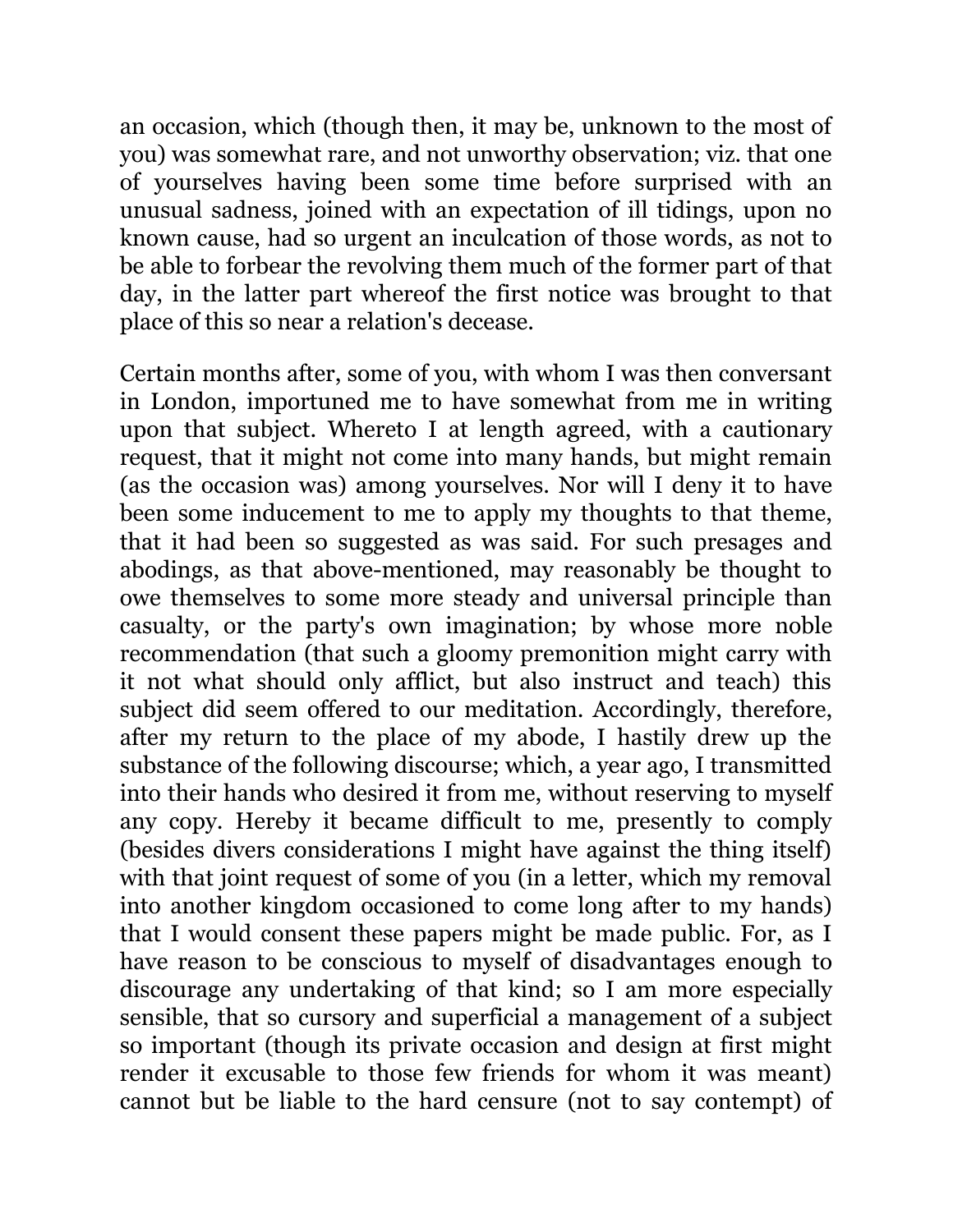many whom discourses of this kind should more designedly serve. And, therefore, though my willingness to be serviceable in keeping alive the apprehension and expectation of another state, my value of your judgments who conceive what is here done may be useful thereto, and my peculiar respects to yourselves, the members and appendants of a family to which (besides some relation) I have many obligations and endearments—do prevail with me not wholly to deny; yet, pardon me that I have suspended my consent to this publication, till I should have a copy transmitted to me from some of you, for my necessary review of so hasty a production; that I might not offer to the view of the world, what, after I had penned it, had scarce passed my own. And now, after so long an expectation, those papers are but this last week come to my hands. I here return them with little or no alteration; save, that what did more directly concern the occasion, towards the close, is transferred hither; but with the addition of almost all the directive part of the use; which I submit together to your pleasure and disposal.

And I shall now take the liberty to add, my design in consenting to this request of yours (and I hope the same of you in making it) is not to erect a monument to the memory of the deceased, (which how little doth it signify!) nor to spread the fame of your family, (though the visible blessing of God upon it, in the fruitfulness, piety, and mutual love, wherein it hath flourished for some generations, do challenge observation, both as to those branches of it which grow in their own more natural soil, and those, as I have now occasion to take further notice, that I find to have been transplanted into another country;) but that such, into whose hands this little treatise shall fall, may be induced to consider the true end of their beings; to examine and discuss the matter more thoroughly with themselves, what it may or can be supposed such a sort of creatures was made and placed on this earth for: that when they shall have reasoned themselves into a settled apprehension of the worthy and important ends they are capable of attaining, and are visibly designed to, they may be seized with a noble disdain of living beneath themselves and the bounty of their Creator.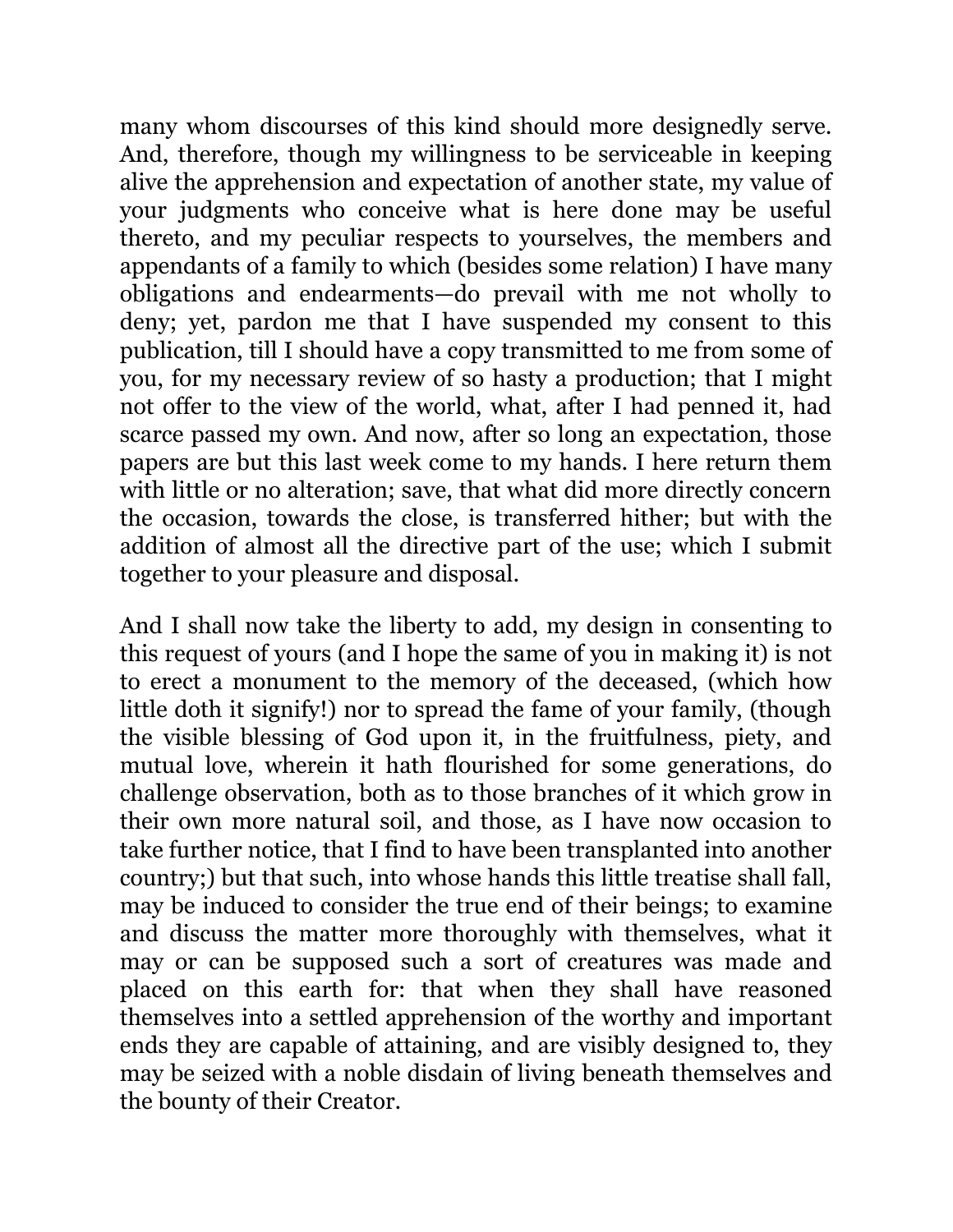It is obvious to common observation, how flagrant and intense a zeal men are often wont to express for their personal reputation, the honour of their families, yea, or for the glory of their nation: but how few are acted by that more laudable and enlarged zeal for the dignity of mankind! How few are they that resent the common and vile depression of their own species; or that, while in things of lightest consideration they strive with emulous endeavour, that they and their relatives may excel other men, do reckon it a reproach if, in matters of the greatest consequence, they and all men should not excel beasts! How few that are not contented to confine their utmost designs and expectations within the same narrow limits, through a mean and inglorious self-despiciency confessing in themselves (to the truth's and their own wrong) an incapacity of greater things; and with most injurious falsehood, proclaiming the same of all mankind besides!

If he that, amidst the hazards of a dubious war, betrays the interest and honour of his country, be justly infamous, and thought worthy severest punishment; I see not why a debauched sensualist, that lives as if he were created only to indulge his appetite; that so vilifies the notion of man, as if he were made but to eat, and drink, and sport, to please only his sense and fancy; that, in this time and state of conflict between the powers of this present world and those of the world to come, quits his party, bids open defiance to humanity, abjures the noble principles and ends, forsakes the laws and society of all that are worthy to be esteemed men, abandons the common and rational hope of mankind concerning a future immortality, and herds himself among brute creatures;—I say, I see not why such a one should not be scorned and abhorred as a traitor to the whole race and nation of reasonable creatures, as a fugitive from the tents, and deserter of the common interest, of men; and that, both for the vileness of his practice, and the danger of his example.

And who, that hath open eyes, beholds not the dreadful instances and increase of this defection; when it hath prevailed to that degree already, that in civilized, yea in Christian, countries, (as they yet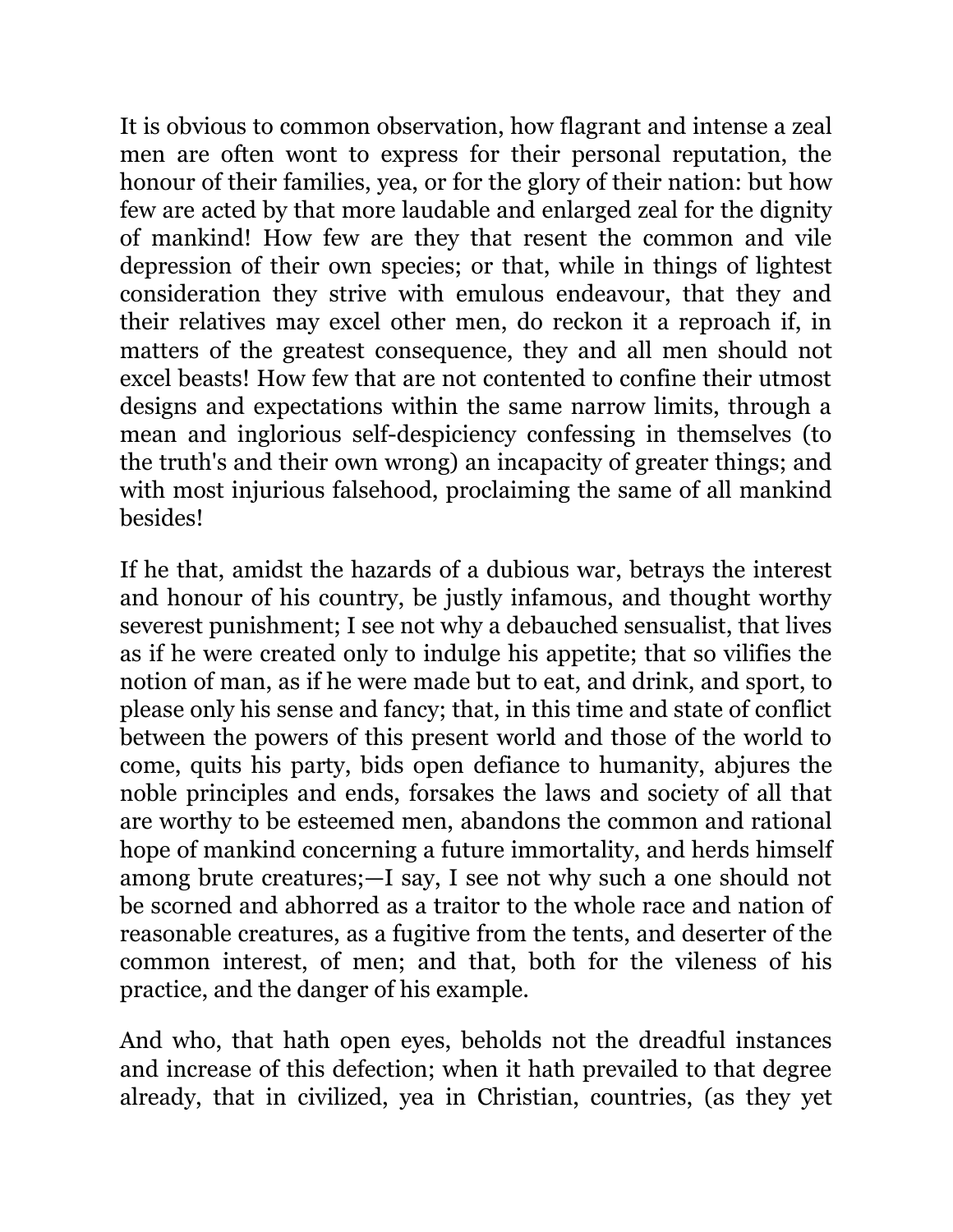affect to be called) the practice is become fashionable and in credit, which can square with no other principle than the disbelief of a future state, as if it were but a mere poetic, or (at best) a political fiction? And, as if so impudent infidelity would pretend not to a connivance only, but a sanction, it is reckoned an odd and uncouth thing for a man to live as if he thought otherwise; and a great presumption to seem to dissent from the profane infidel crew. As if the matter were already formally determined in the behalf of irreligion, and the doctrine of the life to come had been clearly condemned in open council as a detestable heresy. For what tenet was ever more exploded and hooted at, than that practice is which alone agrees with this? Or what series or course of repeated villanies can ever be more ignominious than (in vulgar estimate) a course of life so transacted, as doth become the expectation of a blessed immortality? And what! after so much written and spoken by persons of all times and religions for the immortality of the human soul, and so common an acknowledgment thereof by pagans, Mahomedans, Jews, and Christians, is man now at last condemned and doomed to a perpetual death, as it were, by the consent and suffrage even of men; and that too without trial or hearing; and not by the reason of men, but their lusts only?—as if (with a loud and violent cry) they would assassinate and stifle this belief and hope, but not judge it. And shall the matter be thus given up as hopeless; and the victory be yielded to prosperous wickedness, and a too successful conspiracy of vile miscreants against both their Maker and their own stock and race?

One would think whosoever have remaining in them any conscience of obligation and duty to the common Parent and Author of our beings, any remembrance of our divine original, any breathings of our ancient hope, any sense of human honour, any resentments of so vile an indignity to the nature of man, any spark of a just and generous indignation for so opprobrious a contumely to their own kind and order in the creation; should oppose themselves with an heroic vigour to this treacherous and unnatural combination. And let us (my worthy friends) be provoked, in our several capacities, to do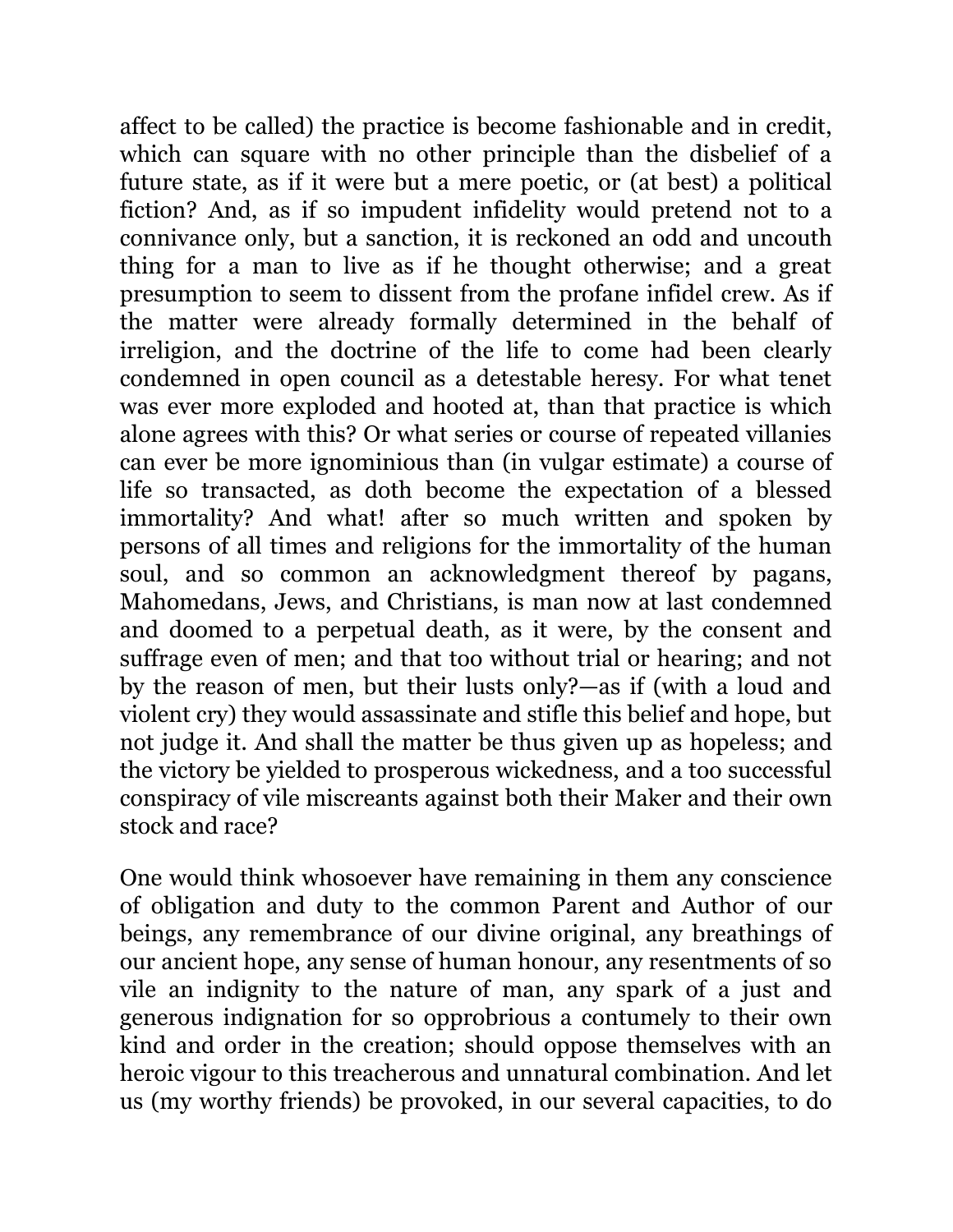our parts herein; and, at least, so to live and converse in this world, that the course and tenor of our lives may import an open asserting of our hopes in another; and may let men see we are not ashamed to own the belief of a life to come. Let us by a patient continuance in well-doing (how low designs soever others content themselves to pursue) seek honour, glory, and immortality to ourselves; and by our avowed, warrantable ambition in this pursuit, justify our great and bountiful Creator, who hath made us not in vain, but for so high and great things; and glorify our blessed Redeemer, who amidst the gloomy and disconsolate darkness of this wretched world, when it was overspread with the shadow of death, hath brought life and immortality to light in the gospel. Let us labour both to feel and express the power of that religion which hath the inchoation of the (participated) divine life for its principle, and the perfection and eternal perpetuation thereof for its scope and end.

Nor let the time that hath since elapsed be found to have worn out with you the useful impressions which this monitory surprising instance of our morality did at first make. But give me leave to inculcate from it what was said to you when the occasion was fresh and new: that we labour more deeply to apprehend God's dominion over his creatures; and that he made us principally for himself, and for ends that are to be compassed in the future state; and not for the temporary satisfaction and pleasure of one another in this world. Otherwise providence had never been guilty of such a solecism, to take out one from a family long famous for so exemplary mutual love, and dispose him into so remote a part, not permitting to most of his nearest relations the enjoyment of him for almost thirty years (and therein all the flower) of his age; and at last, when we were expecting the man, send you home the breathless frame wherein he lived. Yet it was not contemptible that you had that, and that dying (as Joseph) in a strange land, he gave, also, commandment concerning his bones; that though in his life he was (mostly) separated from his brethren, he might in death be gathered to his fathers. It was some evidence (though you wanted not better) that, amidst the traffic of Spain, he more esteemed the religion of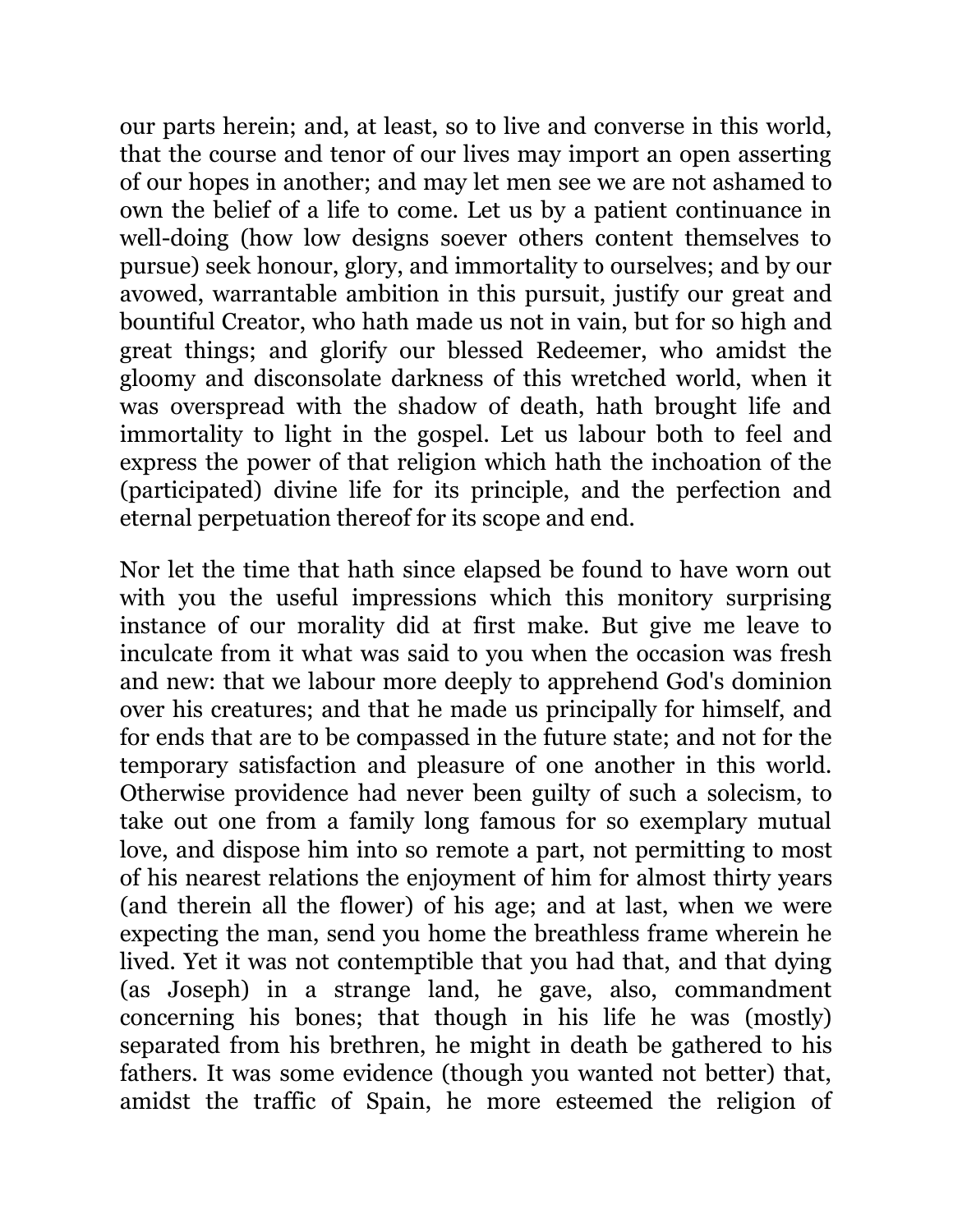England, and therefore would rather his dust should associate with theirs with whom also he would rather his spirit should. But whatever it did evidence, it occasioned so much, that you had that so general meeting with one another, which otherwise probably you would not have had, nor are likely again to have, (so hath providence scattered you) in this world; and that it proved a more serious meeting than otherwise it might: for however it might blamelessly have been designed to have met together at a cheerful table, God saw it fitter to order the meeting at a mournful grave; and to make the house that received you (the native place to many of you) the house of mourning rather than of feasting. The one would have had more quick relishes of a present pleasure, but the other was likely to yield the more lasting sense of an after profit. Nor was it an ill errand to come together (though from afar for divers of you) to learn to die: as you might, by being so sensibly put in mind of it, though you did not see that very part acted itself. And accept this endeavour to further you in your preparations for that change, as some testimony of the remembrance I retain of your most obliging respects and love, and of my still continuing

Your affectionate and respectful kinsman,

And servant in our common Lord,

J. HOWE.

Antrim, April 12, 1671.

## <span id="page-9-0"></span>**THE VANITY OF MAN AS MORTAL**

Remember how short my time is: wherefore hast thou made all men in vain?

What man is he that liveth, and shall not see death? Shall he deliver his soul from the hand of the grave? Selah - PSALM 89:47, 48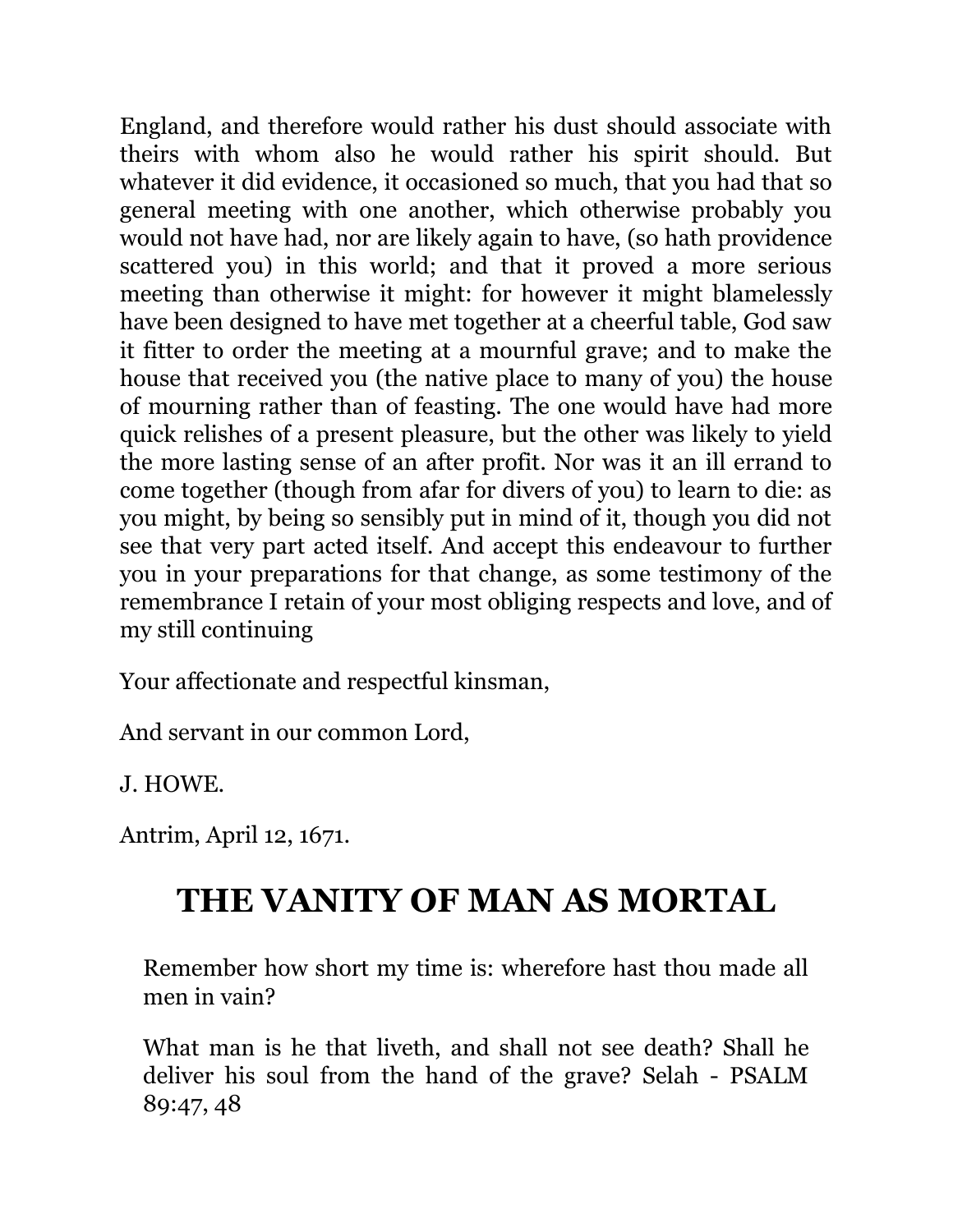WE are not concerned to be particular and curious in the inquiry, touching the special reference or occasion of the foregoing complaints, from the 37th verse. It is enough to take notice, for our present purpose, that besides the evil which had already befallen the plaintiff, a further danger nearly threatened him, that carried death in the face of it, and suggested somewhat frightful apprehensions of his mortal state; which drew from him this quick and sensible petition in reference to his own private concern, "Remember how short my time is;" and did presently direct his eye with a sudden glance from the view of his own, to reflect on the common condition of man, whereof he expresses his resentment, first, in a hasty expostulation with God, "Wherefore hast thou made all men in vain?"—then, secondly, in a pathetic discourse with himself, representing the reason of that rough charge, "What man is he that liveth, and shall not see death? shall he deliver," &c. q. d. When I add to the consideration of my short time, that of dying mankind, and behold a dark and deadly shade universally overspreading the world, the whole species of human creatures vanishing, quitting the stage round about me, and disappearing almost as soon as they show themselves: have I not a fair and plausible ground for that (seemingly rude) challenge? Why is there so unaccountable a phenomenon, such a creature made to no purpose; the noblest part of this inferior creation brought forth into being without any imaginable design? I know not how to untie the knot, upon this only view of the case, or avoid the absurdity. It is hard sure to design the supposal, (or what it may yet seem hard to suppose,) "that all men were made in vain."

It appears, the expostulation was somewhat passionate, and did proceed upon the sudden view of this disconsolate case, very abstractly considered, and by itself only; and that he did not in that instant look beyond it to a better and more comfortable scene of things. An eye bleared with present sorrow, sees not so far, nor comprehends so much at one view, as it would at another time; or as it doth, presently, when the tear is wiped out, and its own beams have cleared it up. We see he did quickly look further, and had got a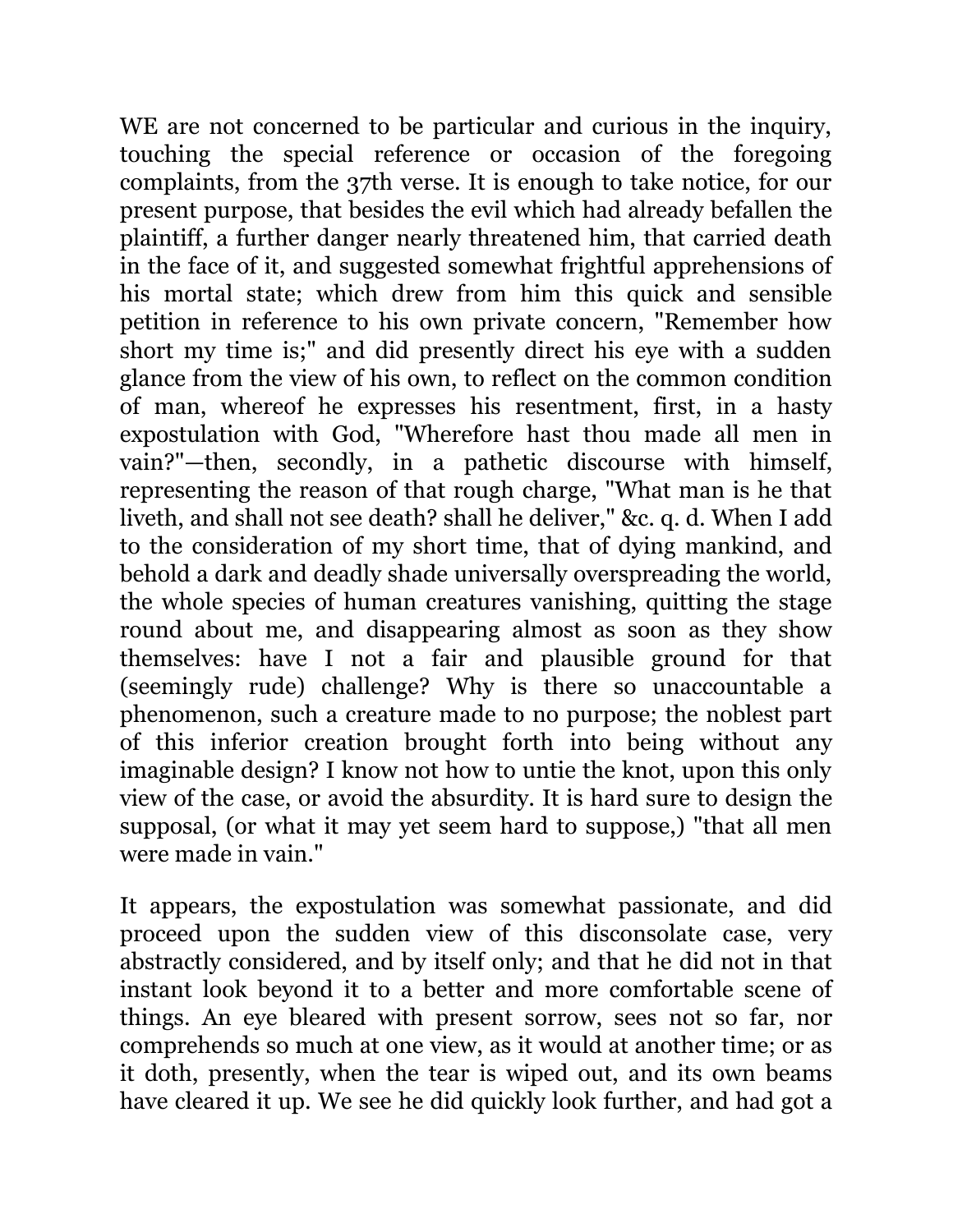more lightsome prospect, when in the next words we find him contemplating God's sworn loving-kindness unto David, (v. 49:) the truth and stability whereof he at the same time expressly acknowledges, while only the form of his speech doth but seem to import a doubt—"Where are they?" But yet—they were sworn in truth; upon which argument he had much enlarged in the former part of the psalm; and it still lay deep in his soul, though he were now a little diverted from the present consideration of it: which, since it turns the scales with him, it will be needful to inquire into the weight and import of it. Nor have we any reason to think that David was either so little a prophet or a saint, as in his own thoughts to refer those magnificent things (the instances of that loving-kindness confirmed by oath, which he recites from the 19th verse of the psalm to the 38th, as spoken from the mouth of God, and declared to him by vision) to the dignity of his own person, and the grandeur and perpetuity of his kingdom; as if it were ultimately meant of himself, that God would "make him his first-born, higher than the kings of the earth," (v. 27,) when there were divers greater kings, and (in comparison of, the little spot over which he reigned) a vastly spreading monarchy that still overtopped him all his time, (as the same and successive monarchies did his successors;) or that it was intended of the secular glory and stability of his throne and family, that God would "make them to endure for ever, and be as the days of heaven; that they should be as the sun before him, and be established for ever as the moon, and as a faithful witness in heaven," v. 29, 37.

That God himself meant it not so, experience and the event of things hath shown; and that these predictions cannot otherwise have had their accomplishment, than in the succession of the spiritual and everlasting kingdom of the Messiah (whom God raised up out of his loins to sit on his throne, Acts 2:30) unto his temporal kingdom. Wherein it is therefore ended by perfection rather than corruption: these prophecies being then made good, not in the kind which they literally imported, but in another (far more noble) kind. In which sense God's covenant with him must be understood, which he insists on so much in this psalm, (v. 28–34,) even unto that degree, as to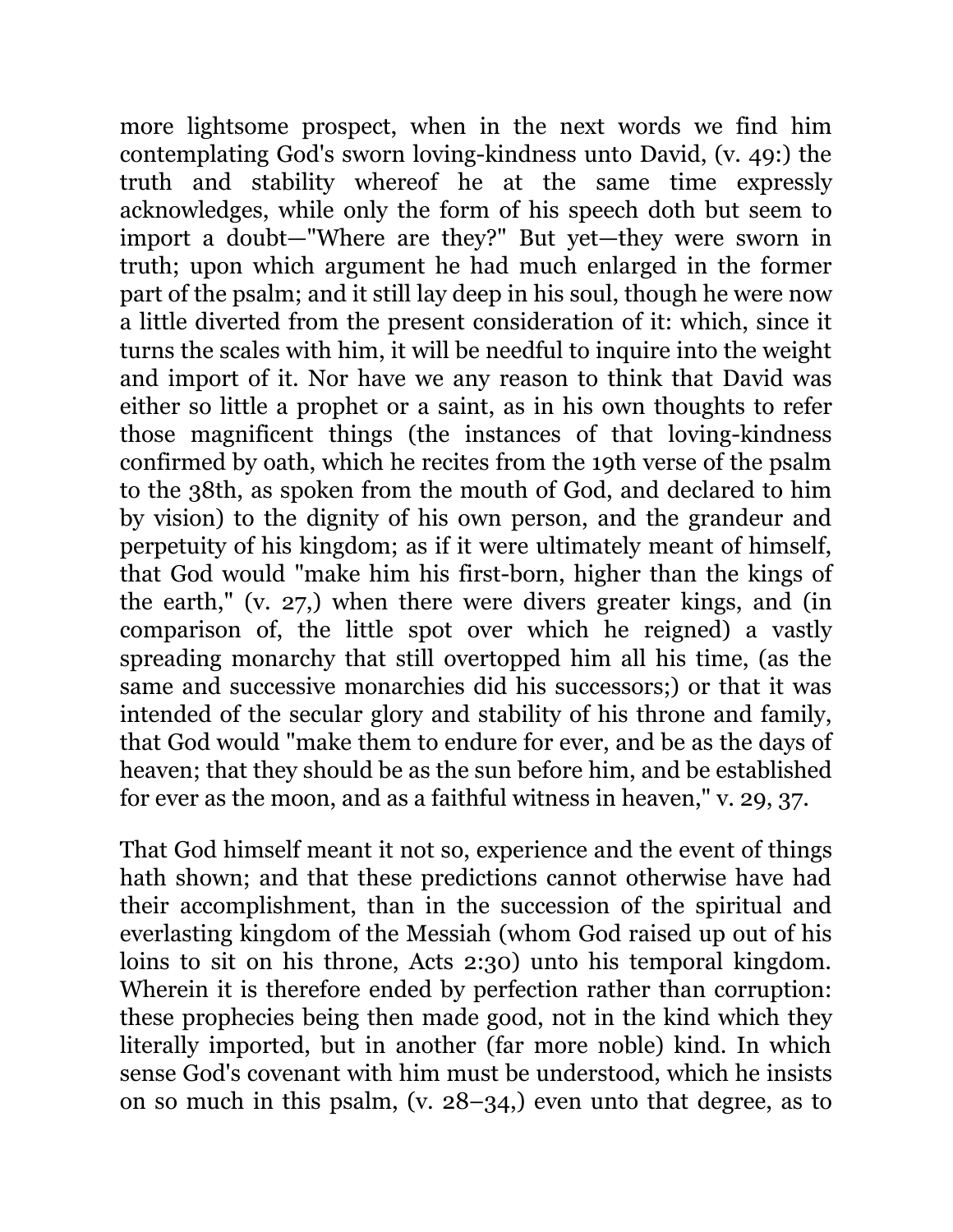challenge God upon it, as if in the present course of his providence he were now about to make it void, (v. 39;) though he sufficiently expresses his confidence both before and after, that this could never be. But it is plain it hath been made void long enough ago, in the subversion of David's kingdom, and in that we see his throne and family have not been established for ever, have not endured as the days of heaven; if those words had no other than their obvious and literal meaning. And if any, to clear the truth of God, would allege the wickedness of his posterity, first making a breach and disobliging him, this is prevented by what we find inserted in reference to this very case: "If his children forsake my law, and walk not in my judgments, &c., then will I visit their iniquity with the rod, &c. Nevertheless, my loving-kindness will I not utterly take from him, nor suffer my faithfulness to fail. My covenant will I not break, nor alter the thing which is gone out of my lips," v. 30–34. All which is solemnly sealed up with this, "Once have I sworn in my holiness, that I will not lie unto David," v. 35. So that they that will make a scruple to accuse the holy God of falsehood, in that which with so much solemnity he hath promised and sworn, must not make any to admit his further intendment in these words. And that he had a further (even a mystical and spiritual) intendment in this covenant with David, is yet more fully evident from that of the prophet Isaiah: "Ho every one that thirsteth, come ye to the waters," &c. "Incline your ear and come unto me. And I will make an everlasting covenant with you, even the sure mercies of David. Behold I have given him for a witness to the people, a leader and commander," &c. Isa. 55:1–5. What means this universal invitation to all thirsty persons, with the subjoined encouragement of making with them an everlasting covenant, (the same which we have here, no doubt, as to the principal parts, and which we find him mentioning also, 2 Sam. 23:5, with characters exactly corresponding to these of the prophet,) even the sure mercies of David? The meaning sure could not be, that they should be all secular kings and princes, and their posterity after them for ever; which we see is the verbal sound and tenor of this covenant.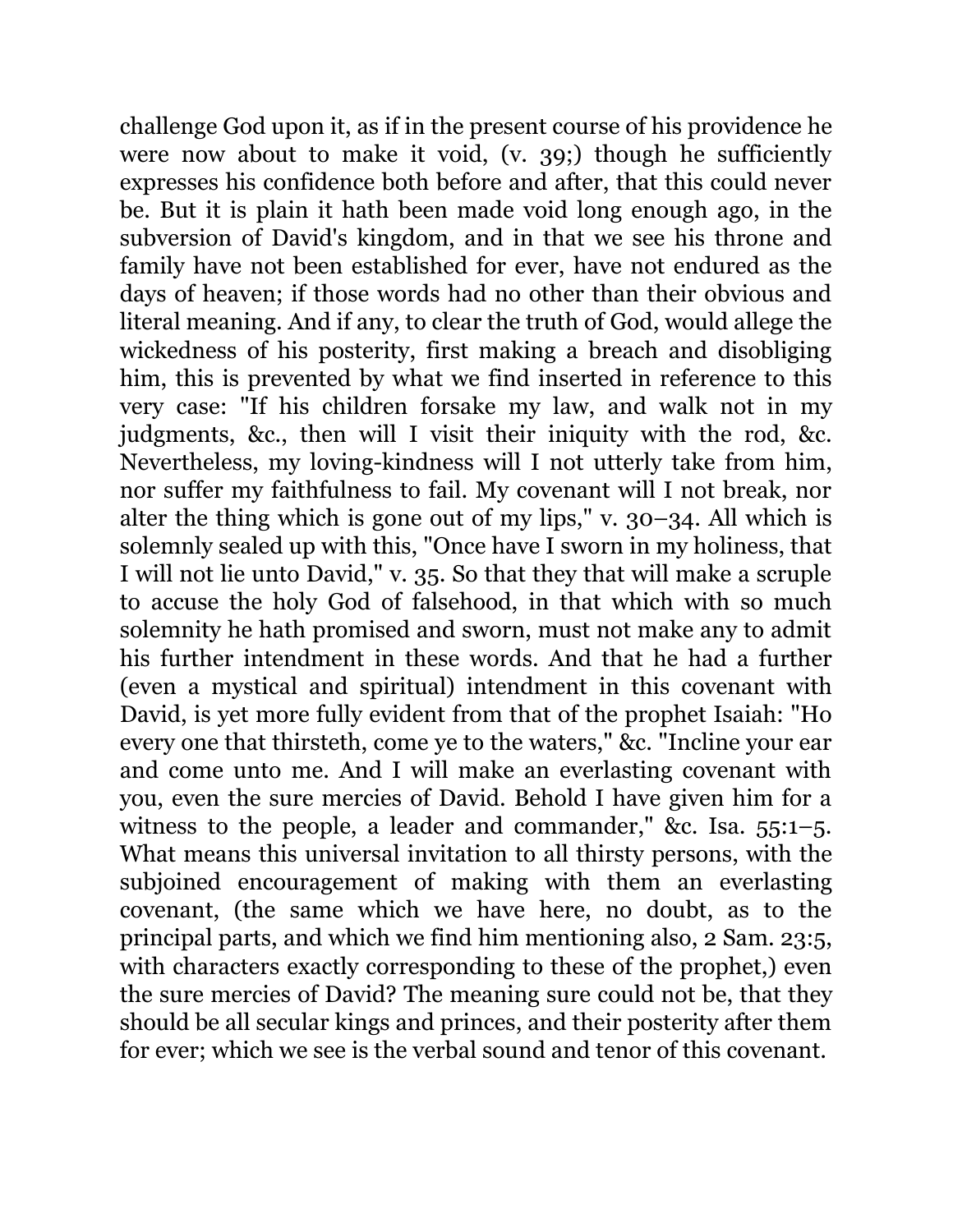And now, since it is evident God intended a mystery in this covenant, we may be as well assured he intended no deceit, and that he designed not a delusion to David by the vision in which he gave it. Can we think he went about to gratify him with a solemn fiction, and draw him into a false and fanciful faith; or so to hide his meaning from him, as to tempt him into the belief of what he never meant? And to what purpose was this so special revelation by vision, if it were not to be understood truly, at least, if not yet perfectly and fully? It is left us, therefore, to collect, that David was not wholly uninstructed how to refer all this to the kingdom of the Messiah. And he hath given sufficient testimony in that part of sacred writ, whereof God used him as a penman, that he was of another temper than to place the sum and chief of his expectations and consolations in his own and his posterity's worldly greatness. And to put us out of doubt, our Saviour, (who well knew his spirit) expressly enough tells us, that he in spirit called him Lord, (Matt. 22:43,) when he said, "The Lord said unto my Lord, Sit thou at my right hand, till I make thy enemies thy footstool," (Ps. 110:1;) a plain discovery how he understood God's revelation touching the future concernments of his kingdom, (and the covenant relating thereto,) viz. as a figure and type of Christ's, who must reign till all his enemies be subdued. Nor was he in that ignorance about the nature and design of Christ's kingdom, but that he understood its reference to another world, and state of things, even beyond all the successions of time, and the mortal race of men; so as to have his eye fixed upon the happy eternity which a joyful resurrection must introduce, and whereof Christ's resurrection should be the great and most assuring pledge. And of this we need no fuller an evidence than the express words of the apostle St. Peter, (Acts 2:25, &c.) who after he had cited those lofty triumphant strains of David, (Ps. 16:8–11,) "I have set the Lord always before me; because he is at my right hand, I shall not be moved. Therefore my heart is glad, and my glory rejoiceth; my flesh also shall rest in hope; for thou wilt not leave my soul in hell, (or in the state of darkness,) neither wilt thou suffer thy Holy One to see corruption. Thou wilt show me the path of life. In thy presence is fulness of joy, at thy right hand there are pleasures for evermore; "all which, he tells us, (v. 25,)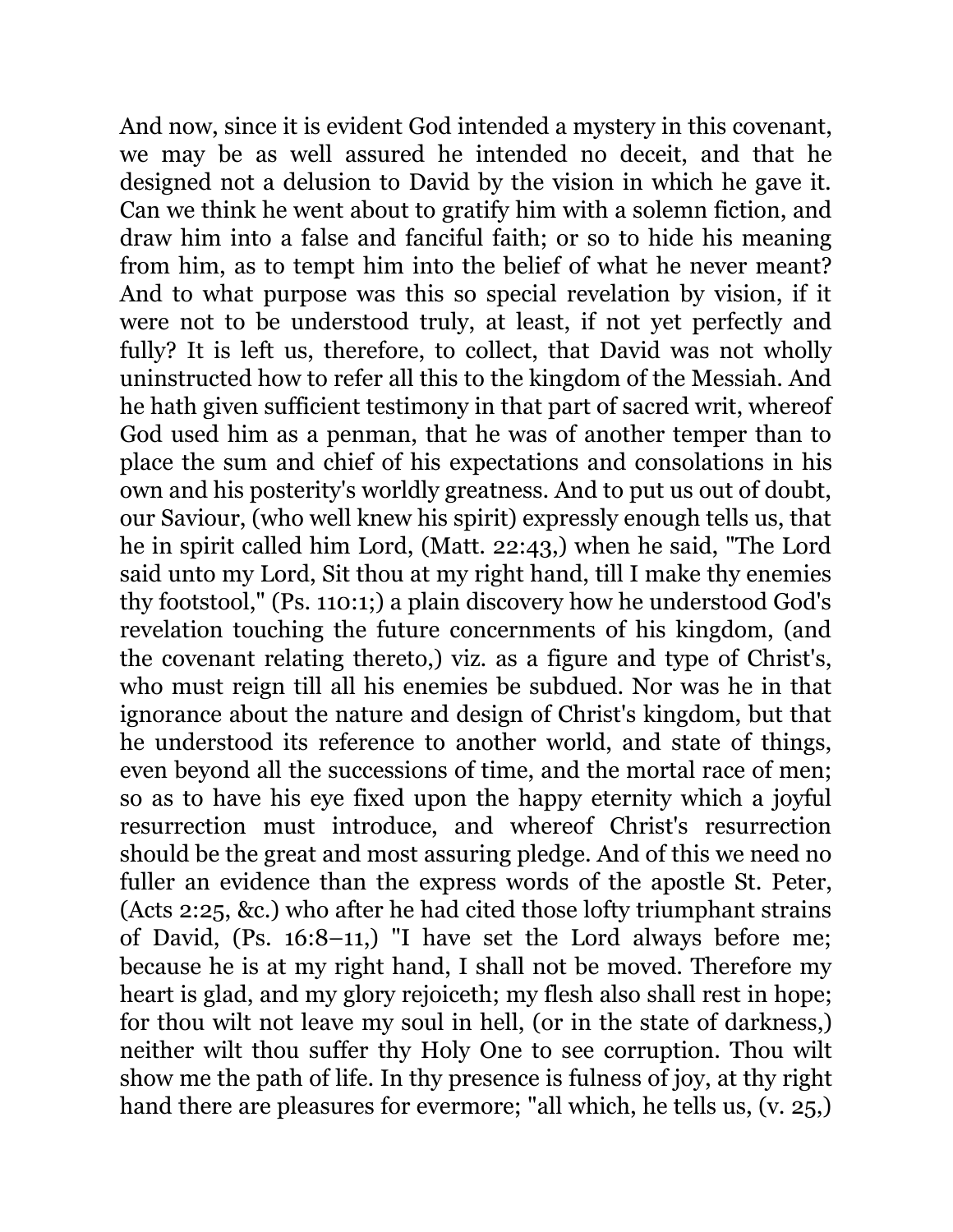was spoken concerning Christ;—he more expressly subjoins, (v. 30,) that "David being a prophet, and knowing that God had sworn with an oath to him, that of the fruit of his loins, according to the flesh, he would raise up Christ to sit on his throne; he seeing this before, spake of the resurrection of Christ," (v. 31;) it appears he spake not at random, but as knowing and seeing before what he spake, that his soul was not left in hell, &c. nor can we think he thus rejoices in another's resurrection, forgetting his own.

And yet we have a further evidence from the apostle Paul, who affirms, that "the promise made to the fathers, God had fulfilled to their children, in that he had raised up Jesus again; as it is also written in the second psalm, Thou art my Son, this day have I begotten thee. And as concerning that he raised him up from the dead, now no more to return to corruption; he said on this wise, I will give you the sure mercies of David," (Acts 13:32–34:) which it is now apparent, must be understood of eternal mercies; such as Christ's resurrection and triumph over the grave doth insure to us. He therefore looked upon what was spoken concerning his kingdom here, as spoken ultimately of Christ's, the kingdom whereby he governs and conducts his faithful subjects through all the troubles of life and terrors of death (through both whereof he himself as their king and leader hath shown the way) unto eternal blessedness; and upon the covenant made with him as the covenant of God in Christ, concerning that blessedness and the requisites thereto. And (to say no more in this argument) how otherwise can we conceive he should have that fulness of consolation in this covenant when he lay a-dying, as we find him expressing, (2 Sam. 23:5, for these were some of the last words of David, as we see verse 1,) "He hath made with me an everlasting covenant, ordered in all things and sure; for this is all my salvation, and all my desire." What so great joy and solace could a dying man take in a covenant made with him, when he had done with this world, and was to expect no more in it, if he took it not to concern a future blessedness in another world? Was it only for the hoped prosperity of his house and family when he was gone? This (which is the only thing we can fasten on) he plainly secludes in the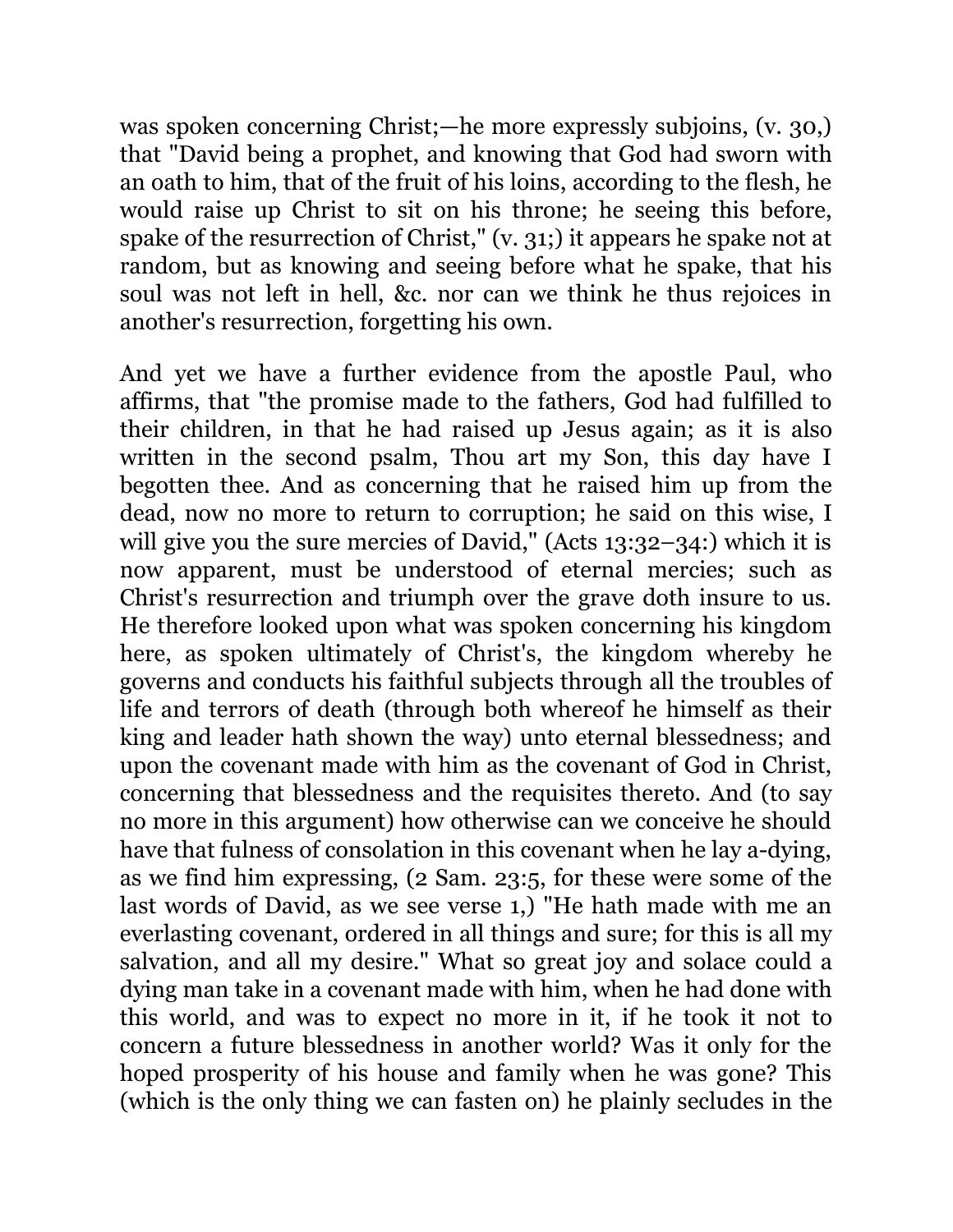next words,—"although he make it not to grow." Therefore it was his reflection upon those loving-kindnesses mentioned in the former part of the psalm, contained in God's covenant, and confirmed by his oath, but understood according to the sense and import already declared, that caused this sudden turn in David's spirit;\* and made him that lately spake as out of a Golgotha, as if he had nothing but death in his eye and thoughts, to speak now in so different a strain, and (after some additional pleadings, in which his faith further recovers itself) to conclude this psalm with solemn praise; "Blessed be the Lord for evermore; Amen and Amen."

We see, then, the contemplation of his own and all men's mortality, abstractly and alone considered, clothed his soul with black, wrapped it up in gloomy darkness, makes the whole kind of human creatures seem to him an obscure shadow, an empty vanity: but his recalling into his thoughts a succeeding state of immortal life clears up the day, makes him and all things appear in another hue, gives a fair account why such a creature as man was made; and therein makes the whole frame of things in this inferior world look with a comely and well-composed aspect, as the product of a wise and rational design. Whence, therefore, we have this ground of discourse fairly before us in the words themselves:—that the short time of man on earth, limited by a certain, unavoidable death, if we consider it abstractly by itself, without respect to a future state, carries that appearance and aspect with it, as if God had made all men in vain.— That is said to be vain, according to the importance of the word שוא here used, which is either false, a fiction, an appearance only, a shadow, or evanid thing; or which is useless, unprofitable, and to no valuable purpose. The life of man, in the case now supposed, may be truly styled vain, either way. And we shall say somewhat to each; but to the former more briefly.

1. It were vain, i. e. little other than a show, a mere shadow, a semblance of being. We must, indeed, in the present case, even abstract him from himself, and consider him only as a mortal, dying thing; and, as to that of him which is so, what a contemptible nothing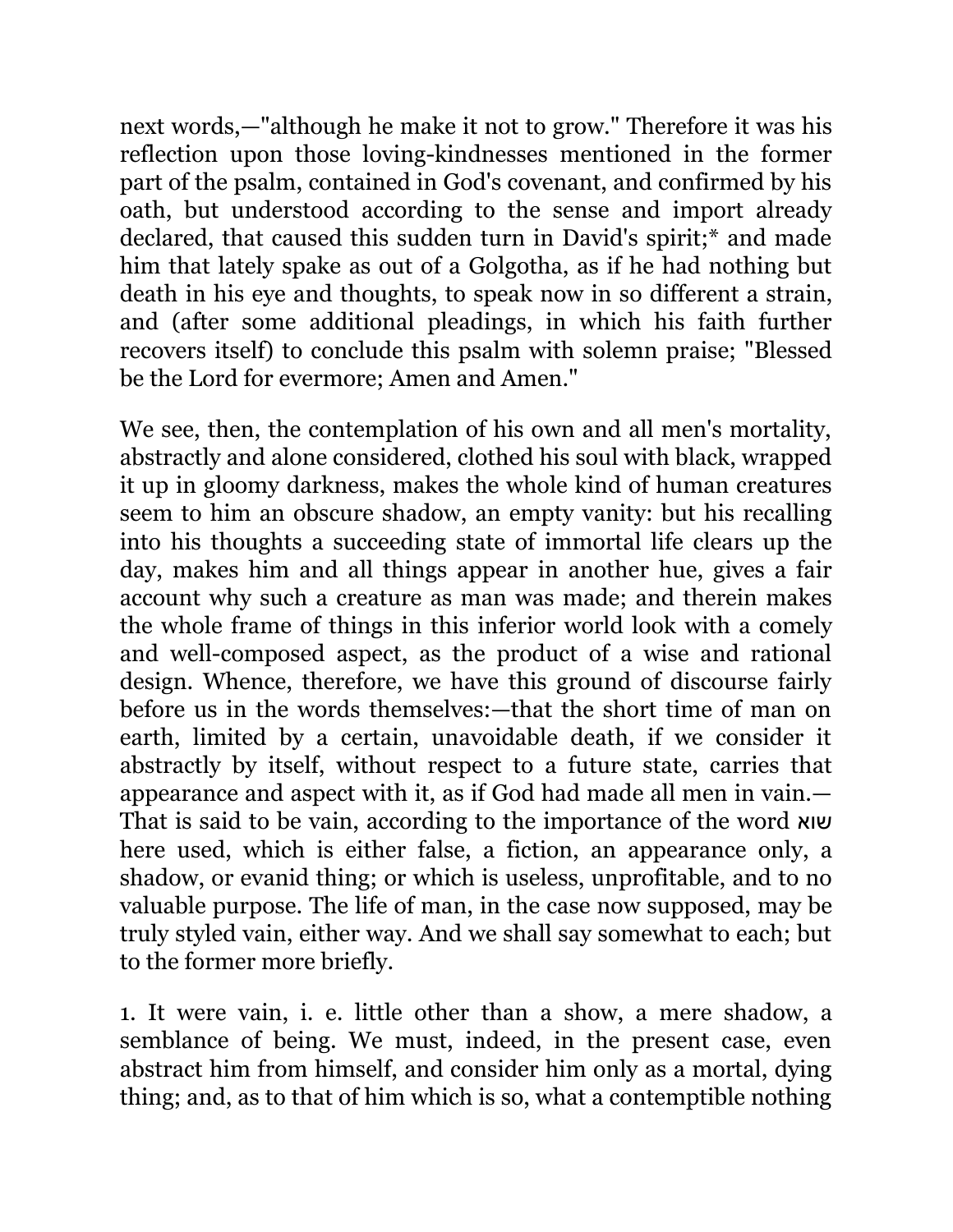is he! There is an appearance of somewhat; but search a little, and inquire into it, and it vanishes into a mere nothing, is found a lie, a piece of falsehood, as if he did but feign a being, and were not. And so we may suppose the Psalmist speaking, upon the view of his own and the common case of man, how fast all were hastening out of life, and laying down the being which they rather seemed to have assumed and borrowed, than to possess and own; "Lord, why hast thou made man such a fictitious thing, given him such a mock-being? Why hast thou brought forth into the light of this world such a sort of creatures, that rather seem to be, than are; that have so little of solid and substantial being, and so little deserve to be taken for realities; that only serve to cheat one another into an opinion of their true existence, and presently vanish and confess their falsehood? What hovering shadows, what uncertain entities are they! In a moment they are and are not. I know not when to say I have seen a man. It seems as if there were some such things before my eyes; I persuade myself that I see them move and walk to and fro, that I talk and converse with them; but instantly my own sense is ready to give my sense the lie. They are on the sudden dwindled away, and force me almost to acknowledge a delusion. I am but mocked with a show; and what seemed a reality, proves an imposture. Their pretence to being, is but fiction and falsehood, a cozenage of over-credulous, unwary sense. They only personate what they are thought to be, and quickly put off their very selves as a disguise." This is agreeable to the language of Scripture elsewhere, "Surely men of low degree are vanity, and men of high degree are a lie," &c. Ps. 62:9. In two respects may the present state of man seem to approach near to nothingness, and so admit this rhetorication of the Psalmist, as if he were in this sense a vain thing, a figment, or a lie, viz. in respect of the—minuteness, and—instability of this, his material and perishable being.

First. The minuteness, the small portion or degree of being which this mortal part of man hath in it. It is truly said of all created things, Their non-esse is more than their esse, they have more no-being than being. It is only some limited portion that they have, but there is an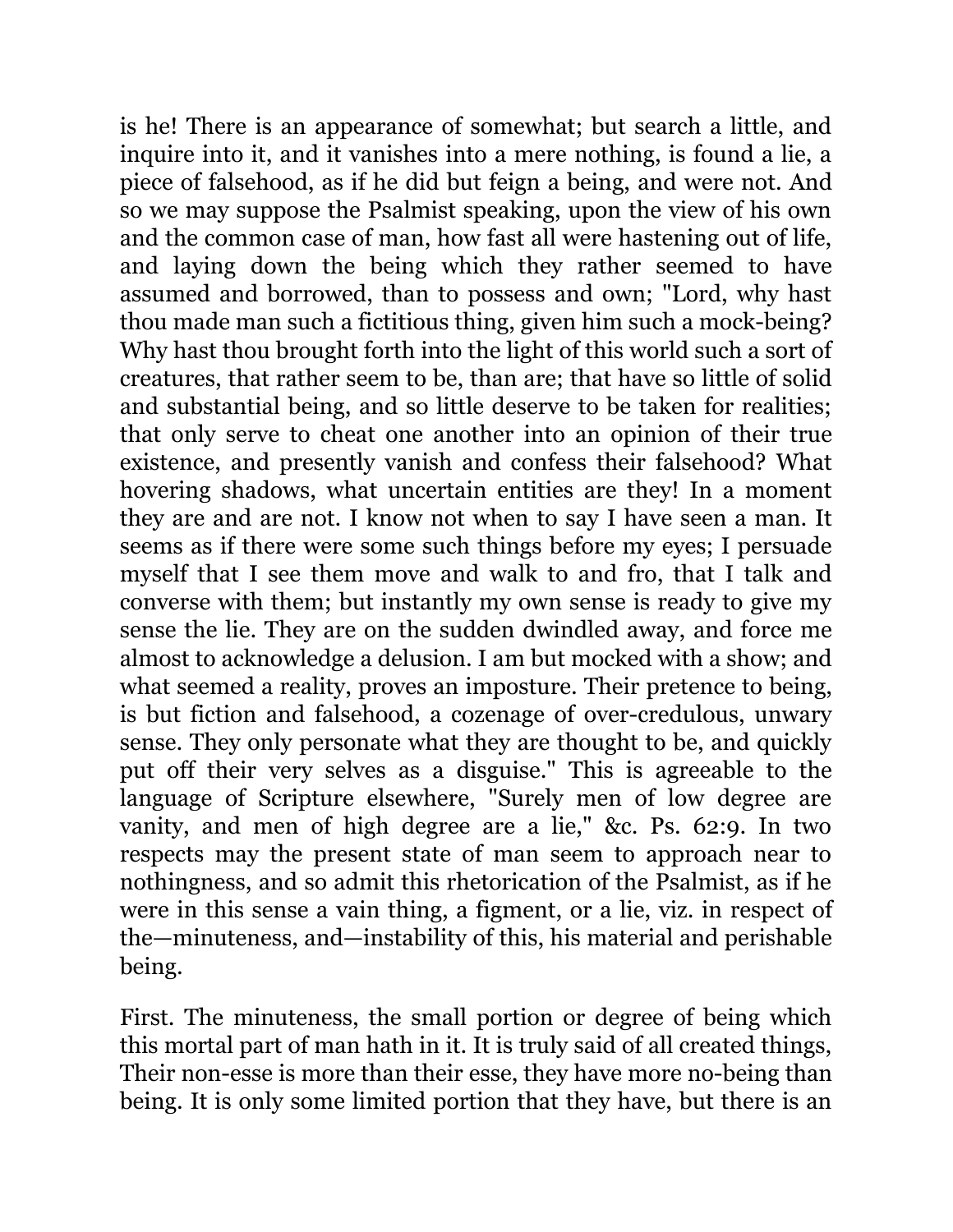infinitude of being which they have not. And so coming infinitely nearer to nothingness than fulness of being, they may well enough wear the name of nothing. Wherefore the first and fountain-being justly appropriates to himself the name, "I am;" yea, tells us, he is, and there is none besides him; therein leaving no other name than that of nothing unto creatures. And how much more may this be said of the material and mortal part, this outside of man, whatever of him is obnoxious to death and the grave! which alone (abstractly looked on) is the subject of the Psalmist's present consideration and discourse. By how much anything hath more of matter, it hath the less of actual essence; matter being rather a capacity of being, than being itself; or a dark umbrage or shadow of it, actually nothing but εἴδωλον, ψεῦδος (as are the expressions of a noble philosopher) a mere semblance, or a lie. Plotin. En. 2. i. 6. And it is the language not of philosophers only, but of the Holy Ghost concerning all the nations of men, "They are as nothing, less than nothing, and vanity." Isaiah 40:17. What a scarcity, then, and penury of being, must we suppose in each individual; especially if we look alone upon the outer part, or rather the umbrage or shadow of the man!

Secondly. The instability and fluidness of it. The visible and corporeal being of man hath nothing steady or consistent in it. Consider his exterior frame and composition, he is no time all himself at once. There is a continual defluence and access of parts; so that some account each climacteric of his age changes his whole fabric. Whence it would follow, that besides his statique individuating principle (from which we are now to abstract) nothing of him remains; he is another thing; the former man is vanished and gone; while he is, he hastens away, and within a little is not. In respect to the duration, as well as the degree of his being, he is next to nothing. "He opens his eye, and is not," (Job 27:19;) gone in the twinkling of an eye. There is nothing in him stable enough to admit a fixed look. So it is with the whole scene of things in this material world. As was the true maxim of an ancient, (Heracl.) "All things flow, nothing stays; after the manner of a river:" the same thing which the apostle's words more elegantly express; "The fashion of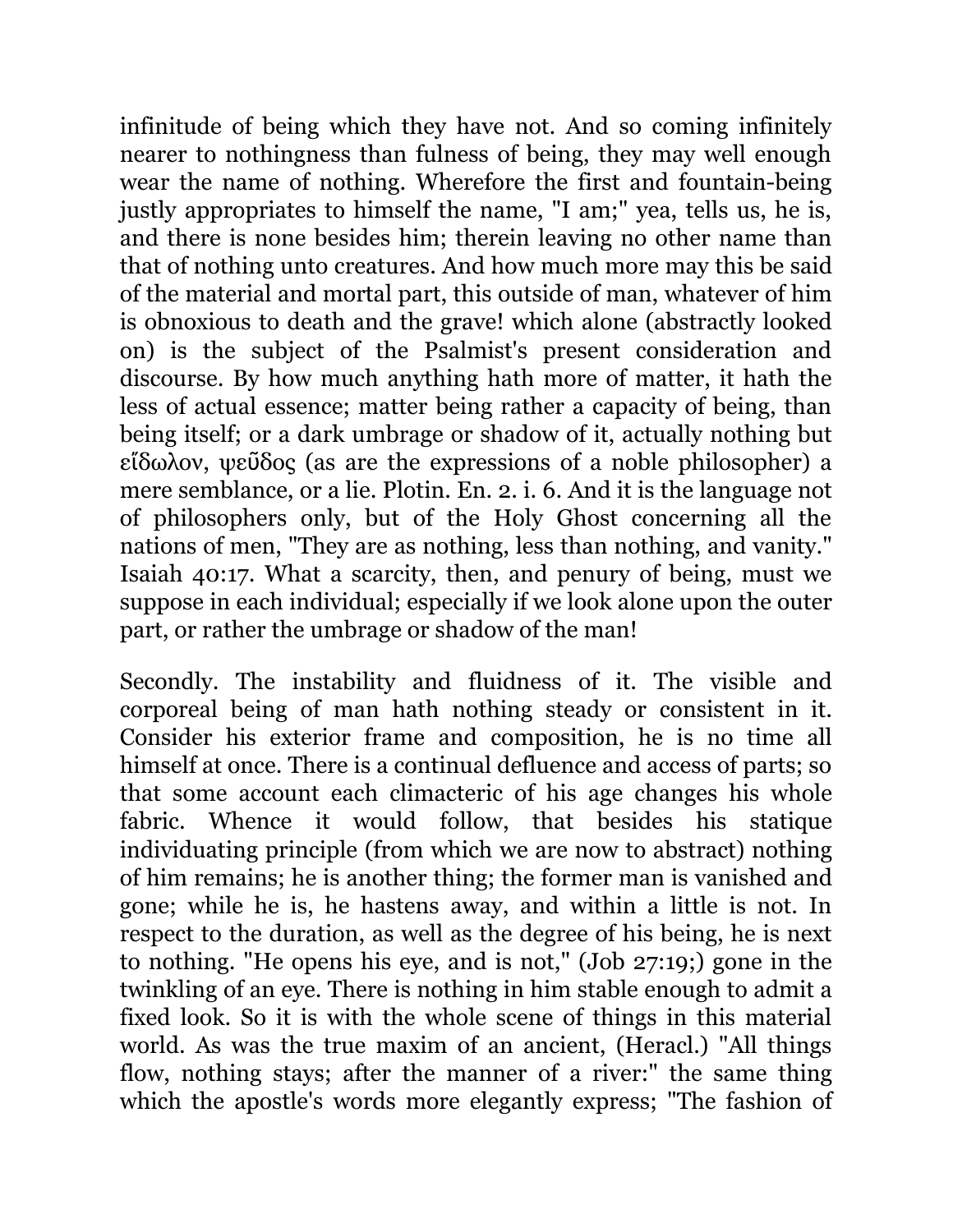this world passeth away," (1 Cor. 7:31;) the scheme, the show, the pageantry of it. He speaks of it but as an appearance, as if he knew not whether to call it something or nothing, it was so near to vanishing into nothing. And therefore he there requires that the affections, which mutual nearness in relation challenges, be as if they were not: that we rejoice in reference to one another, (even most nearly related, as the occasion and scope of his discourse teach us to understand him) but as if we rejoiced not; and weep, as if we wept not; which implies the objects merit no more, and are themselves as if they were not. Whence, therefore, a continued course of intense passion were very incongruous towards so discontinuing things. And the whole state of man being but a show, the pomp and glittering of the greatest men make the most splendid and conspicuous part of it; yet all this we find is not otherwise reckoned of, than an image, a dream, a vision of the night; "every man at his best state is altogether vanity, walketh in a vain show, disquieteth himself in vain," &c. Of all without exception it is pronounced, "Man is like to vanity, his days are as a shadow that passeth away:" as Ecclesiastes often, of all sublunary things, "Vanity of vanities," &c. Job 20:7, 8, 9; Ps. 73:20; 39:5, 6.

II. But yet there is another notion of vain, as it signifies useless, unprofitable, or to no purpose. And in this sense also, if we consider the universal mortality of mankind, without respect to a future state, there was a specious ground for the expostulation, "Why hast thou made all men in vain?" Vanity in the former notion speaks the emptiness of a thing, absolutely and in itself considered; in this latter relatively, as it is referred to, and measured by an end. That is, in this sense, vain, which serves to no end; or to no worthy and valuable end, which amounts to the same. For inasmuch as all ends, except the last, are means also to a further end; if the end immediately aimed at be vain and worthless, that which is referred to it, as it is so referred, cannot but be also vain. Whereupon now let us make trial what end we could, in this case, think man made for. Which will best be done by taking some view—of his nature, and—of the ends for which, upon that supposition, we must suppose him made.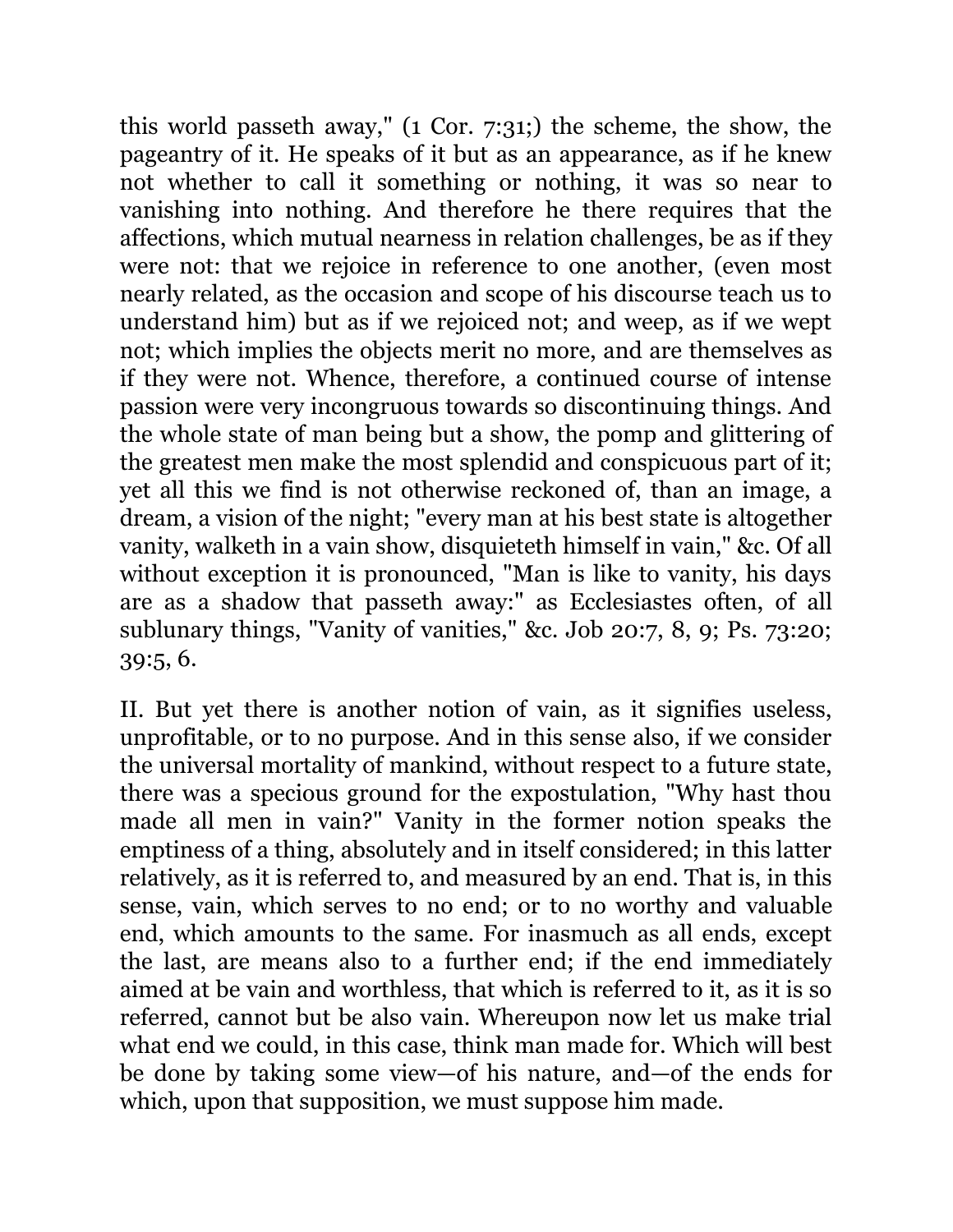First. Of the former (neglecting the strictness of philosophical disquisition) no more is intended to be said than may comport with the design of a popular discourse. And it shall suffice, therefore, only to take notice of what is more obvious in the nature of man, and subservient to the present purpose. And yet we are here to look further than the mere surface and outside of man, which we only considered before, and to view his nature as it is in itself, and not as the supposition of its having nothing but what is mortal belonging to it, would make it: for as the exility (and almost nothingness) of man's being, considered according to that supposition, did best serve to express the vanity of it, in the former notion that hath been given of a vain thing; so the excellency, and solid substantiality of it, considered as it is in itself, will conduce most to the discovery of its vanity in this latter notion thereof; that is, if we first consider that, and then the supposition of such a creature's being only made to perish. And if what shall be said herein do, in the sequel, tend to destroy that above-mentioned disposition, (as it, being established, would destroy the prime glory of human nature) it can only be said magna est veritas, &c. In the meantime we may take a view, in the nature of man—

1. Of his intellective powers. Hereby he frames notions of things, even of such things as are above the sphere of sense; of moral good and evil, right and wrong, what is virtuous and what is vicious; of abstract and universal natures; yea, and of a first being and cause, and of the wisdom, power, goodness, and other perfections, which must primarily agree to him. Hereby he affirms and denies one thing of another, as he observes them to agree and disagree, and discerns the truth and falsehood of what is spoken or denied. He doth hereby infer one thing from another, and argue himself into firm and unwavering assent to many things, not only above the discovery of sense, but directly contrary to their sensible appearances.

2. His power of determining himself, of choosing and refusing, according as things are estimated, and do appear to him: where also it is evident how far the objects which this faculty is sometimes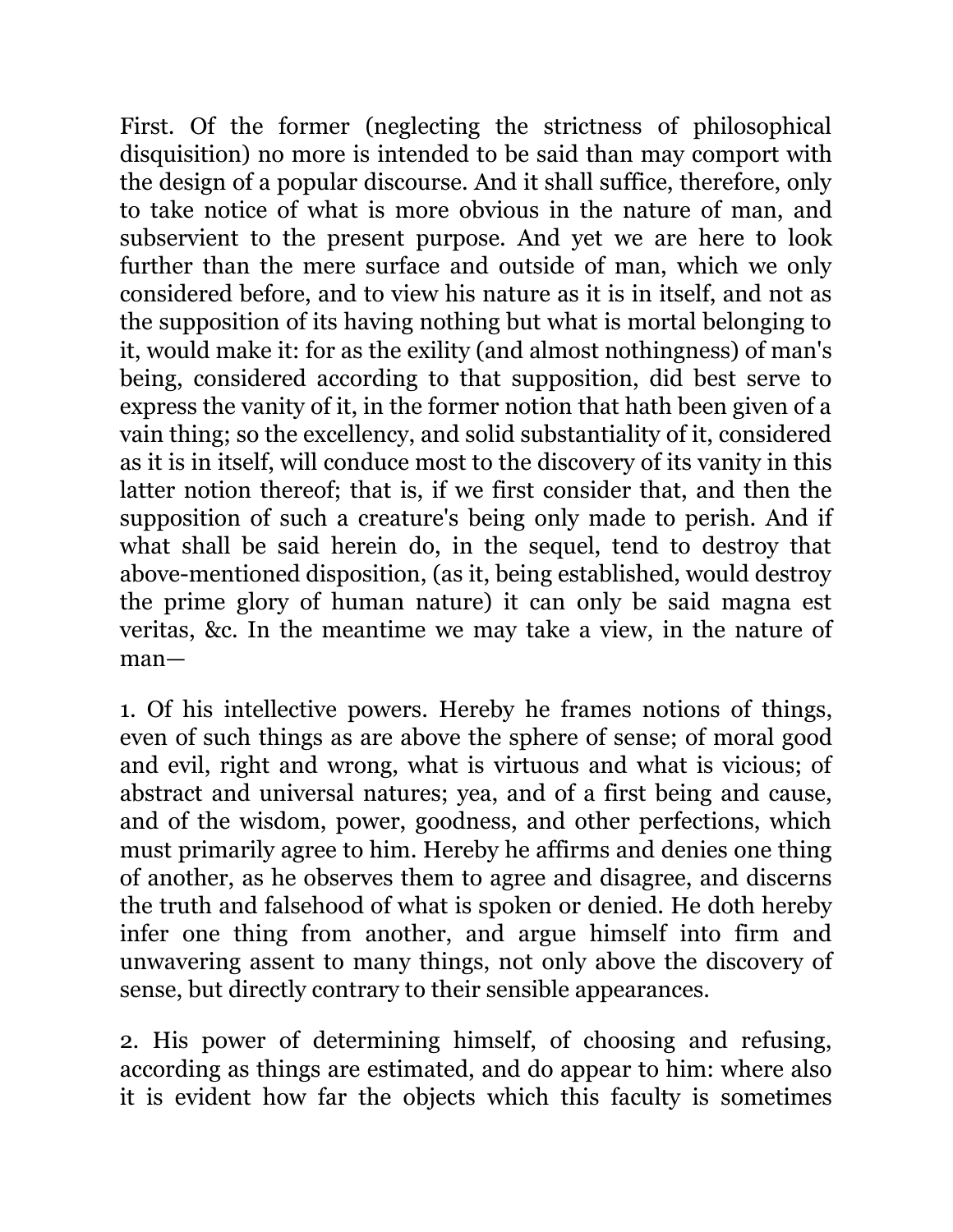exercised about, do transcend the reach of all sensible nature; as well as the peculiar nobleness and excellency is remarkable of the faculty itself. It hath often for its object things of the highest nature, purely spiritual and divine; virtue, religion, God himself: so as that these (the faculty being repaired only by sanctifying grace, not now first put into the nature of man) are chosen by some, and, where it is not so, refused (it is true) by the most; but not by a mere not-willing of them, (as mere brutal appetite also doth not-will them, which no way reaches the notion of a refusal,) but by rejecting them with a positive aversion and dislike, wherein there is great iniquity and sin; which could not be but in a nature capable of the opposite temper. And it is apparent this faculty hath the privilege of determining itself, so as to be exempt from the necessitating influence of any thing foreign to it: upon the supposal whereof, the management of all human affairs, all treaties between man and man to induce a consent to this or that, the whole frame of government, all legislation and distribution of public justice, do depend. For take away this supposition, and these will presently appear most absurd and unjust. With what solemnity are applications and addresses made to the will of man upon all occasions! How is it courted, and solicited, and sued unto! But how absurd were it so to treat the other creatures, that act by a necessity of nature in all they do; to make supplications to the wind, or propound articles to a brute! And how unjust, to determine and inflict severe penalties for unavoidable and necessitated actions and omissions! These things occur to our first notice, upon any (a more sudden and cursory) view of the nature of man. And what should hinder, but we may infer from these, that there is further in his nature—

3. A capacity of an immortal state, i. e. that his nature is such, that he may, if God so please, by the concurrent influence of his ordinary power and providence, without the help of a miracle, subsist in another state of life after this, even a state that shall not be liable to that impairment and decay that we find this subject to. More is not (as yet) contended for; and so much, methinks, none should make a difficulty to admit, from what is evidently found in him. For it may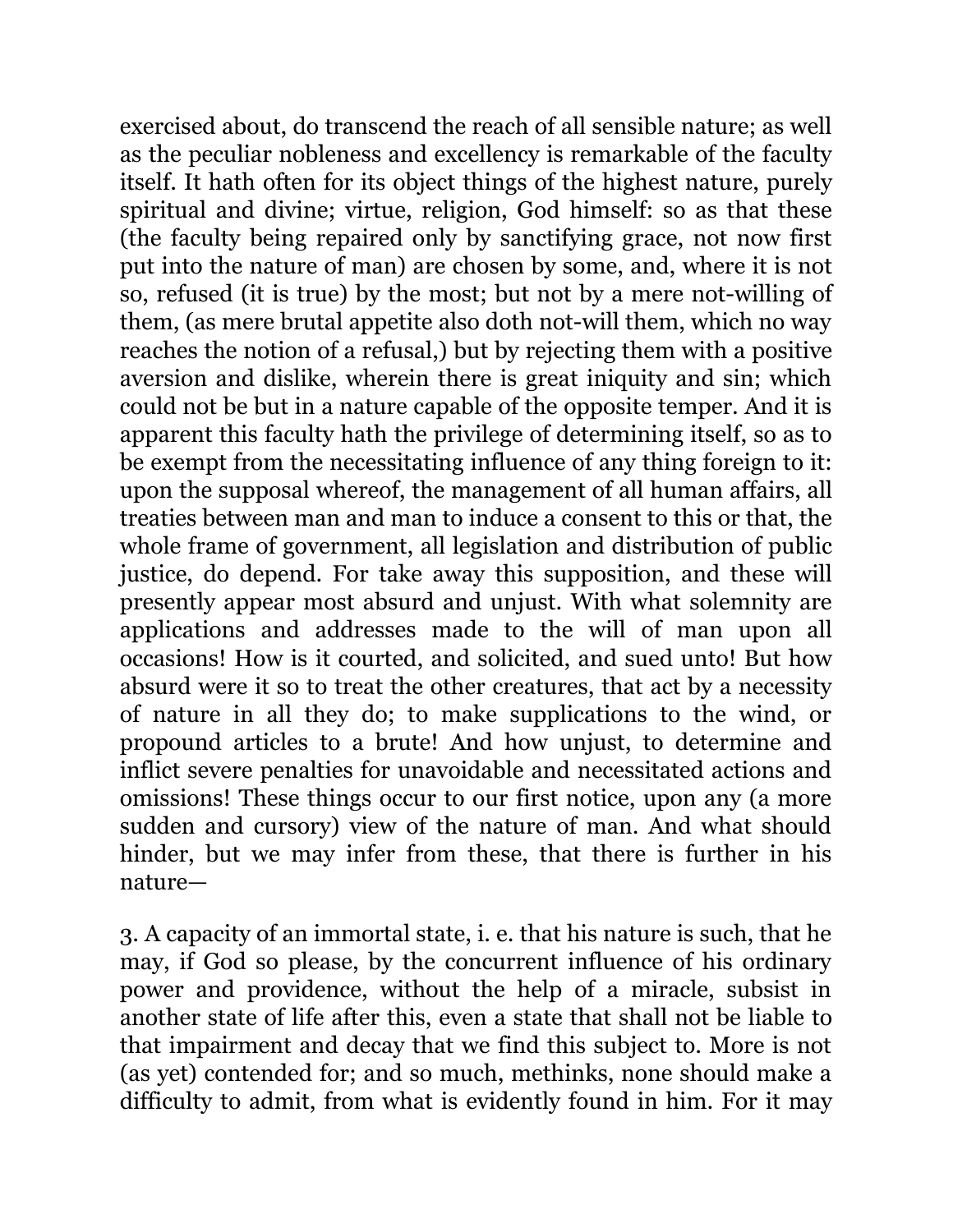well be supposed, that the admitting of this (at least) will seem much more easy to any free and unprejudiced reason, than to ascribe the operations, before instanced in, to alterable or perishable matter, or indeed to any matter at all: it being justly presumed, that none will ascribe to matter, as such, the powers of ratiocination or volition. For then every particle of matter must needs be rational and intelligent, (a high advance to what one would never have thought at all active.) And how unconceivable is it, that the minute particles of matter, in themselves, each of them destitute of any such powers, should by their mutual intercourse with one another, become furnished with them; that they should be able to understand, deliberate, resolve, and choose, being assembled and duly disposed in counsel together: but, apart, rest all in a deep and sluggish silence! Besides, if the particles of matter, howsoever modified and moved to the utmost subtilty or tenuity, and to the highest vigour, shall then become intelligent and rational, how is it that we observe not, as any matter is more subtil, and more swiftly find vigorously moved, it makes a discernibly nearer approach (proportionably) to the faculty and power of reasoning: and that nothing more of an aptitude or tendency towards intelligence and wisdom is to be perceived in an aspiring flame or a brisk wind, than in a clod or a stone? If to understand, to define, to distinguish, to syllogize, be nothing else but the agitation and collision of the minute parts of rarified matter among one another; methinks, some happy chemist or other, when he hath missed his designed mark, should have hit upon some such more noble product, and by one other prosperous sublimation have caused some temporary resemblance (at least) of these operations. Or, if the paths of nature, in these affairs of the mind, be more abstruse and quite out of the reach and road of artificial achievement, whence is it that nature herself (that is vainly enough supposed by some to have been so happy, as by some casual strokes to have fabricated the first of human creatures, that have since propagated themselves) is grown so effete and dull, as never since to hit upon any like effect in the like way; and that no records of any time or age give us the notice of some such creature sprung out of some epicurean womb of the earth, and elaborated by the only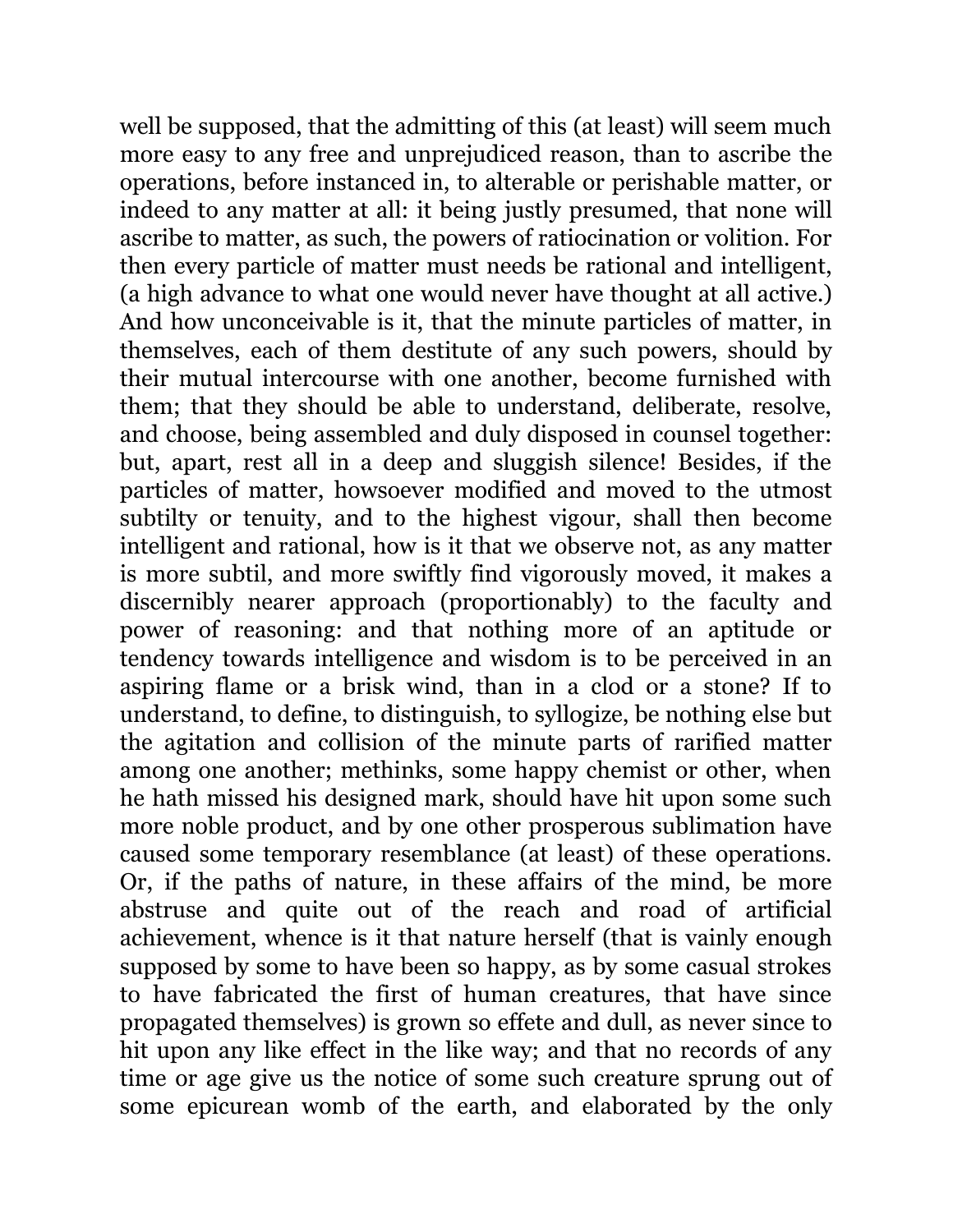immediate hand of nature, so disposing the parts of matter in its constitution, that it should be able to perform the operation belonging to the mind of man. But if we cannot, with any tolerable pretence or show of reason, attribute these operations to any mere matter, then there must be somewhat else in man to which they may agree, that is distinct from his corruptible part, and that is therefore capable, by the advantage of its own nature, of subsisting hereafter, (while God shall continue to it an influence agreeable to its nature, as he doth to other creatures.) And hence it seems a modest and sober deduction, that there is, in the nature of man, at least a capacity of an immortal state.

Secondly. Now, if we yet suppose there is actually no such state for man hereafter, it is our next business to view the ends for which, upon that supposition, he may be thought to have been made. Whence we shall soon see, there is not any of them whereof it may be said, This is what he was created for, as his adequate end. And here we have a double agent to be accommodated with a suitable end;— Man now made: and—God who made him.

1. Man himself. For it must be considered, that inasmuch as man is a creature capable of propounding to himself an end, and of acting knowingly and with design towards it, (and indeed uncapable of acting otherwise as a man,) it would therefore not be reasonable to speak of him, in this discourse, as if he were merely passive, and to be acted only by another: but we must reckon him obliged, in subordination to his Maker, to intend and pursue (himself) the proper end for which he appointed and made him. And in reason we are to expect that what God hath appointed to be his proper end, should be such as is in itself most highly desirable, suitable to the utmost capacity of his nature, and attainable by his action; so carrying with it sufficient inducements, both of desire and hope, to a vigorous and rational prosecution of it. Thus we must, at least, conceive it to have been in the primitive institution of man's end, unto which the expostulation hath reference,—Wherefore hast thou made all men in vain? And we can think of no ends which men either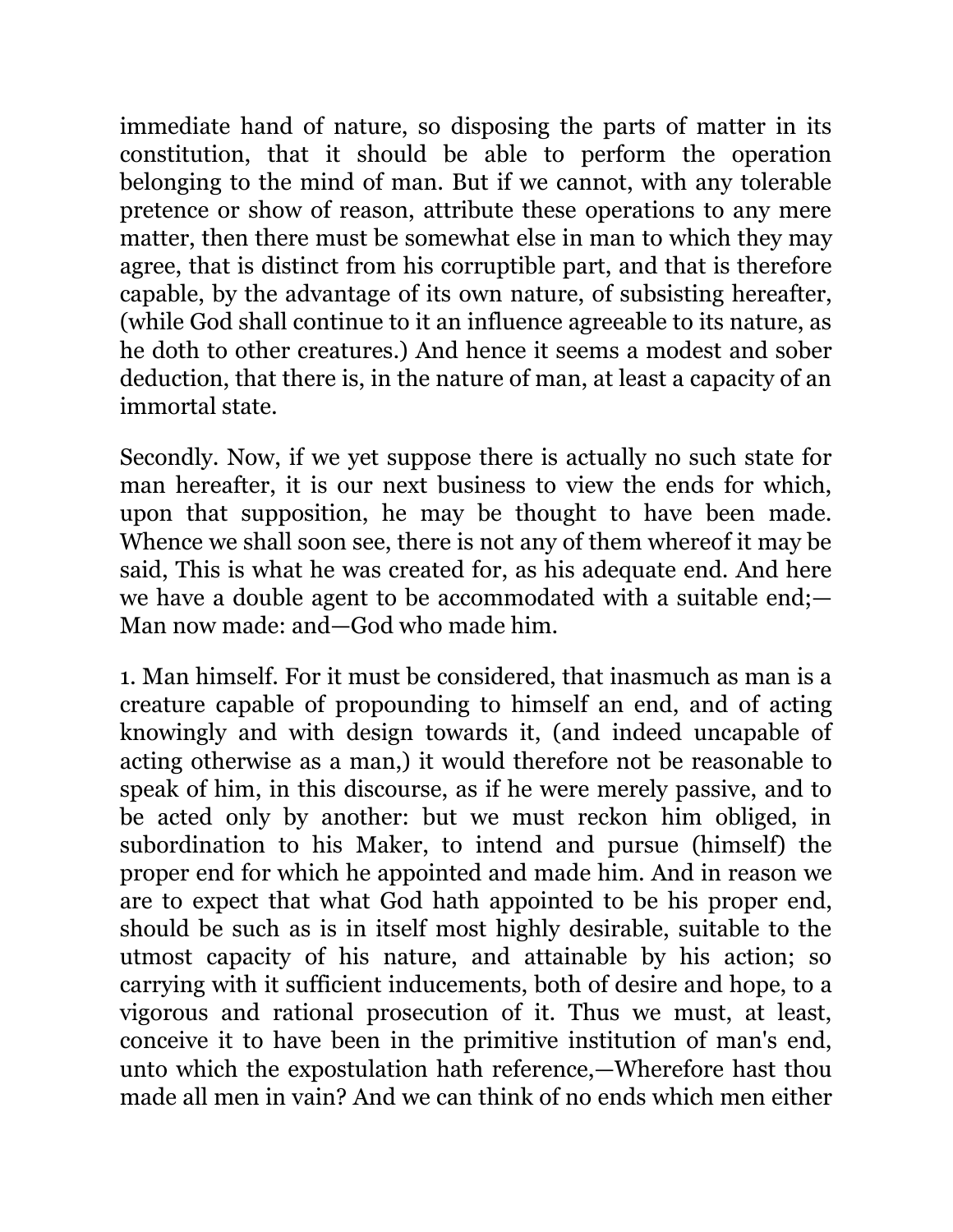do or ought to propound to themselves, but by the direction of one of these principles, sense, reason, or religion.

(1.) Sense is actually the great dictator to the most of men, and, de facto, determines them to the mark and scope which they pursue, and animates the whole pursuit. Not that sense is by itself capable of designing an end, but it too generally inclines and biases reason herein; so that reason hath no other hand in the business, than only as a slave to sense, to form the design and contrive the methods which may most conduce to it, for the gratification of sensual appetite and inclination at last. And the appetitions of sense (wherein it hath so much mastery and dominion) are but such as we find enunerated, (1 John 2:16,) "The lust of the flesh, the lust of the eye, the pride of life." Or (if we understand the apostle to use the name of lust objectively) the objects sufficiently connote the appetitions themselves. All which may fitly be referred to sense: either the outward senses, or the fancy or imagination, which as deservedly comes under the same common denomination.

Now, who can think the satisfying of these lusts the commensurate end of man? Who would not, upon the supposition of no higher, say with the Psalmist, "Wherefore hast thou made all men in vain?" To what purpose was it for him to live in the world a few years, upon this account only, and so go down to the place of silence? What is there in the momentary satisfaction of this mortal flesh; in his pleasing view of a mass of treasure, (which he never brought with him into the world, but only heaped together, and so leaves not the world richer or poorer than he found it;) what is there in the applause and admiration of fools (as the greater part always are,) that we should think it worth the while for man to have lived for these things? If the question were put, Wherefore did God make man? who would not be ashamed so to answer it, He made him to eat, and drink, and take his pleasure, to gather up wealth for he knows not whom; to use his inventions, that each one may become a talk and wonder to the rest; and then when he hath fetched a few turns upon the theatre, and entertained the eyes of beholders with a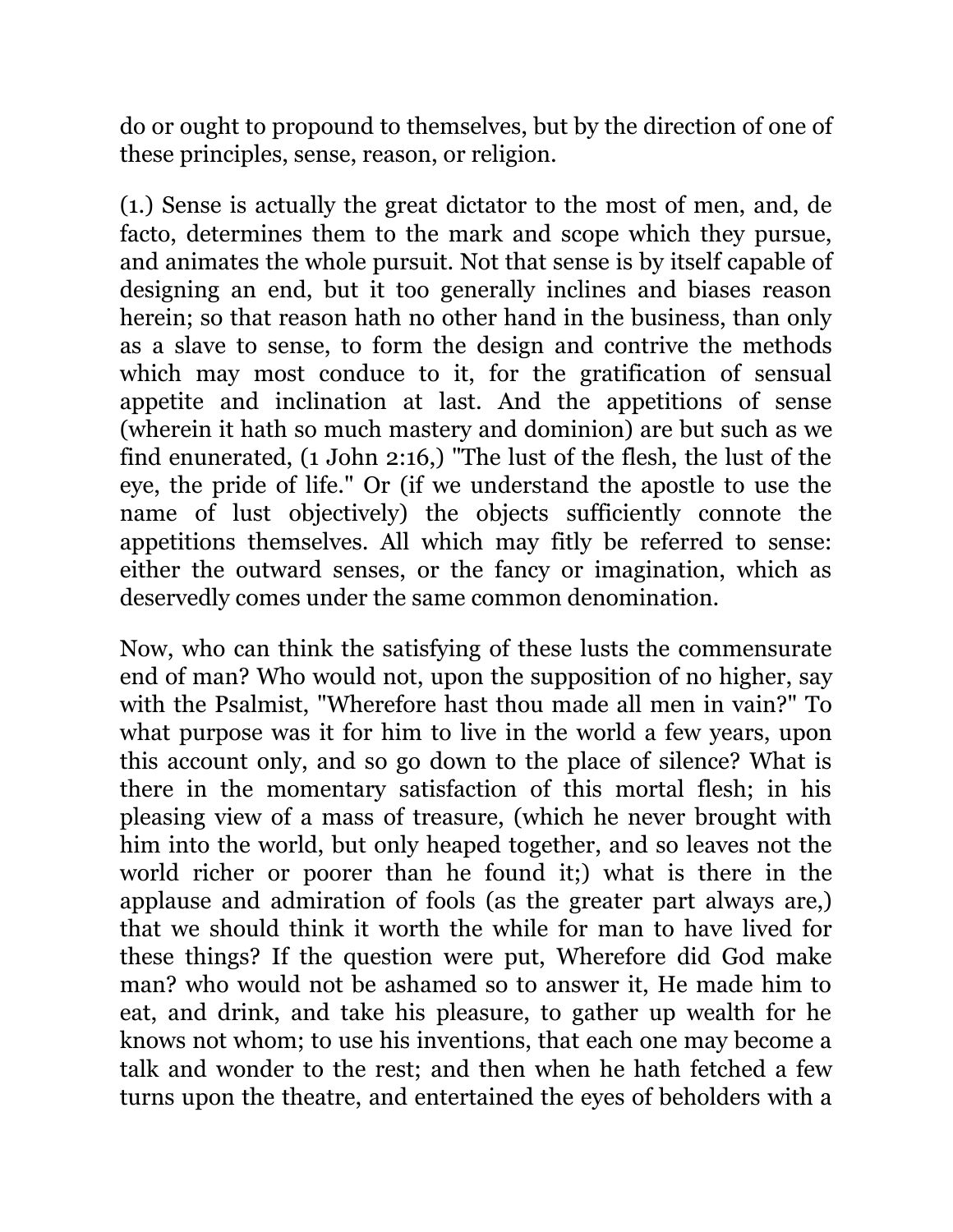short scene of impertinences, descend and never be heard of more? What, that he should come into the world furnished with such powers and endowments for this! It were a like case, as if one should be clad in scarlet to go to plough, or curiously instructed in arts and sciences to tend hogs.

Or, (2.) If we rise higher, to the view of such ends as more refined reason may propose, within the compass only of this present state: we will suppose that it be either the acquisition of much knowledge, the furnishing his understanding with store of choice and welldigested notions, that he may please himself in being (or in having men think him) a learned wight. Death robs away all his gain. And what is the world the better? How little shall he enrich the clods, among which he must shortly lie down and have his abode! Or how little is the gain, when the labour and travail of so many years are all vanished and blown away with the last puff of his dying breath, and the fruit that remains is to have it said by those that survive", "There lies learned dust!" That any part of his acquisitions, in that kind, descends to others, little betters the case, when they that succeed are all hastening down also into the same ignoble dust. Besides that, the increase of sorrow: both because the objects of knowledge do but increase the more he knows, do multiply the more upon him so as to beget a despair of ever knowing so much as he shall know himself to be ignorant of, and a thousand doubts about things he hath more deeply considered, which his more confident (undiscovered) ignorance never dreamt of or suspected; and thence an unquietness, an irresolution of mind, which they that never drove at any such mark are (more contentedly) unacquainted with;—and also, because that by how much knowledge hath refined a man's soul, so much it is more sensible and perceptive of troublesome impressions from the disorderly state of things in the world; which they that converse only with earth and dirt have not spirits clarified and fine enough to receive. So that except a man's knowing more than others were to be referred to another state, the labour of attaining thereto, and other accessory disadvantages, would hardly ever be compensated by the fruit or pleasure of it. And unless a man would suppose himself made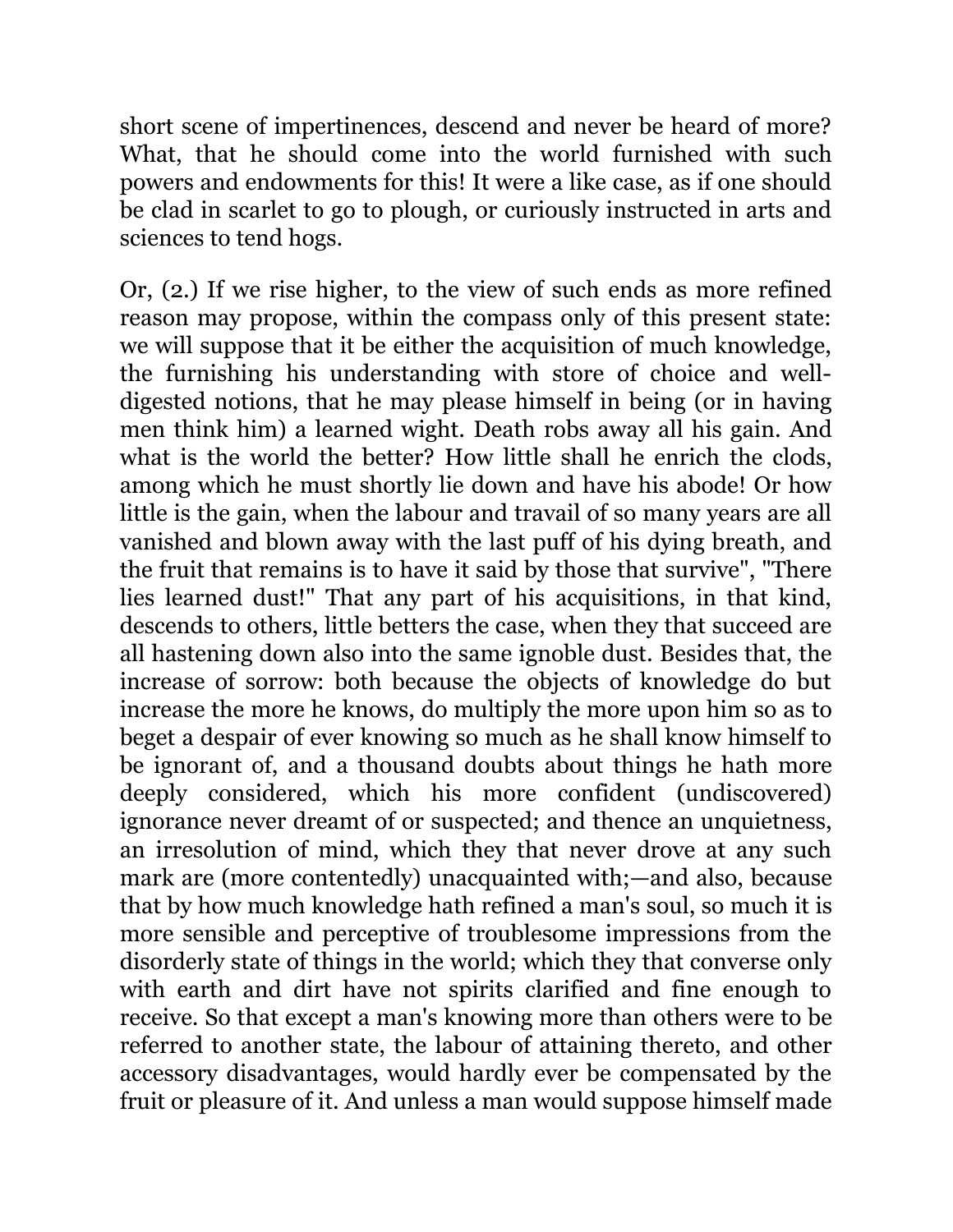for torment, he would be shrewdly tempted to think a quiet and drowsy ignorance a happier state.

Or if that a man's reason, with a peculiarity of temper, guide him to an active negotiating life, rather than that of contemplation; and determine him to the endeavour of serving mankind, or the community to which he belongs: by how much the worthier actions he performs, and by how much more he hath perfected and accomplished himself with parts and promptitude for such actions, the loss and vanity is but the greater thereby; since he, and those he affected to serve, are all going down to the silent grave. Of how little use are the politician, the statesman, the senator, the judge, or the eloquent man, if we lay aside the consideration of their subserviency to the keeping the world in a more composed and orderly state for the prosecution of the great designs of eternity, when ere long all their thoughts shall perish! What matter were it what became of the world, whether it be wise or foolish, rich or poor, quiet or unquiet, governed or ungoverned? Whoever should make their order and tranquillity their study, or that should intend their thoughts and endeavours to the finding out the exactest methods and rules of government and policy, should but do as they that should use a great deal of pains and art in the curious adorning and trimming up of a dying person; or as if some one, among many condemned persons, should be very solicitous to have them march with him in very exact order to the place of execution. If the world be not looked upon as an attiring room to dress one's self in, for an appearance on the eternal stage; but only as a great charnel-house, where they undress and put off themselves, to sleep in everlasting darkness; how can we think it worth a thought, or to be the subject of any rational design or care? Who would not rather bless himself in a more rational neglect and regardlessness of all human affairs; and account an unconcerned indifferency the highest wisdom? Yea,

(3.) If we suppose religion (which we need not, because it is mentioned in this order, conceive exclusive of reason, but rather perfective of it; for reason having first found out God, religion adores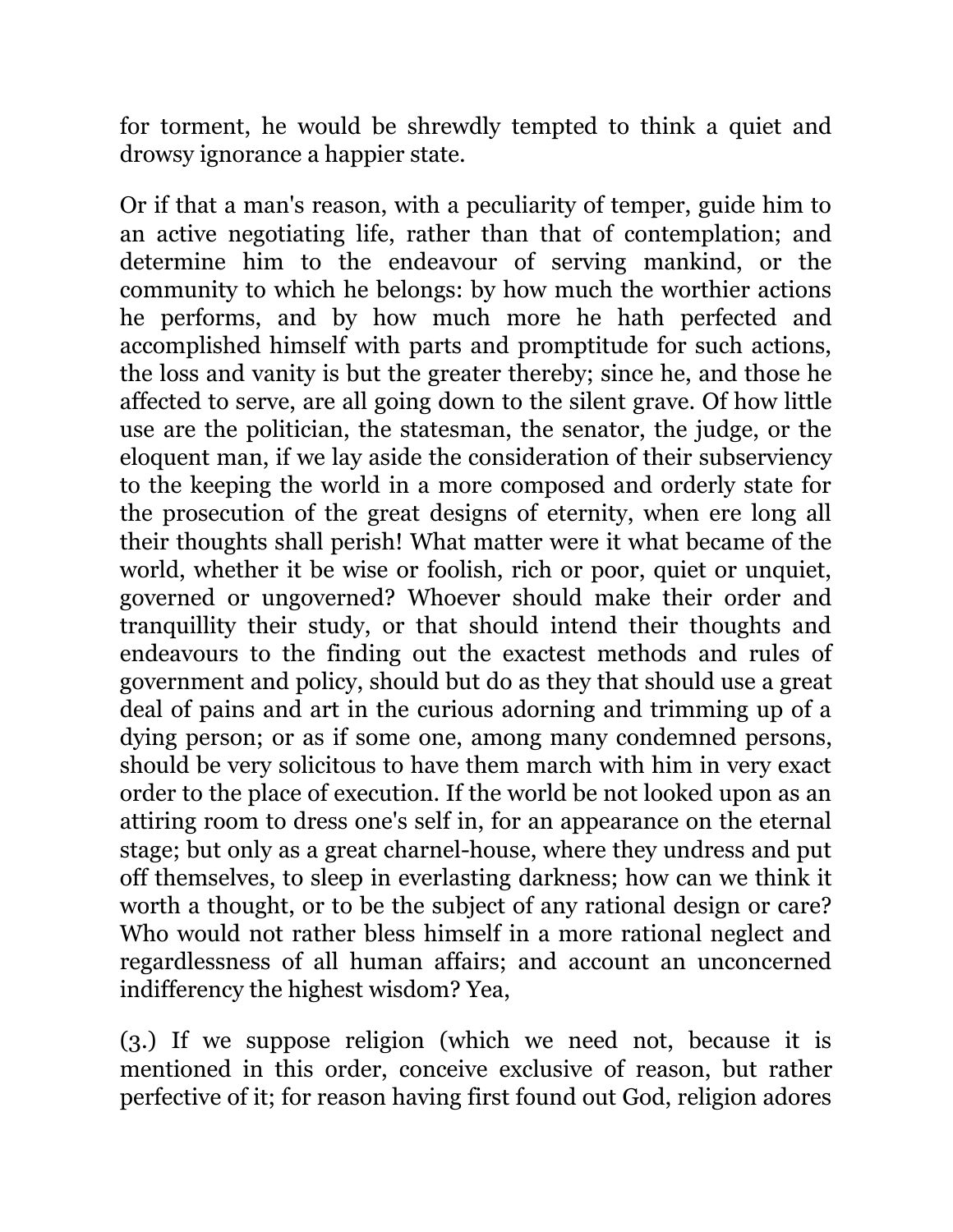him) to become with any the ruling principle, and to have the direction and government of the man, as to his way and end: how would even that languish with the best, were the consideration of a future state laid aside, which with so few, notwithstanding it, hath any efficacy at all to command and govern their lives! Religion terminates upon God; and upon him under a double notion; either as we design service and honour to him, or as from him we design satisfaction and blessedness to ourselves. Now if a man's thoughts and the intention of his mind be carried towards God under the former notion, how great an allay and abatement must it needs be to the vigour and zeal of his affection, who shall with the most sincere devotedness apply himself to serve his interest and glory, to reflect upon the universal mortality of himself and mankind, without any hope of compensation to it by a future immortality!

It is agreed on all hands, that the utmost contributions of creatures can add nothing to him; and that our glorifying him doth only consist, either in our acknowledging him glorious ourselves, or representing him so to others. But how little doth it signify, and how flat and low a thing would it seem, that I should only turn mine eye upwards, and think a few admiring thoughts of God this hour, while I apprehend myself liable to lose my very thinking power and whole being the next! Or if we could spread his just renown, and gain all the sons of men to a concurrence with us in the adoring of his sovereign excellencies, how would it damp and stifle such loyal and dutiful affection, to consider that the universal testimony so deservedly given him shall shortly cease for ever, and that infinitely blessed Being be ere long (again, as he was from eternity before) the only witness of his own glory! And if the propension of a man's soul be towards God under the latter notion also, in order to a satisfaction that shall thence accrue to himself, (which design, both in the pursuit and execution of it, is so conjunct with the former that it cannot be severed,) it cannot but be an unspeakable diminution and check to the highest delights in this kind, to think how soon they shall have an end; that the darkness and dust of the grave shall shortly obscure and extinguish the glory of this lightsome scene.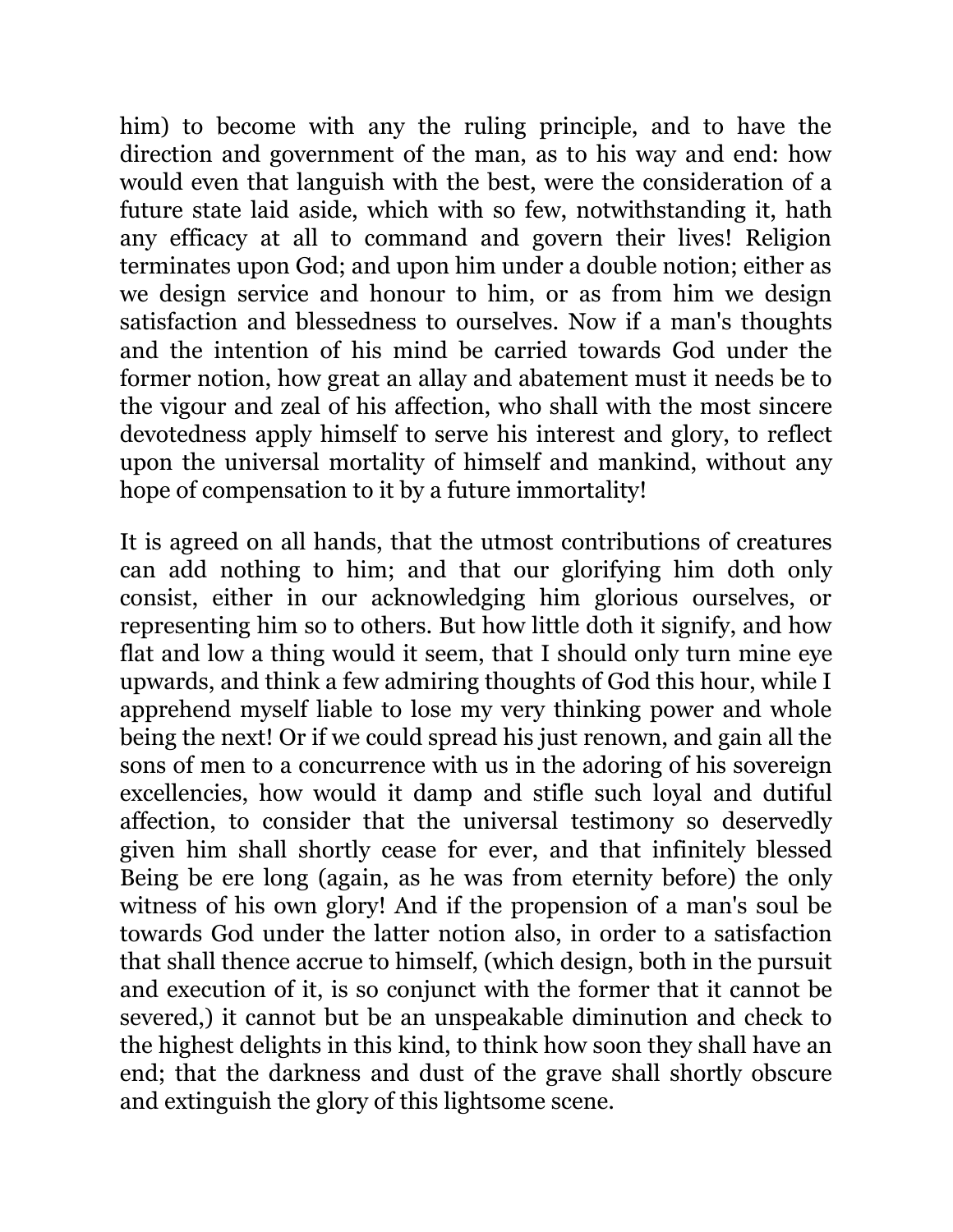To think every time one enters that blessed presence, "For aught I know I shall approach it no more; this is possibly my last sight of that pleasant face, my last taste of those enravishing pleasures!"—What bitterness must this infuse into the most delicious sweetness our state could then admit! And by how much more free and large grace should be in its present communications, and by how much any soul should be more experienced in the life of God, and inured to divine delights, so much the more grievous and afflictive resentments it could not but have of the approaching end of all; and be the more powerfully tempted to say, Lord, why was I made in vain? How faint and languid would endeavours be after the knowledge of that God whom I may but only know, and die! How impotent and ineffectual would the attractions of this end be to man in this terrene state, to raise him above the world and rescue him from the power of sensible things; to engage him in the pursuit of that sanctity and purity which alone can qualify him for converse with God; to bear him out in a conflict against the (more natural) inclinations of sense; when if, with much labour and painful striving, much self-denial and severity to the flesh, any disposition should be attained to relish divine pleasures, it be considered all the while, that the end of all may be as soon lost as it is gained; and that possibly there may be no more than a moment's pleasure to recompense the pains and conflicts of many years! Although, in this case, the continual hope and expectation of some farther manifestation and fruition might much influence a person already holy, and a great lover of God, unto a stedfast adherence to him; yet how little would it do to make men such, that are yet unsuitable and disaffected to him; or even to recover such out of their lapses and drowsy fits, that are not altogether so!

And it is further to be considered, that since God hath given man a being capable of subsisting in another state, (as doth appear by what hath been already said;) and since he is therefore capable of enjoying a greater happiness than his present state can admit of; that capacity will draw upon him a most indispensable obligation to intend that happiness as his end. For admit that there be no future state for him, it is however impossible any man should know there is none; and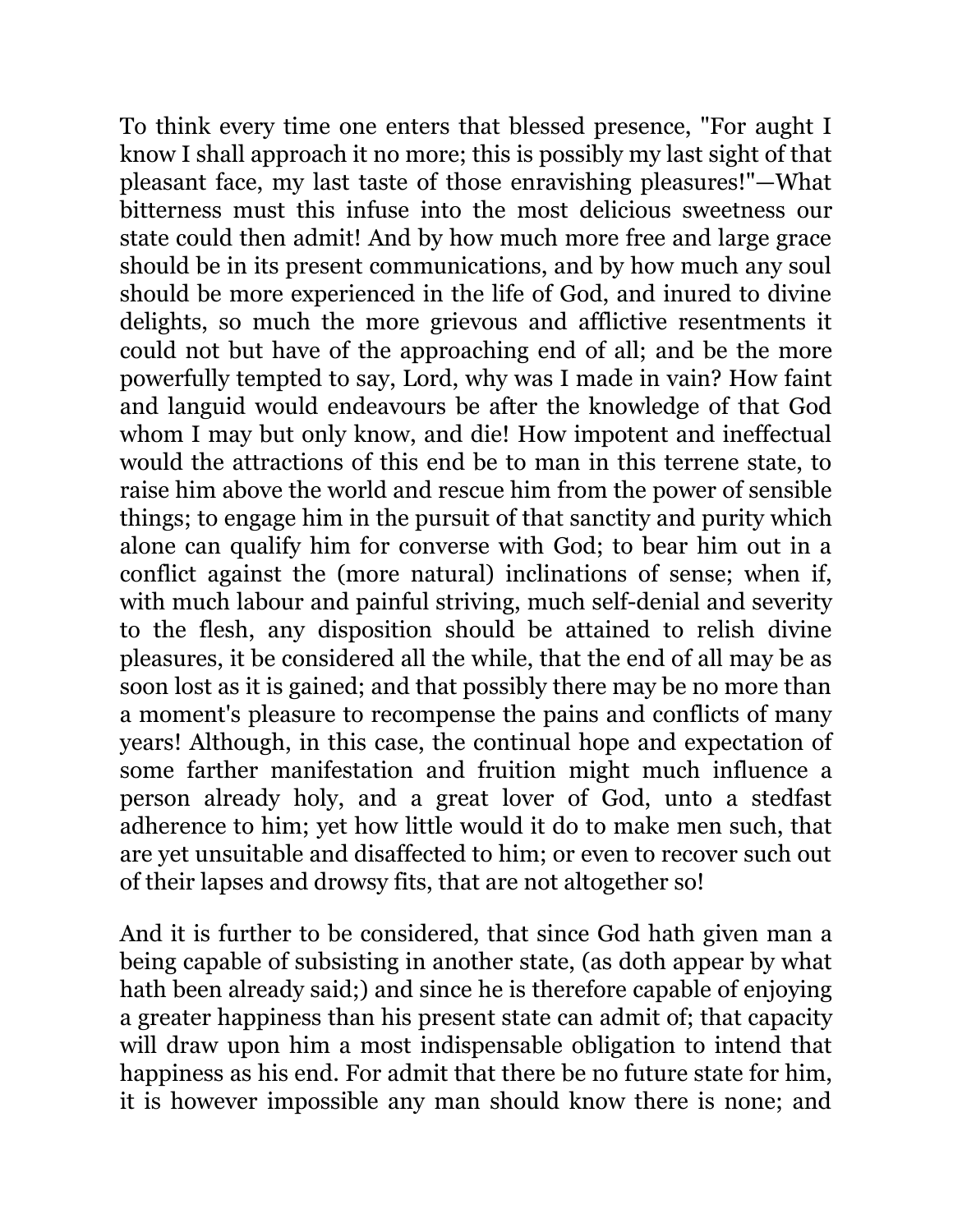upon an impartial view of the whole case, he hath enough to render it (at least) far more likely to him that there is. And certainly he cannot but be obliged to pursue the highest good (even by the law of nature itself) which his nature is capable of, which probably he may attain, and which he is nowhere forbidden by his Creator to aspire unto. Whence, therefore, if we now circumscribe him within the limits of this present mortal state; or if, for argument's sake, we suppose eventually there is no other; we must not only confess that capacity to be given him in vain, but that he is obliged also to employ the principal endeavours of his life and all his powers in vain; (for certainly his principal endeavour ought to be laid out in order to his principal end;) that is, to pursue that good which he may attain, but never shall; and which is possible to him, but not upon any terms future. And if it be admitted, that the subject state of man must silence all objections against any such inconsistencies, and make him content to act in pure obedience to his Maker (whether he signify his will by the law of nature only, or by any positive precept, though he shall not hereafter enjoy any permanent state of blessedness as the consequent reward; that virtue and goodness, a holy rectitude of inclinations and actions, are reward enough to themselves; that there is that justice and sweetness in religion, to oblige him to love and reverence and adore the divine Majesty this moment, though he were sure to perish for ever and be reduced to nothing the next:—I say, admitting all this; yet,—

2. Since the blessed God himself is to be considered as the principal Agent and Designer in this inquiry, "Why hast thou made all men in vain?" it is with modest and humble reverence to be considered, What end, worthy of that infinitely perfect Being, he may be supposed to have propounded to himself in forming such a creature, of so improveable a nature, and furnished with so noble faculties and powers, for so transient and temporary a state: and how well it will consist with the most obvious and unquestionable notions we can have of an absolutely perfect Being, and the attributes which he most peculiarly challenges and appropriates to himself, (so as not only to own, but to glory in them,) that he should give being not to some few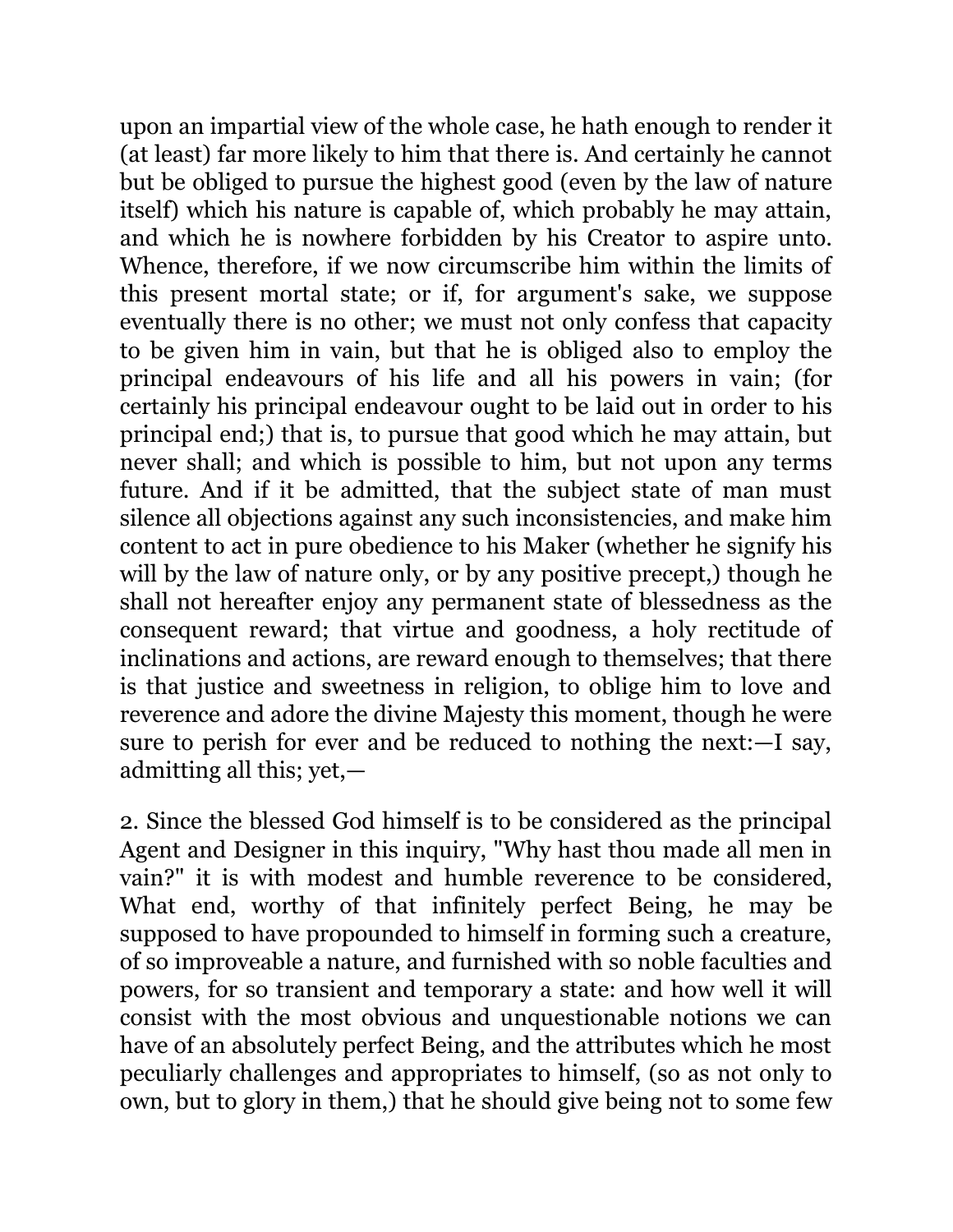only, but to the whole species of human creatures, and therein communicate to them a nature capable of knowing, of loving, and enjoying himself in a blessed eternity, with a design to continue them only for some short space on earth, in a low imperfect state, wherein they shall be liable to sink still lower, to the vilest debasement of their natures; and yet not for their transgression herein, (for it is the mortality of man, not by sin, but by creation, or the design of the Creator only, that is now supposed,) but for his mere pleasure, to bereave them of being, and reduce them all again to nothing. It is to be considered, Whether thus to resolve and do can any way agree to God, according to our clearest and most assured conceptions of him, not from our reasoning only, but his discovery of himself. For otherwise we see the imputation falls where we should dread to let it rest, of having made man in vain.

He is, in common account, said to act vainly, who acts beneath himself; so as to pursue an end altogether unworthy of him, or none at all. It is true, that some single acts may be done by great persons as a divertisement, without dishonourable reflection, that may seem much beneath them. And if any do stoop to very mean offices and employments to do good, to help the distressed and relieve the miserable, it is a glorious acquest; and the greater they are, the higher is the glory of their condescending goodness. Benignity of nature, and a propension to the most unexpected acts of a merciful self-depression, when the case may require it, are the most comely ornaments of princely greatness, and out-shine the glory of the richest diadem. But a wonted habitual course of mean actions in great persons, that speak a low design or no design at all, but either a humour to trifle, or a mischievous nature and disposition, would never fail to be thought inglorious and infamous; as may be seen in the instances of Sardanapalus' spinning, and Domitian's killing of flies.

When wisdom and goodness are in conjunction with power and greatness, they never persuade a descent, but upon such terms and for such purposes that a more glorious advancement shall ensue;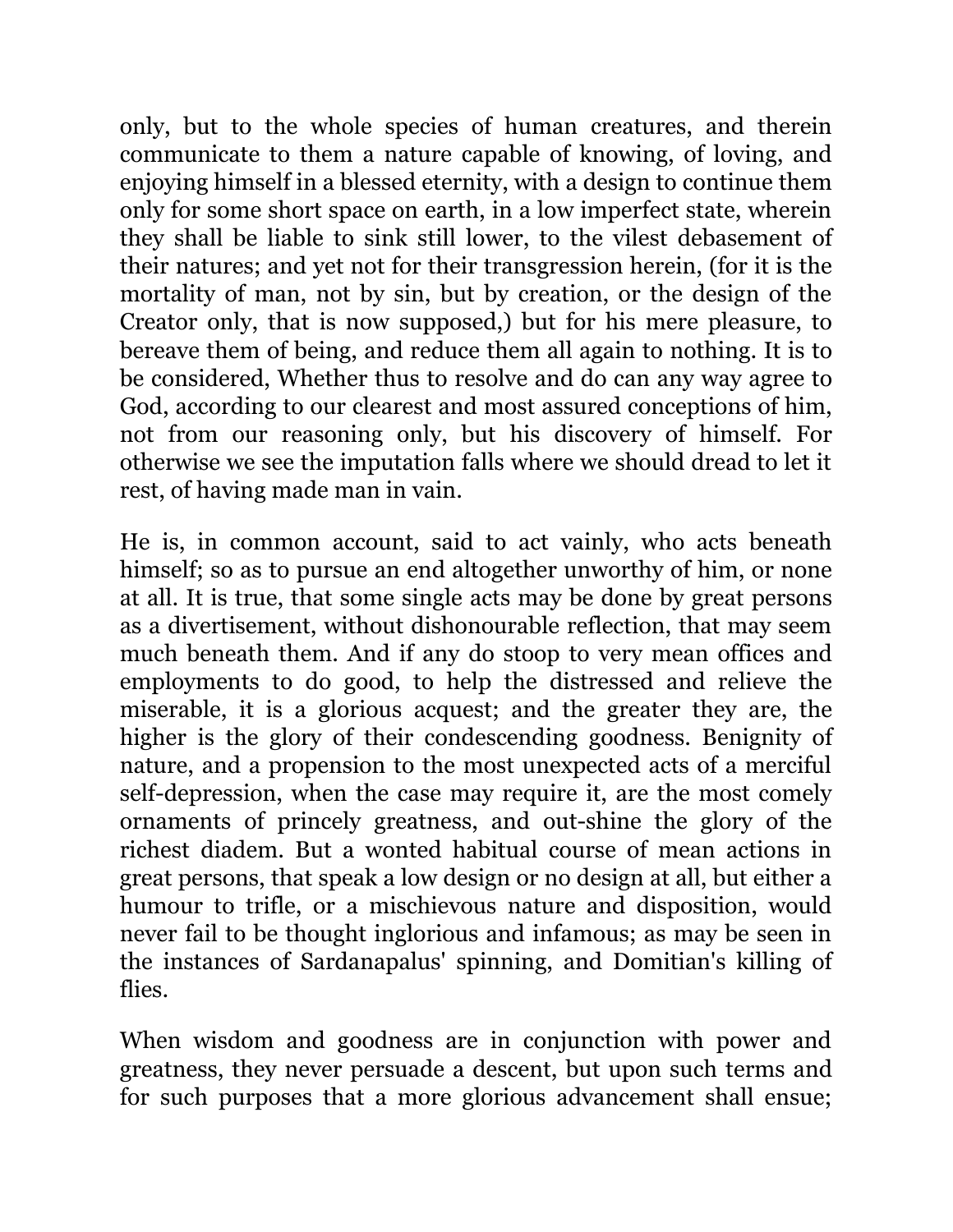wisdom foreseeing that end, and goodness readily taking the way, which (though it were most undesigned, or not aimed at as an end) could not fail to effect it. Nor are any attributes of the Divine Being more conspicuous than these, more testified by himself, or more generally acknowledged by all men that have not denied his existence. Or if any have done that violence to their own minds, as to erase and blot out thence the belief of an existing Deity; yet, at least, while they deny it, they cannot but have this notion of what they deny, and grant that these are great perfections, and must agree to God, upon supposition that he do exist. If, therefore, he should do anything repugnant to these, or we should suppose him to do so, we should therein suppose him to act below a God, and so as were very unworthy of him. And though it becomes us to be very diffident of our own reasonings concerning the counsels and designs of that eternal Being; so as if we should find him to assert anything expressly of himself, which we know not how to reconcile with our own preconceived thoughts, therein to yield him the cause, and confess the debility of our understandings: yet, certainly, it were great rashness and void of all pretence, to suppose anything which neither he saith of himself, nor we know how consistently to think. Nor are we, in judging of his designs, to bring him down to our model, or measure him by man, whose designs do for the most part bespeak only his own indigency, and are levelled at his own advantage, and the bettering some way or other of his present condition. Whatsoever the great God doth towards his creatures, we must understand him to do, though with design, yet from an exuberant fulness of life and being, by which he is uncapable of an accession to himself: and hence that he can in reference to himself have no other inducement to such action, besides the complacency which he takes in diffusing his free communications, (for he "exercises loving-kindness, judgment, and righteousness in the earth, because he delighteth in these things," Jer. 9:24,) and the maintaining the just honour and reputation of his government over his creatures, who, as they are of him, and through him, must be all to him, that he may have glory for ever. Rom. 11:36.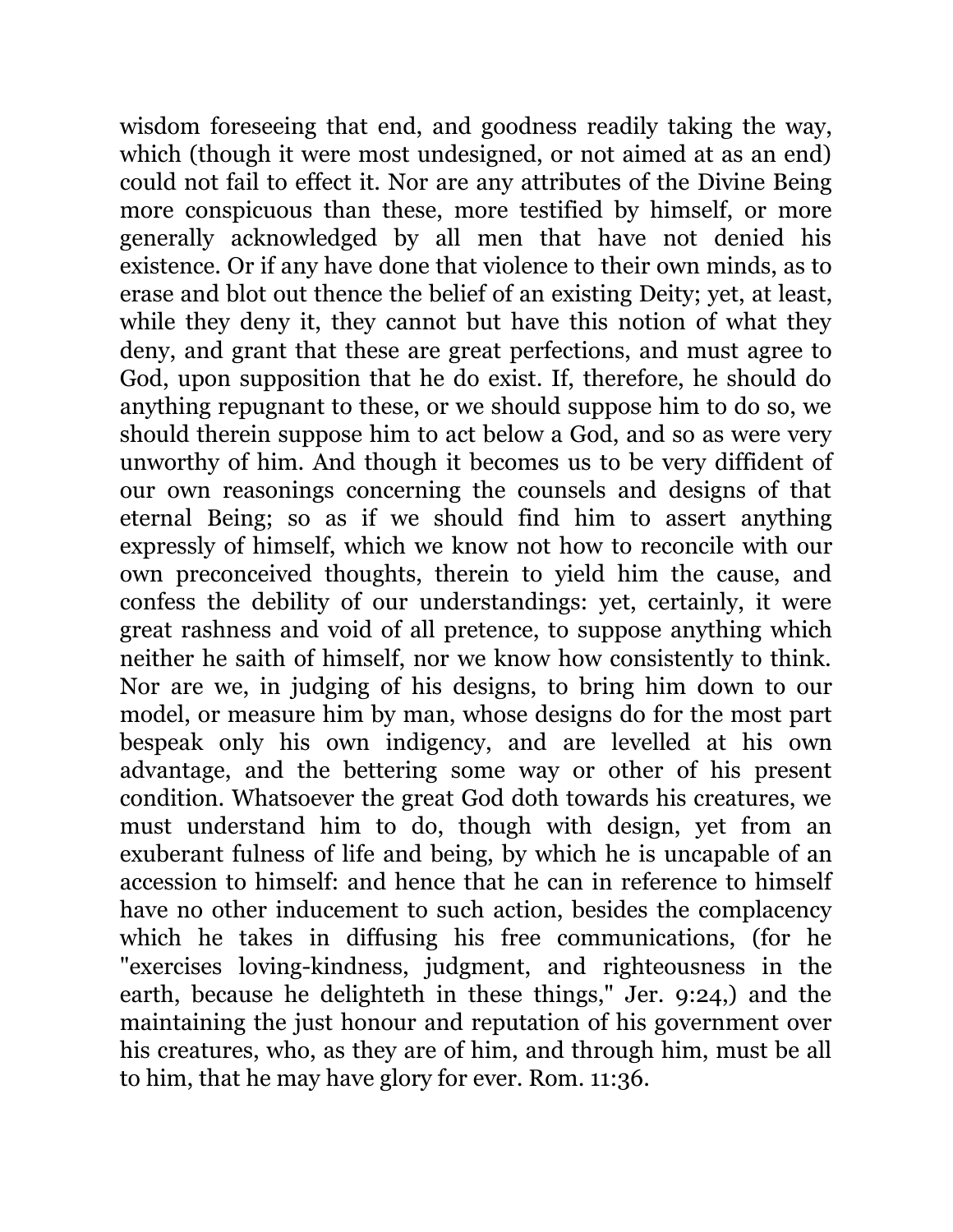Now, though it be most undoubtedly true that the sovereignty of his power and dominion over his creatures (of which he hath no need, and to whom he so freely gave being) is so absolute and unlimited, that if we consider that only, we must acknowledge he might create a man or an angel and annihilate him presently; yea, that he might, if he so pleased, raise up many thousand worlds of intelligent and innocent creatures into being in one moment, and throw them into nothing again the very next moment: yet how unwarrantably should we maim the notion of God, if we should conceive of him only according to one attribute, secluding the consideration of the rest! How misshapen an idea should we bear of him in our minds! And how would it deform the face of providence, and spoil the decorum of his administrations, if they should be the effects of one single attribute only, the others having no influence on the affairs of the world! If nothing but mercy should appear in his dispensations towards sinful man, so that every man might do what were good in his own eyes, without cause of fear to be called to account; if the most dissolute and profane were equally assured of his favour, with those who are most holy and strictly regular in all their conversation; what would be thought of God and religion? Or how should we savour the notion of an impure deity, taking pleasure to indulge the wickedness of men?—And if justice alone have the whole management of affairs, and every act of sin be followed with an act of sudden vengeance, and the whole world become a flaming theatre, and all men held in a hopeless expectation of fiery indignation and of judgment without mercy; what would become of that amiable representation and the consolatory thoughts we have of God, and of that love and duty which some souls do bear towards him?—Or if power should affect daily to show itself in unusual appearances and effects, in changing every hour the shapes of the terrestrial creatures, in perpetual, quick innovations of the courses of the celestial, with a thousand more kinds of prodigious events that might be the hourly effects of unlimited power: how were the order of the world disturbed, and how unlovely an idea would it beget, in every intelligent creature, of him that made and rules it! Yet is it from no defect of mercy, that all men are not equally favoured and blessed of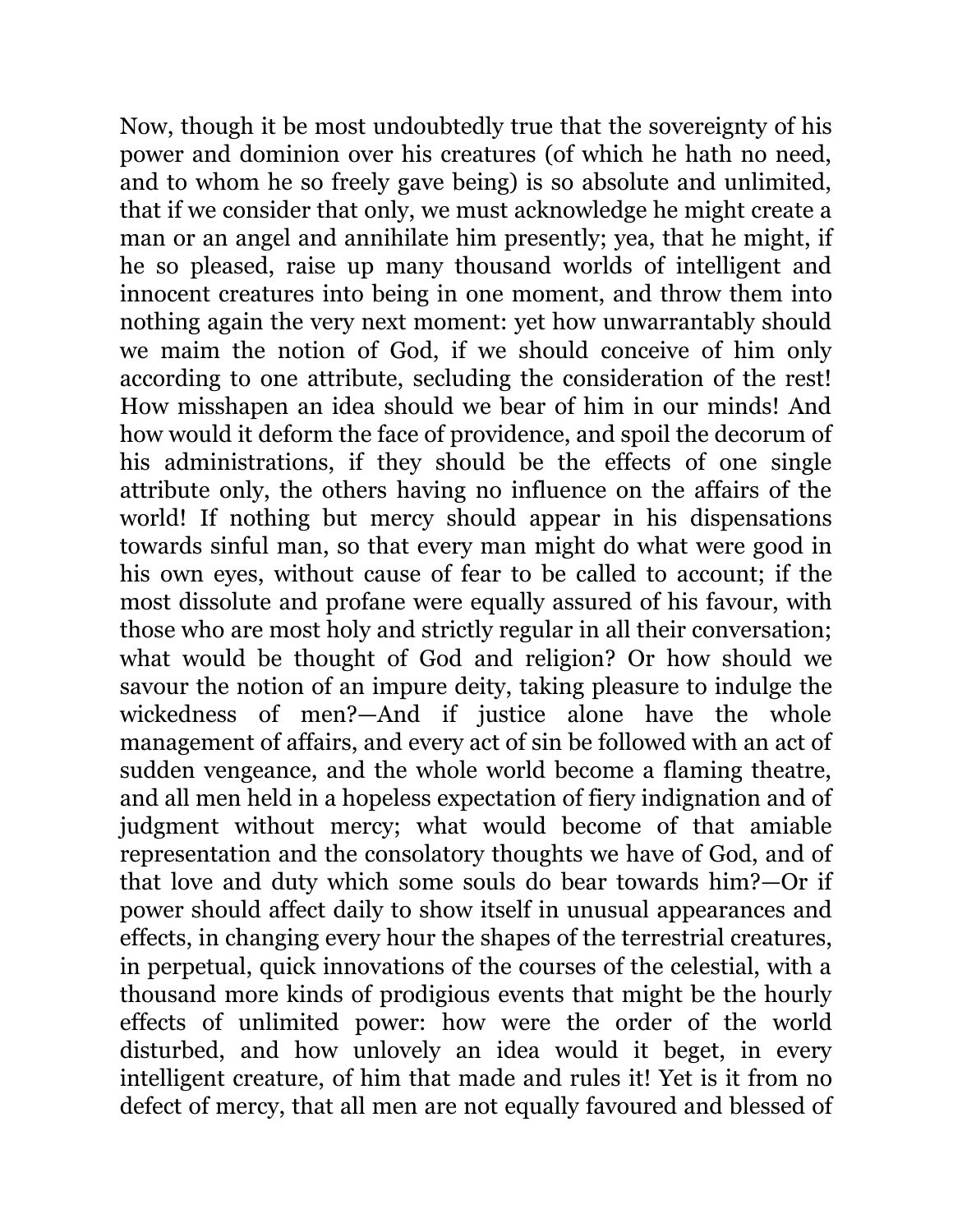God; nor of justice, that a speedy vengeance is not taken of all; nor of power, that the world is not filled with astonishing wonders every day; but rather from their unexcessiveness, and that they make that blessed temperature where they reside, and are exercised in so exact proportion that nothing is ever done unworthy of him who is, at once, both perfectly merciful, and just, and powerful, and wise; and hath all perfections eminently comprehended and united in his own most simple Being. It were, therefore, besides the purpose to insist only what sovereign power, considered apart, might do; but we are to consider what may be congruous to him to do, who is infinitely wise and good, as well as powerful. And—

(1.) Let it be weighed, how it may square with the divine wisdom, to give being to a world of reasonable creatures, and, giving them only a short time of abode in being, to abandon them to a perpetual annihilation. Wisdom in any agent must needs suppose the intention of some valuable end of his action. And the divine wisdom, wherein it hath any end diverse from that which his pure goodness and benignity towards his creatures would incline him to, (which also we must conceive it most intent to promote and further,) cannot but have it chiefly in design—it being determined that his goodness should open itself and break forth into a creation, and that of reasonable creatures—so to manage his government over these, (which indeed are the only subjects of government, in the strict and proper notion of it,) as may most preserve his authority, and keep up his just interest in them, both by recommending him to their fear and love; to possess them with that due and necessary reverence of him that may restrain them from contemptuous sinning; and so endear his government to them, as to engage them to a placid and free obedience. But how little would it agree with this design of the divine wisdom, to have made man only for this temporary state! For, —

How little would it tend to the begetting and settling that fear of God in the hearts of men, that were necessary to preserve his authority and government from a profane contempt; whereas daily experience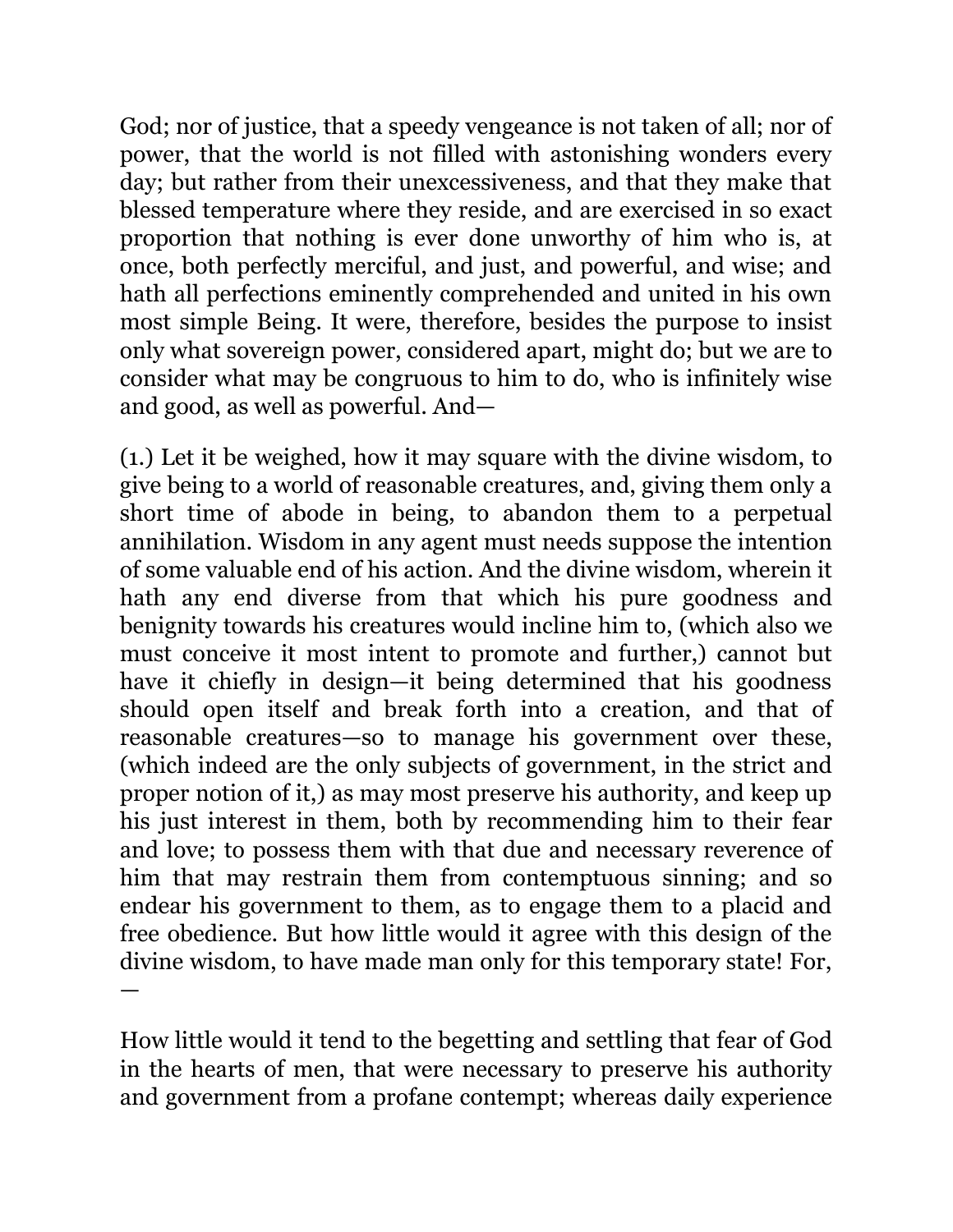shows, that there is now no difference made between them that fear God and them that fear him not, unless wherein the former are worse dealt with and more exposed to sufferings and wrongs; that at least, it is often (yea for the most part) so, that to depart from iniquity is to make one's self a prey; that those who profess and evidence the most entire devotedness to God, and pay the greatest observance and duty to him, become a common scorn upon this very account, and are in continual danger to be eaten up as bread by those that call not upon God; while in the meantime the tabernacles of robbers prosper, and they that provoke God are secure, are not plagued as other men, nor in trouble as other men, and judgment is not here executed for wicked works in this world:—if also nothing is to be expected, either of good or evil, in another, who is likely to be induced, in this case, to fear God, or to be subject to him? And how unlike is this to the wisdom of the supreme Ruler, to expose his most rightful and sovereign authority to the fearless and insolent affronts of his own revolted creatures, without any design of future reparation to it; as if he had created them on purpose only to curse him and die! But he hath prevented the occasion of so reproachful a censure, and thought fit to fill his word, and the consciences of guilty sinners, with threats and dreadful presages of a future judgment and state of punishment: to which he is no less concerned, both in point of wisdom and veracity, (and I may add of legal justice) to make the event correspond, that he may neither be found to have omitted any due course for preventing or redress of so great an evil; and that, if the threatening do not effectually over-awe sinners, the execution may at least right himself; and that, in the meantime, he do not (that which would least of all become him, and which were most repugnant to his nature) make use of a solemn fiction to keep the world in order, and maintain his government by falsehood and deceit; that is, by threatening what he knows shall never be.

Nor were there (in the case all along supposed) a more probable provision made to conciliate and procure to the Divine Majesty, the love which it is requisite he should have from the children of men. And this cannot but be thought another apt method for his wisdom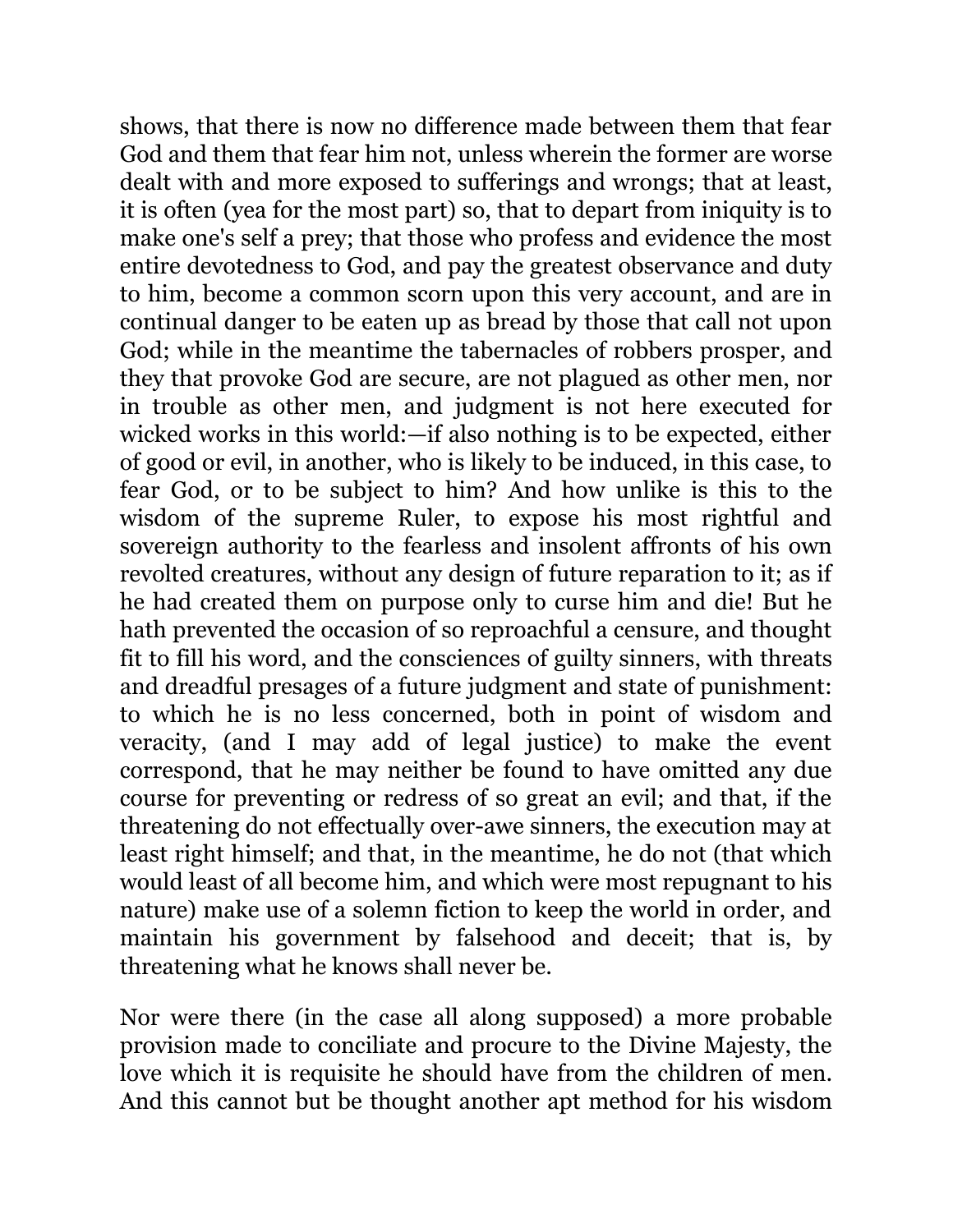to pitch upon, to render his government acceptable, and to engage men to that free and complacential subjection which is suitable to God. For how can that filial and dutiful affection ever be the genuine product or impress of such a representation of the case between God and them; that is, that they shall be most indispensably obliged to devote their whole being and all their powers entirely to his service and interest, exactly to observe his strictest laws, to keep under the severest restraint their most innate, reluctant inclinations; and in the meantime expect the administrations of providence to be such, towards them, that they shall find harder usage all their days than his most insolent and irreconcileable enemies; and at last lose their very beings, they know not how soon, and therewith (necessarily) all possibilities of any future recompence? Is this a likely way to procure love, and to captivate hearts into an affectionate and free obedience? Or what is it probable to produce, but a sour and sullen despondency, the extinction of all generous affection, and a temper more agreeable to a forced enthralment to some malignant, insulting genius, than a willing subjection to the God of all grace and love? And every one will be ready to say, There is little of wisdom in that government, the administration whereof is neither apt to beget fear nor love in those that are subject to it; but either through the want of the one to be despised, or to be regretted through the want of the other. And this being the very case, upon supposition of no future state, it seems altogether unworthy of the divine wisdom that such a creature should ever have been made as man; upon which (supposition) no end is attainable (as the course of providence commonly runs in this world,) in comparison whereof it were not better and more honourable to his Maker, (whose interest it is the part of his wisdom to consult,) that he had never been:—and, therefore, as to God and the just and worthy designs of his glory, he would seem, upon this supposition, wholly made in vain. And—

(2.) How congruous and agreeable would this supposition prove to the goodness of God! As that other attribute of wisdom doth more especially respect his own interest, so doth this the interest of his creatures; that is, if it be understood, not in a metaphysical, but in a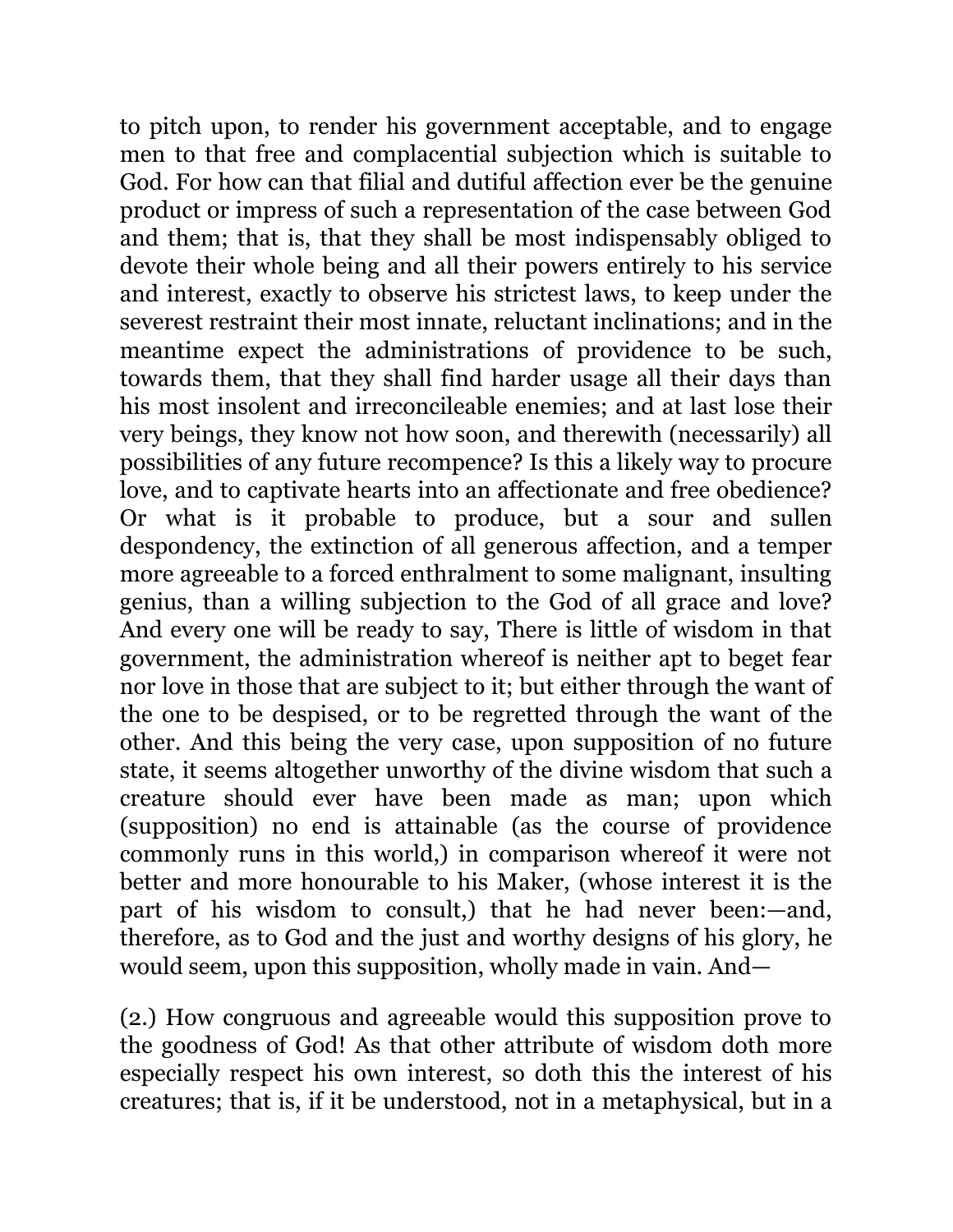moral sense; as it imports a propensity and steady bent of will unto benefaction, according to that of the Psalmist, "Thou art good, and doest good," Ps. 119:68. And this free and generous principle it is, which gives the first rise and beginning to all the designs any way respecting the well being and happiness of creatures; which, then, infinite wisdom forms and manages to their full issues and accomplishment, guiding (as it were) the hand of almighty power in the execution of them.

That there should be a creation, we may conceive to be the first dictate of this immense goodness, which afterwards diffuses itself through the whole, in communications agreeable to the nature of every creature. So that even this inferior and less noble part, "the earth, is full of the goodness of the Lord." Ps. 33:5. It creates first its own object, and then pours forth itself upon it with infinite delight, rewarding the expense with the pleasure of doing good. Now, if we should suppose such a creature as man made only for that short time and low state which we see to be allotted him in this world, it were neither difficult, nor enough, to reconcile the hypothesis with strict justice, which upon the ground of absolute dominion may do what it will with its own: but the ill accord it seems to have with so large and abounding goodness, renders it very unlike the dispensation of the blessed God; no enjoyment being in that case afforded to this sort of creatures, agreeable to their common nature and capacity, either in degree or continuance.

Not in degree: for who sees not, that the nature of man is capable of greater things than he here enjoys? And where that capacity is rescued from the corruption that narrows and debases it, how sensibly do holy souls resent and bewail their present state, as a state of imperfection! With how fervent and vehement desires and groans do they aspire and pant after a higher and more perfect! "We that are in this tabernacle do groan, being burdened; not for that we would be unclothed, (2 Cor. 5:4, that is not enough, to be delivered out of the miseries of life, by laying down this passive part—is not that which will terminate their desires, but clothed upon, that mortality might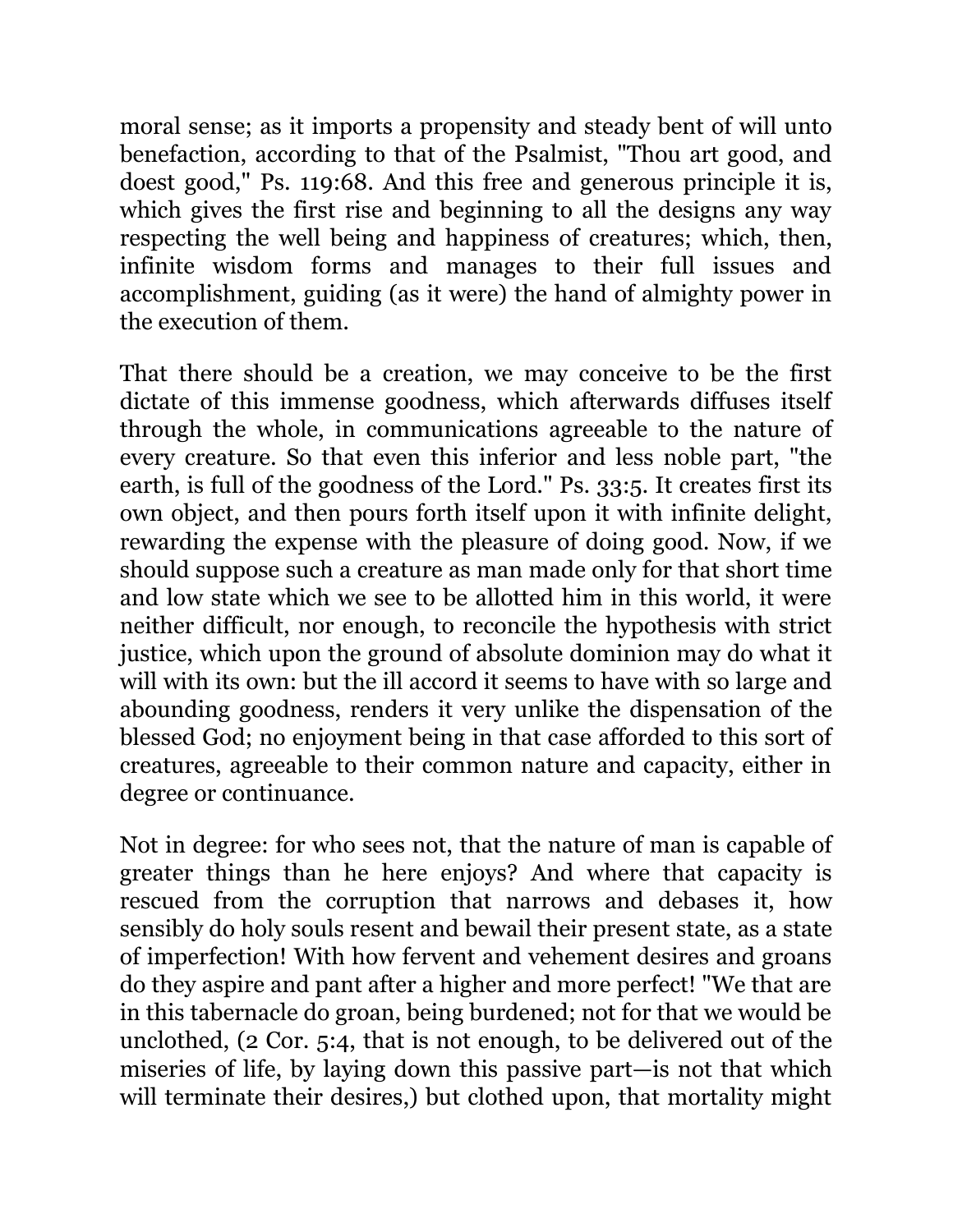be swallowed up of life." Theirs are not brutal groans, the complaint of oppressed sensitive nature under a present evil; but rational and spiritual, the expressions of desire strongly carried to pursue an apprehended suitable good. The truest notion we can yet have of the primitive nature and capacity of man, is by beholding it in its gradual restitution. And is it agreeable to the goodness of God, to put such a nature into any, and withhold the suitable object? As if it were a pleasure to him to behold the work of his own hands spending itself in weary strugglings towards him, and vexed, all the while it continues in being, with the desire of what it shall never enjoy, and which he hath made it desire, and therein encouraged it to expect.

Nor in continuance: for I suppose it already evident that the nature of man is capable (in respect of his principal part) of perpetuity, and so of enjoying a felicity hereafter that shall be permanent and know no end: and it seems no way congruous to so large goodness, to stifle a capacity whereof it was itself the author, and destroy its own work. For if the being of man is intended for so short a continuance, either he may have the knowledge of this determination concerning him, or not. If he cannot have the knowledge of it, why should any one say what they cannot know; or put such a thing upon God, that is so vilely reflecting and dishonourable to him? If he may have the knowledge of it, then doth he seem a creature made for torment, while by an easy reflection upon himself he may discern he is not uncapable of a perpetual state, and is yet brought forth into the light to be ere long extinguished and shut up in everlasting darkness. And who can think this a thing worthy of infinite and eternal goodness? Besides, (as hath been insisted before,) that this torture, proceeding from so sad an expectation, cannot but be most grievous and afflictive to the best. Whence the apostle tells us, that Christians, "if in this life only they had hope, were of all men most miserable," (1 Cor. 15:19;) so that it were more desirable never to have been. If any yet fall hereafter into a state to which they would prefer perpetual annihilation, inasmuch as it is wholly by their own default, it no way reflects upon divine goodness. But it would be a dishonourable reflection rather upon that Author and Fountain of all goodness, if he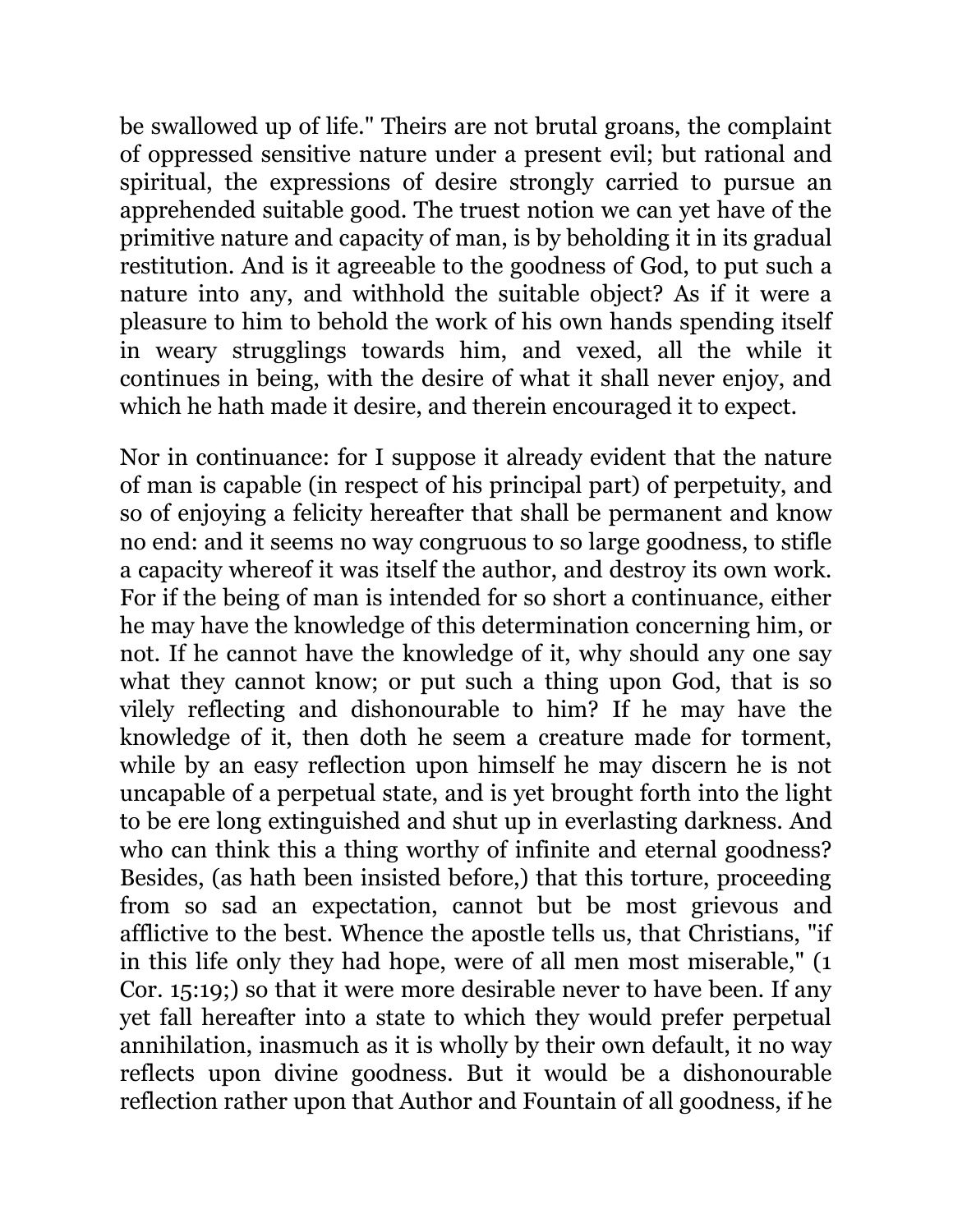should not express himself wise and just as well as good; as it would upon a man, especially a ruler over others, if that which we call goodnature were conjunct with stolidity, or an insensibleness of whatsoever affronts to his person and government. Upon the whole, therefore, it seems most repugnant to these great attributes of the divine Being, to have made man only for his present state; that to think so, were to conceive unworthily of him, as if he had acted much beneath himself, and done a vain thing in making such a creature, no end being attainable by it which we can suppose either his wisdom or goodness to aim at.

If any would imagine to themselves an expedient, by supposing an eternal succession of human generations, upon whom the wisdom and goodness of God might have a perpetual exercise, in the government and sustentation of them for their appointed times; this would be far from satisfying as to either, but would rather increase the difficulty; for there would be the same temptation upon all the individuals, to contemn or regret the government of their Maker. So that he should hereby even eternize his own reproach; and should always, in every succession, have still the same craving appetites returning, and expectations never to be satisfied, which were as repugnant to all he hath discovered to us of his nature, as any thing we can suppose. Though some persons of a light and desultory humour might imagine to themselves a pleasure in it, if they had the power to make such a rotation of things, rising and falling, coming and passing away, at their beck and command; and such as were of a sanguinary temper, might sport themselves in raising up and lopping off lives at pleasure with an arbitrary hand: yet sure they would never gain by it the esteem of being either wise or good; and would, it is like, in time grow weary of the sport. But to form to ourselves such ideas of the blessed God, were an injury not inferior to the very denial of his being.

His providence towards the inferior creatures hath no resemblance of any such thing; whom his bounty sustains agreeably to their natures, who have no foresight of their own cessation from being, to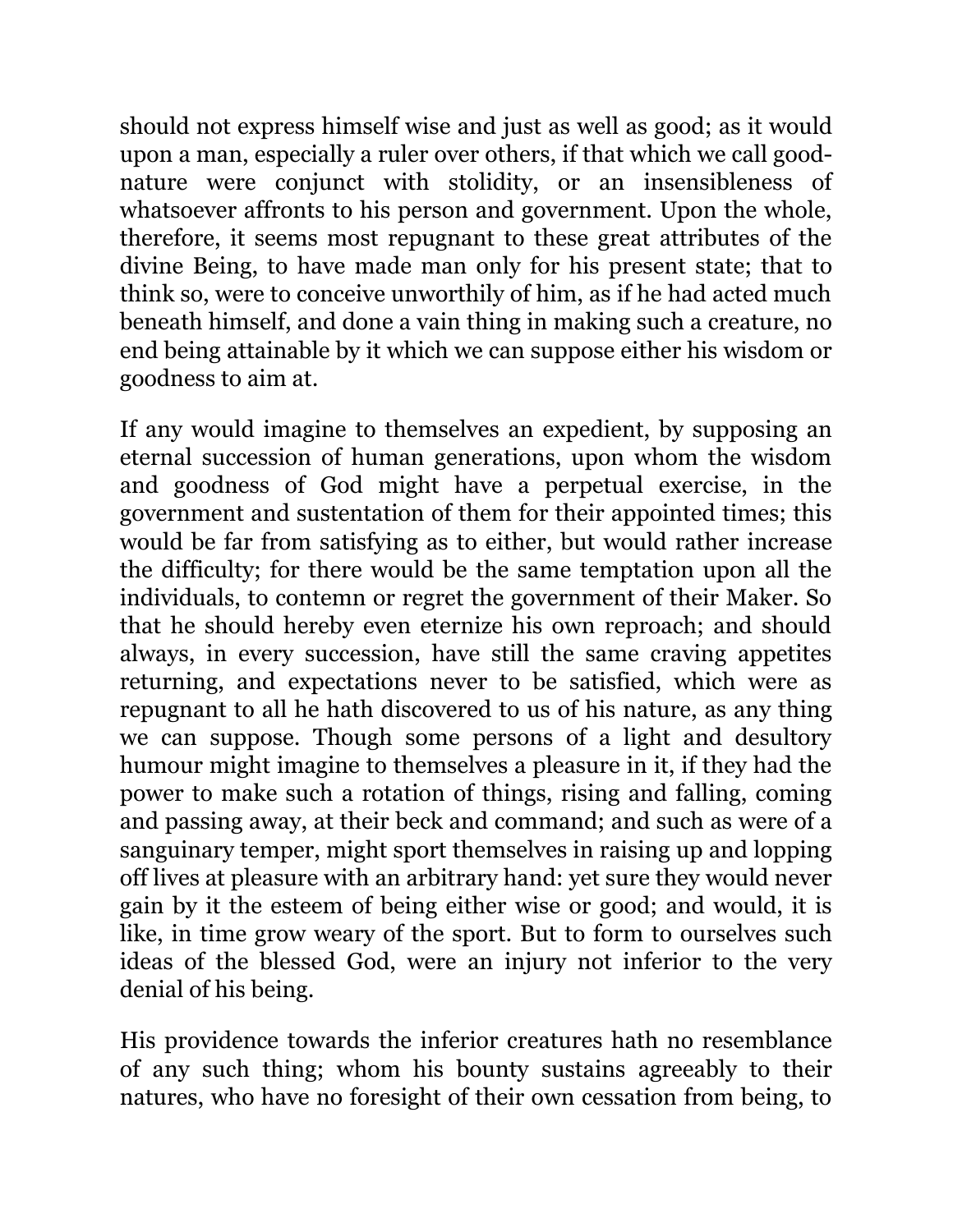keep them in a continual death by the expectation of it; and who serve to valuable and reasonable purposes while they are continued; for they are useful, partly to the sustentation of man, and partly to his instruction, in order to his higher ends. And though each individual of them do not actually so, it is sufficient that the several kinds of them are naturally apt thereto, which are propagated according to a settled course and law of nature, in their individuals: and if all immediately serve not man, yet they do it mediately, in serving those that more immediately do. Besides, that when such a work was to be done, as the furnishing out and accomplishing this lower world, it was meet all things should be in number, weight, and measure, and correspond in every part; as if one build a house for entertainment, though the more noble rooms only do come in view, yet all the rest are made answerably decent, on supposition that they may. It was becoming the august and great Lord of this world, that it have in it, not only what may sustain the indigent, but gratify the contemplative by fresh variety; who would be apt to grow remiss by conversing only with what were of every day's observation. Nor was that a low end, when such contemplation hath so direct a tendency to raise a considering mind to the sight, and love, and praise of the supreme Being, that hath stamped so lively signatures and prints of his own perfections upon all his works. If it be said, man might be in the same kind serviceable to the contemplation of angels, though he were himself never to know any other than this mortal state; it is true that he might so; but yet the incongruities were no way salved, of God's putting a capacity and expectation into his nature of a better state: of his dealing so hardly with them that he hath procured to love him: of his never vindicating their high contempt that spent their days in rebellion against him. Besides, that these were ill precedents, and no pleasant themes for the view of an angelical mind. And if they see a nature extinct, capable of their state, what might they suspect of their own? So that, which way soever we turn our thoughts, we still see that man's mortality and liableness to an unavoidable death, abstracted from the thoughts of another state, carry that constant aspect, as if all men were made in vain.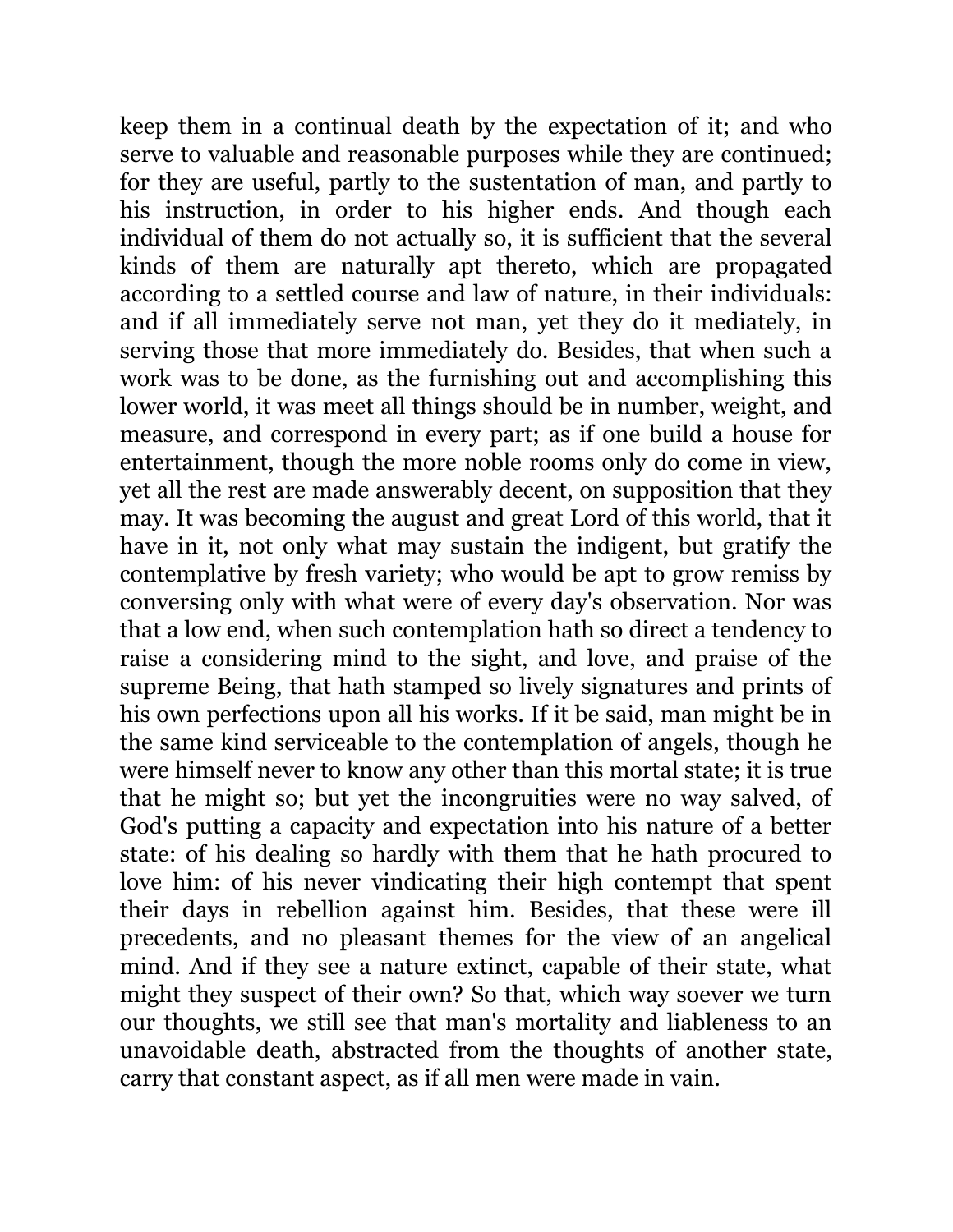What remains, then, but that we conclude hence, we ought not too much, or too long, thus to abstract; nor too closely confine our eye to this dark and gloomy theme, death and the grave, or withhold it from looking further. For, far be it from us to think the wise and holy God hath given being to man (and consequently exercised a long continued series of providence through so many successive ages towards him) in vain. Nothing but a prospect of another state can solve the knot, and work through the present difficulty; can give us a true account of man, and what he was made for. Therefore, since it would be profane and impious, sad and uncomfortable, a blasphemy to our Maker, and a torture to ourselves, to speak it as our settled apprehension and judgment, that God hath made man to no purpose; we are obliged and concerned, both in justice to him and compassion to ourselves, so to represent the case, as that we may be able to remove so unworthy and black a thought to the greatest distance from us, both in itself and whatsoever practice would be consequent thereto: that is, to conclude, That certainly there must be another state after this; and accordingly steer our course.—The improvement, then, of the foregoing discourse will have a double aspect:—on our judgments, and practice.

1. On our judgments; to settle this great principle of truth in them, the certain futurity of another state after this life is over, unto which this present state is only preparatory and introductive. For whereas we can never give a rational account why such a creature as man was made, if we confine all our apprehensions concerning him to his present state on earth: let them once transcend those narrow limits, fly over into eternity, and behold him made for an everlasting state hereafter, and the difficulty now vanishes, the whole affair looks with a comely and befitting aspect.

For we may now represent the case thus to ourselves: that man was put into this terrestrial state and dwelling, by the wise and righteous designation of his great Creator and Lord, that his loyalty to him, amidst the temptations and enticements of sensible things, might be tried awhile; that, revolting from him, he is only left to feel here the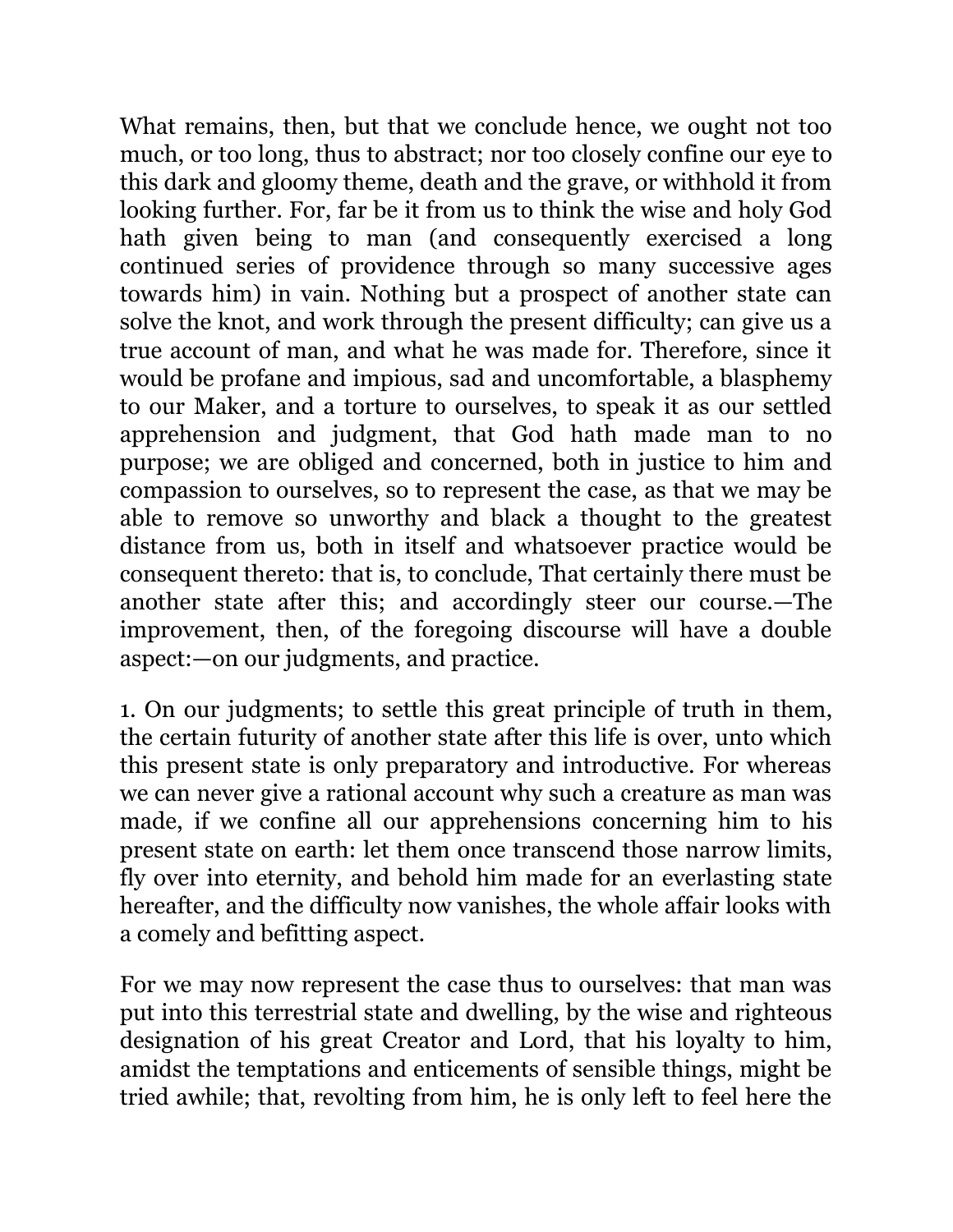just smart of his causeless defection; that yet such farther methods are used for his recovery, as are most suitable to his so impaired state. An allayed light shines to him in the midst of darkness, that his feebler eye may receive a gradual illumination, and behold God in those more obscure discoveries which he now vouchsafes of himself, till by degrees he be won to take up good thoughts of him, and return into an acquaintance and friendship with him; which, once begun here, shall be hereafter perfected in eternal fruitions. The offence and wrong done to his Maker, he in a strange, unthought-of way makes compensation of to himself; and testifies his reconcilableness, and persuades a reconciliation, upon such terms, and by so endearing mediums, as might melt and mollify hearts of adamant; and shall effectually prevail with many to yield themselves the subjects and instances of his admired goodness for ever; while others lie only under the natural consequents and just resentments of their unremedied enmity and folly. So are the glorious issues of God's dispensation towards man, and the wise and merciful conduct of his equal government, worthily celebrated through the days of eternity with just acclamations and praises. We can fasten upon nothing exceptionable or unaccountable, yea, or that is not highly laudable and praiseworthy in this course of procedure. Therefore, though now we behold a dark cloud of mortality hanging over the whole human race; though we see the grave still devouring and still unsatisfied, and that all are successively drawn down into it; and we puzzle ourselves to assign a reason why such a creature was made a reasonable being, capable of an everlasting duration, to visit the world only and vanish, to converse a short space with objects and affairs so far beneath it, and retire we know not whither: if yet our eye follow him through the dark paths of the region of death, till at the next appearance we behold him clothed with immortality and fitted to an endless state, the wonder is over, and our amazement quickly ceases.

Wherefore let us thus bethink ourselves, and consider: Surely he that made this great universe, and disposed all the sorts, stations, and motions of creatures in it in so exquisite order and method, cannot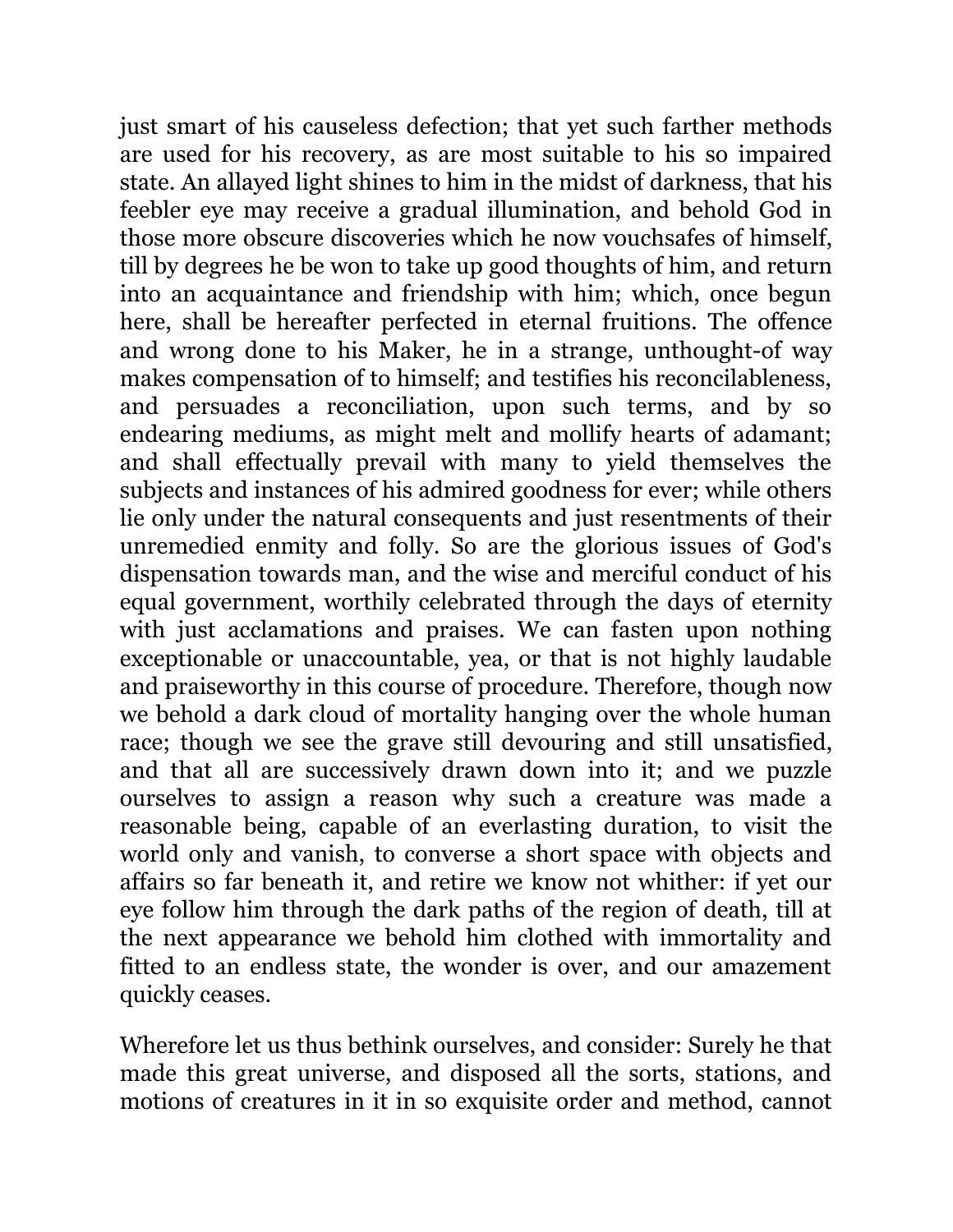but be a most perfectly wise and intellectual agent, and therefore cannot be supposed to have done any thing to no purpose; much less when all the inferior creatures have ends visibly answering the exigency of their natures, to have made so excellent a creature as man (the nobler part of his lower creation) in vain; that he only should be without his proportionable end, and after a short continuance in being, return to nothing, without leaving it conjecturable what he was made for. This were so intolerable an incongruity, and so unlike the footsteps that every where else appear in the divine wisdom and goodness, that we cannot but inquire further into this matter, and conclude at last that he was made for some higher purposes than are within the reach of our sight, and hath his principal part yet to act upon another stage, within the veil, that shall never be taken down. The future immortality of man seems therefore so certainly grounded upon what is discovered and generally acknowledged touching the nature of God, and his most peculiar and essential perfections, that unless we were further put to prove the existence of a God, (which to them that are rational needs not, and to them that are not were in vain), there can no reasonable doubt remain concerning it.

2. Wherefore the further use we have to make of the matter proposed, is in reference to our practice: which it may fitly serve both to correct and reprove, and also to direct and guide.

(1.) It administers the ground of just rebuke: that since, if we terminate our thoughts and designs upon things only on this side the grave, it would seem we were wholly made in vain; we do yet so generally employ our cares and endeavours about such things, and even the vilest and most despicable of these; and so live not to our own dishonour only, but to the reproach of our Maker, as if he made us for no more worthy ends. And let us but impartially debate the matter with ourselves: can we, in sober reason, think we were made only for such ends as most men only pursue? Have we any pretence to think so? Or can it enter into our souls to believe it? Would not men be ashamed to profess such a belief; or to have it written in their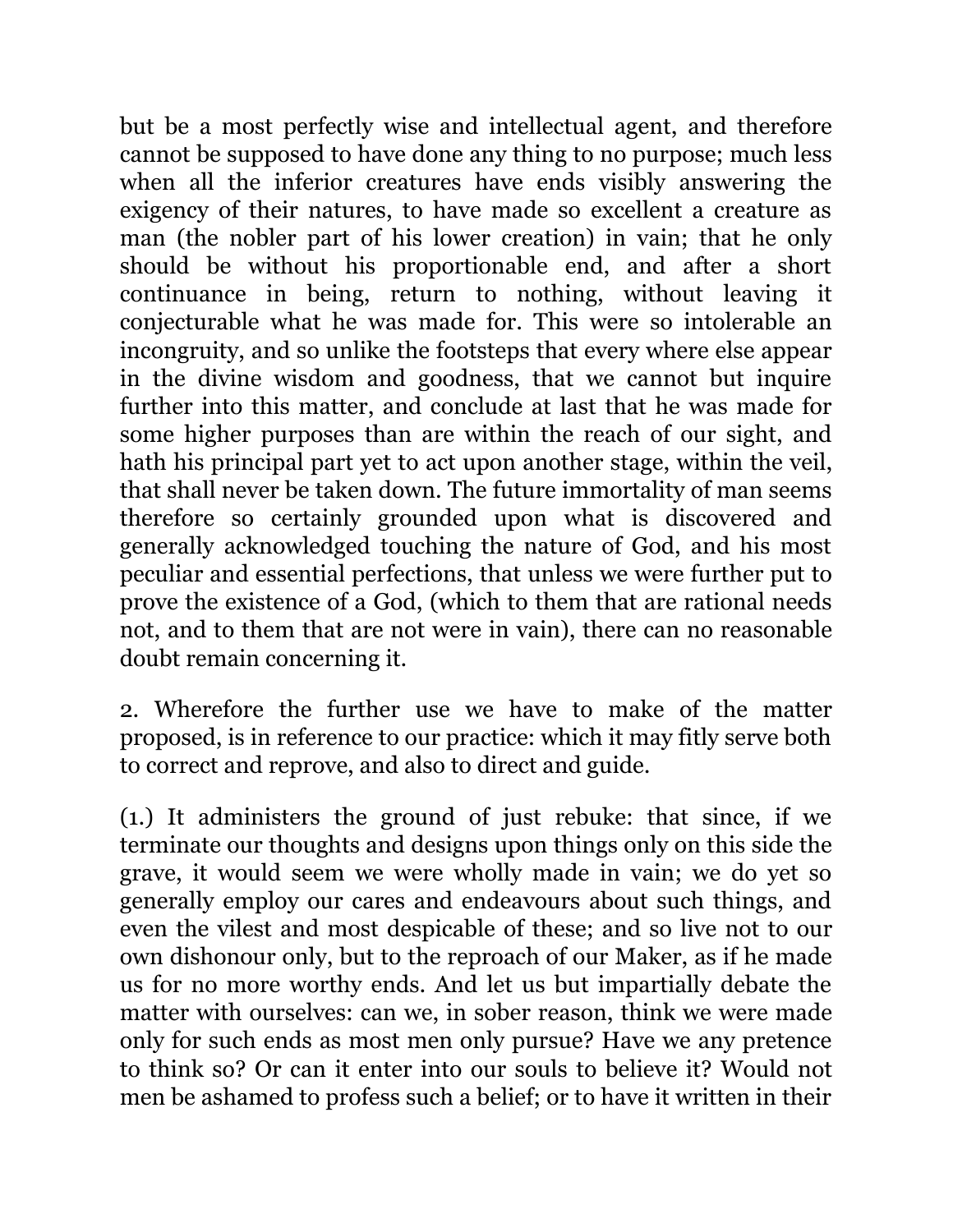foreheads, these are the only ends they are capable of? Then might one read, Such a man born to put others in mind of his predecessor's name, and only lest such a family should want an heir: such a one to consume such an estate, and devour the provenue of so many farms and manors: such a one to fill so many bags and coffers, to sustain the riot of him that succeeds: some created to see and make sport; to run after hawks and dogs, or spend the time which their weariness redeems from converse with brutes, in making themselves such, by drinking away the little residue of wit and reason they have left; mixing, with this genteel exercise, their impure and scurrilous drolleries, that they may befriend one another with the kind occasion of proving themselves to be yet of human race, by this only demonstration remaining to them, that they can laugh; which medium, if the wisdom of the just were known, would be found so pregnant as to afford them a double conclusion, and be as effectual, oftentimes, to prove them fools as men. Others, one might read, born to trouble the world, to disquiet the neighbourhood, and be the common plague of all about them; at least, if they have any within their reach and power that are wiser and more sober than themselves, or that value not their souls at so cheap a rate as they; others made to blaspheme their Maker, to rend the sacred name of God, and make proof of their high valour, and the gallantry of their brave spirits, by bidding a defiance to heaven, and proclaiming their heroic contempt for the Deity and of all religion; as if they had persuaded themselves into an opinion, that because they have had so prosperous success in the high achievements of conquering their humanity, and baffling their own fear, and reason, and conscience, death also will yield them as easy a victory, or be afraid to encounter men of so redoubted courage: that the God of heaven, rather than offend them, will not stick to repeal his laws for their sakes, or never exact the observance of them from persons of their quality; that they shall never be called to judgment, or be complimented only there with great respect, as persons that bore much sway in their country, and could number so many hundreds or thousands a year; that at least, the infernal flames will never presume to touch so worthy personages; that devils will be awed by their greatness, and fear to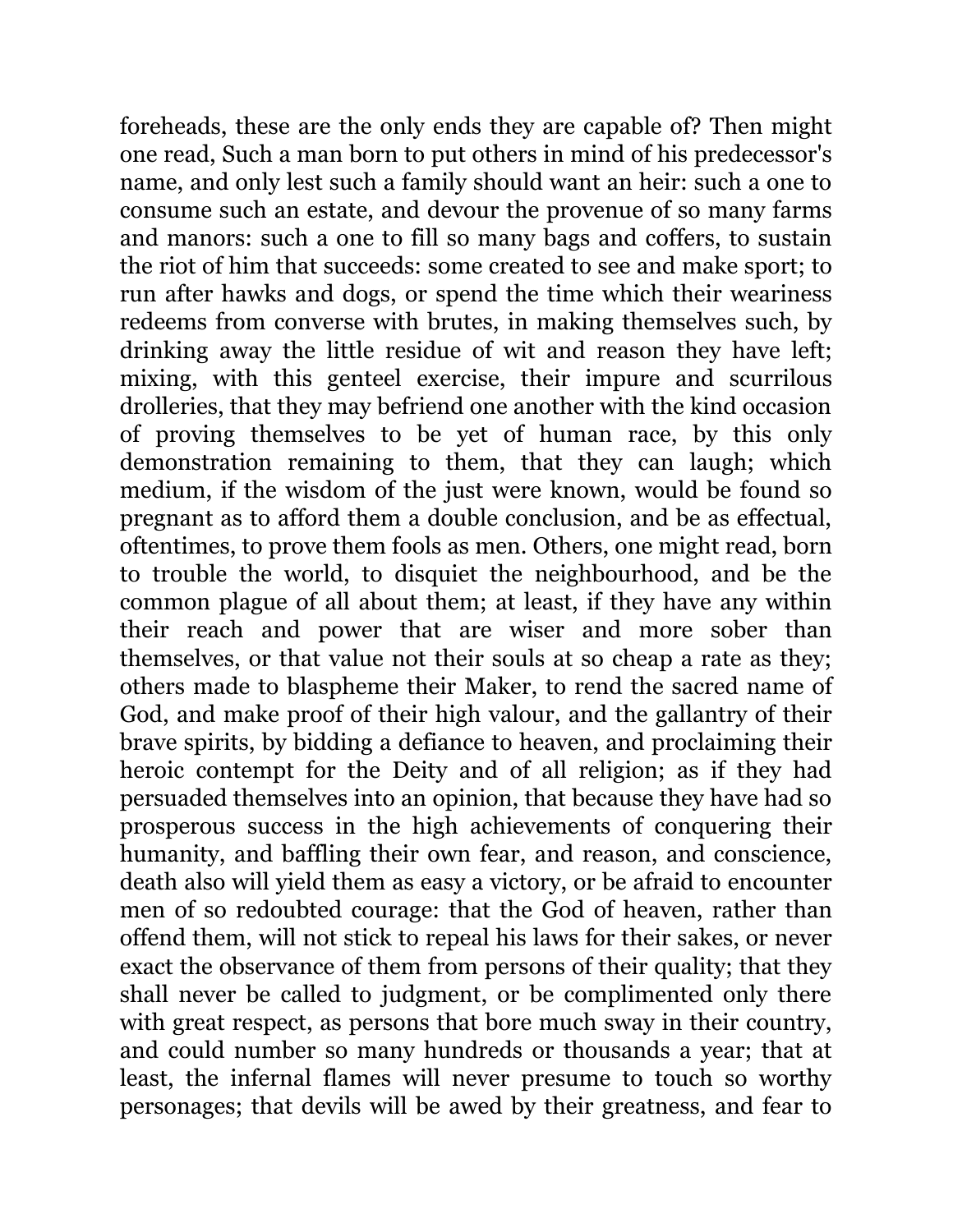seize them, lest they should take it for an affront. No conceit can be imputed to these men absurd enough to overmatch the absurdity of their practice. They can themselves think nothing more gross and shameful than what they daily are not ashamed to act. For what absurdity can be compassed in a thought, greater than what appears in a course of life managed in perpetual hostility to all principles of reason and humanity? And either they must own all the impious folly of such thoughts, or confess, upon other accounts, an equal infatuation in their thinking faculty itself. For either they think their course justifiable, or they do not. If they do, how fatally are all things inverted in their depraved minds! Wisdom and folly, virtue and vice, good and evil, seem to them transformed into one another, and are no longer to be known by their own names. The common notions of all mankind are but blind fancies in comparison of their later and clearer illumination; and the ancient religious sentiments of all former ages, dreams and follies to their admired new light. Their wise and rare discoveries, that they and all things came by chance, that this world hath no Owner or Lord, (because they never had wit or patience to consider the nonsense of them; and though they never, any of them, had the luck to see one clod of earth, or grain of sand, start up into being, out of nothing; much less ground to think, that such a world should of itself do so,) are reason enough with them to mock at the eternal Being, and attempt to jeer religion out of the world, and all other men out of their reason and wits, as they have themselves. And sure this must be their only pretence, and their atheism the best reason upon which to justify their constant practice. For who can think (while he sees them not yet in chains) they should be so perfectly mad, as to acknowledge only such a deity (the author and ruler of all things) whose favour were worth nothing, or to be procured by affronts; to whom contempt were a sacrifice, and the violation of whatsoever is sacred the most effectual propitiation; or acknowledge him for a God, whom they hope to overpower, and to prosper in a war against him?

And if they acknowledge none at all, and this be the fundamental article of their creed, that there is indeed none; then can no man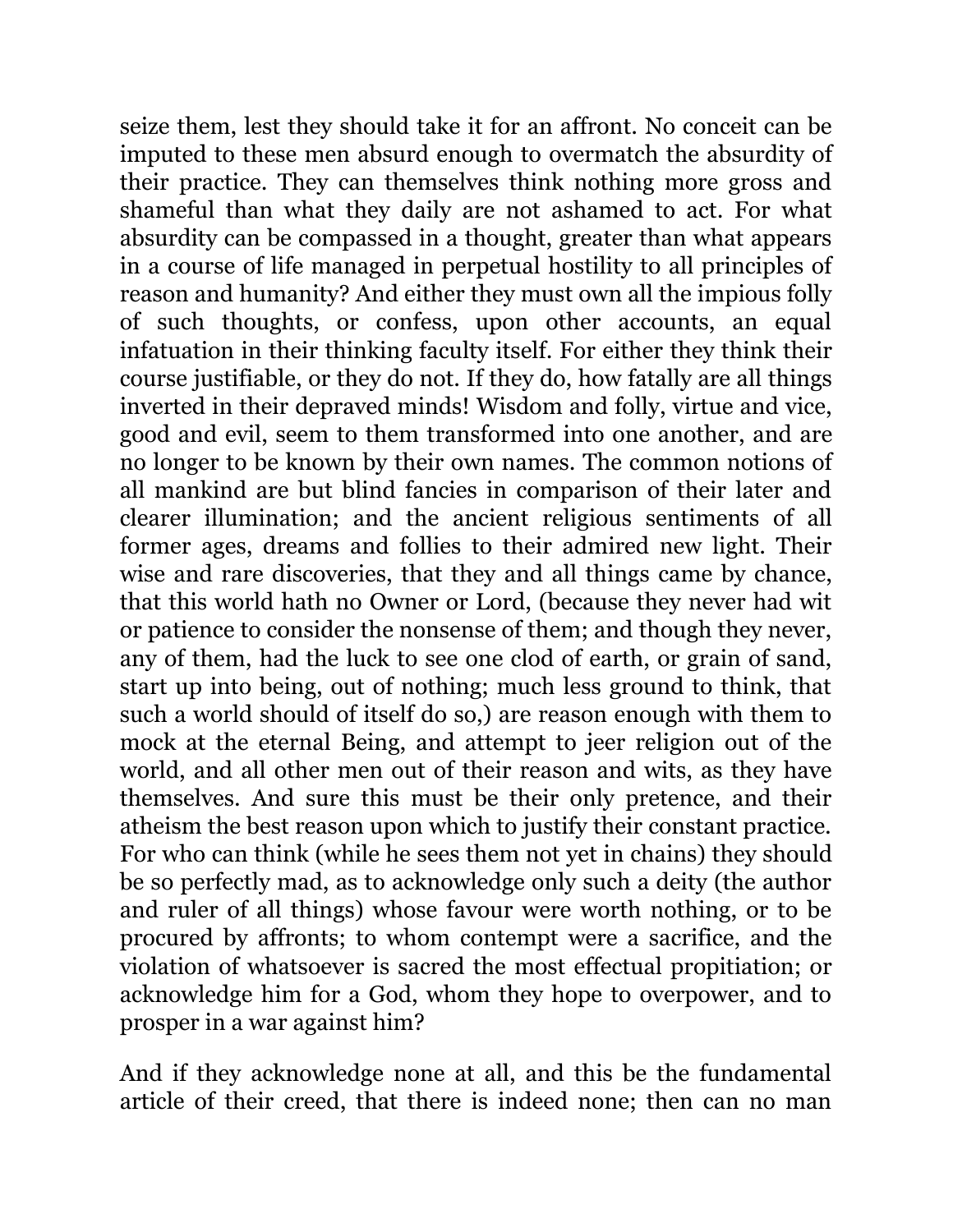charge them with any thought more grossly foolish than their own; nor can they devise to say any thing, by which more certainly to argue themselves bereft of the common understanding of men. For who that is not so, if he only take notice of his own being, may not as certainly conclude the existence of a God, as that two and two make four? Or what imagination can be too absurd to have place in that mind, that can imagine this creation to be a casualty? He would be thought beside himself that should say the same of the composition of a clock or a watch, though it were a thousand times more supposable. But if they do not justify themselves, to what purpose is it further to press them with absurdities, that persist in constant selfcontradiction: or that have not so much left them of rational sensation, as to feel in their own minds the pressure of the very greatest absurdity? If they only presume they do well, because they have never asked themselves, the question, or spent any thoughts about it; this speaks as much a besotted mind as any of the rest, and is as unworthy of a reasonable creature. Why have they the power of thinking? Or who do in any case more generally incur the censure of imprudence and folly, than they who have only this plea for their actions, that they did not consider? Especially when the case is so plain, and the most sudden reflection would discover the iniquity and danger of their course? And one would think nothing should be more obvious, or more readily occur to the mind of a man, than to contemplate himself, and taking notice there is such a creature in the world, furnished with such abilities and powers, to consider, "What was I made for? What am I to pitch upon as my proper end?"—nor any thing appear more horrid to him, than to cross the very ends of his creation.

(2.) It may also be improved to the directing of our practice. For which purpose we may hence take this general rule, that it be such as becomes the expectation of a future state:—for what else is left us, since in our present state we behold nothing but vanity? We see thus stands our case, that we must measure ourselves by one of these apprehensions: either,—we are made in vain;—or, we are made for a future state. And can we endure to live according to the former, as if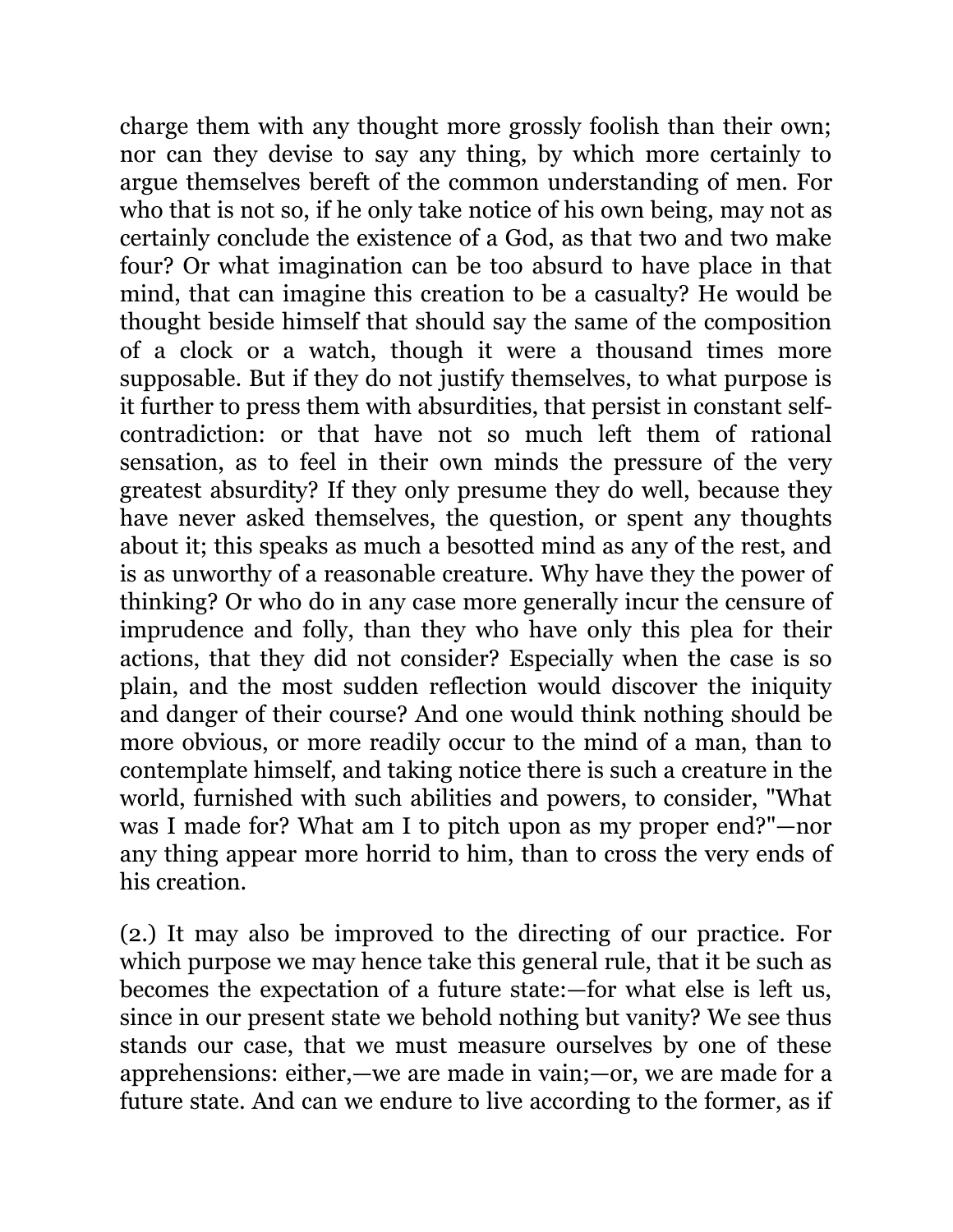we were impertinencies in the creation, and had no proper business in it? What ingenuous person would not blush to be always in the posture of a useless hang-by; to be still hanging on, where he hath nothing to do; that if he be asked, Sir, what is your business here? he hath nothing to say. Or how can we bear it, to live as if we came into the world by chance, or rather by mistake; as though our creation had been a misadventure, a thing that would not have been done had it been better thought on; and that our Maker had overshot himself, and been guilty of an oversight in giving us such a being? Who, that hath either just value for himself, or any reverence for his Maker, could endure either to undergo the reproach, or be guilty of the blasphemy which this would import? And who can acquit himself of the one or the other, that lives not in some measure agreeably to the expectation of somewhat beyond this present life? Let us therefore gird up the loins of our minds, and set our faces as persons designing for another world; so shaping our course, that all things may concur to signify to men the greatness of our expectations. We otherwise proclaim to the world, (to our own and our Creator's wrong) that we have reasonable souls given us to no purpose. We are therefore concerned and obliged both to aim at that worthy end, and to discover and make it visible that we do so.

Nor is a design for an immortal state so mean and inglorious, or so irrational and void of a solid ground, that we have any cause either to decline or conceal it; either not to retain, or to be ashamed of our hope. Nor is there any thing to be done in prosecution of it, so unworthy as to need a corner, or that requires it to be done as a work of darkness. Neither yet is it a vain-glorious ostentation, or the affectation of making show of an excellency above the vulgar pitch, that I persuade to: but a modest, sober avowing of our design and hope; neither making any near approach to a proud arrogance on the one hand, nor a mean pusillanimity on the other. Truly great and generous spirits know how to carry under secular honour with that prudent and graceful decorum, as shall signify a just owning of themselves, without insolence towards others. Real worth, though it do not vaunt, will show itself; and while it doth not glare, yet cannot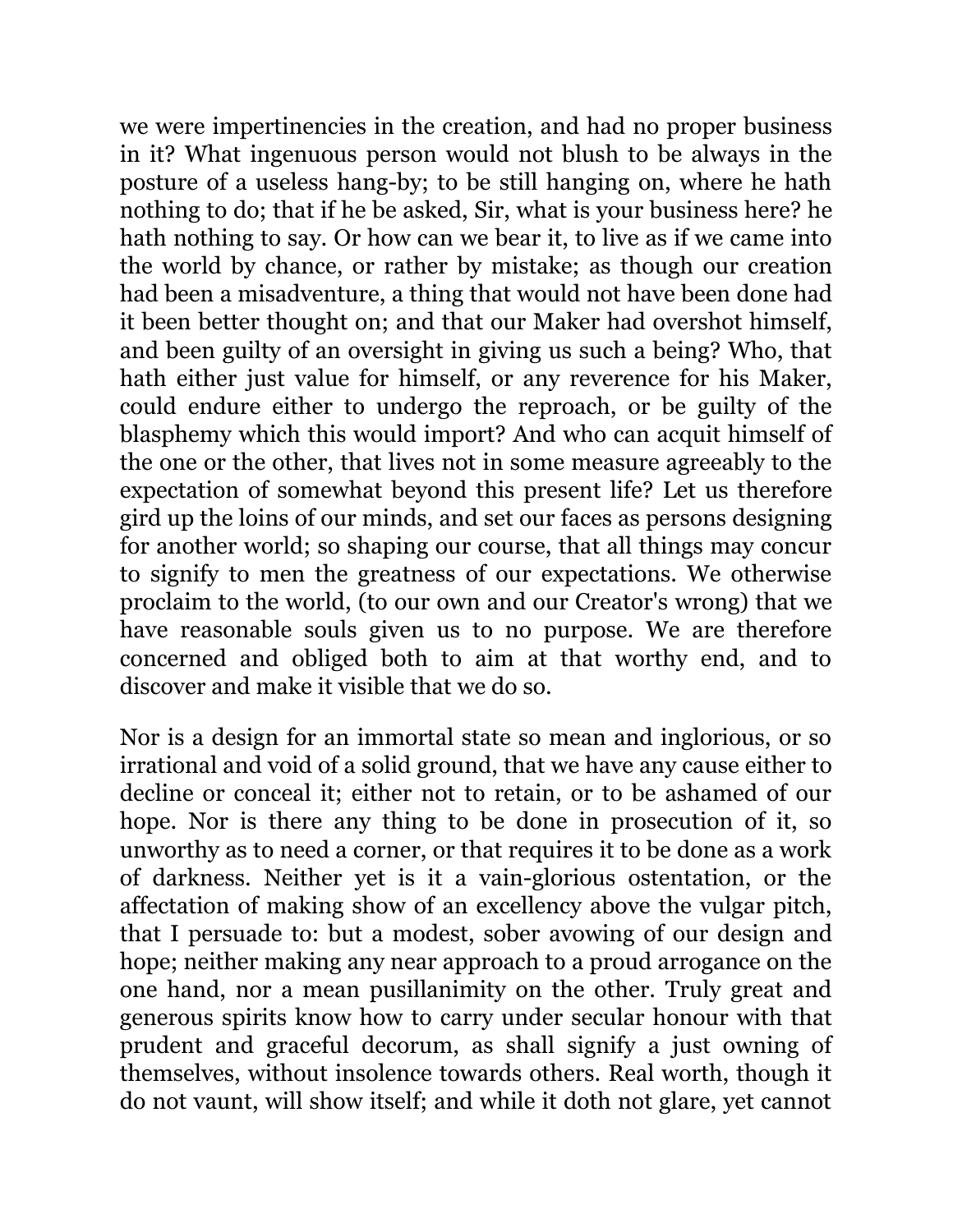forbear to shine. We should endeavour the excellency of a spirit refined from earth and dross, and aspiring towards a state of immortality; (which) may express itself, and shine in its native lustre; with its own, not with borrowed beams; with a constant, even, natural, not with an unequal, artificial light; that all that will, may see by the steady tendency of our course, that we are aiming at the great things of another world: though we, all the while, are not so much solicitous to have our end and purpose known, as to obtain it.

And verily, since the vile sons of the earth, the men of sense, that aim at no other end than to gratify their brutal appetite with such pleasure as is only to be compassed within a short life's time in this world, and who live to the reproach of their Maker, and of mankind, do not go about to hide the infamy of their low design, or conceal the degenerous baseness of their mean spirits; but while they make their belly their god, and only mind earthly things, do also glory in their shame:—how much were it beneath the state and spirit of the sons of God, that are worthily designing for a glorious immortality, to be ashamed of their glory, or think of stealing a passage to heaven in the dark! No; let them know, it is not only too mean a thing for them to involve themselves in the common spirit of the sensual world, but even to seem to do so; and that this is so foul and ignominious a thing, as whereof they are concerned, not to be free from the guilt only, but the suspicion. Those worthy souls that in former and darker days were engaged in seeking the heavenly country, thought it became them to confess themselves pilgrims and strangers on the earth, (Heb. 11;) and therein to declare plainly, that they were seeking that better country. Which confession and plain declaration we need not understand to be merely verbal, but practical and real also; such as might be understood to be the language of their lives, and of a constant, uniform course of actions, agreeable to such a design.

Let us therefore bethink ourselves, what temper of mind and manner of life may be most conformable to this design, and best become persons pretending to it: whereupon we should soon find our own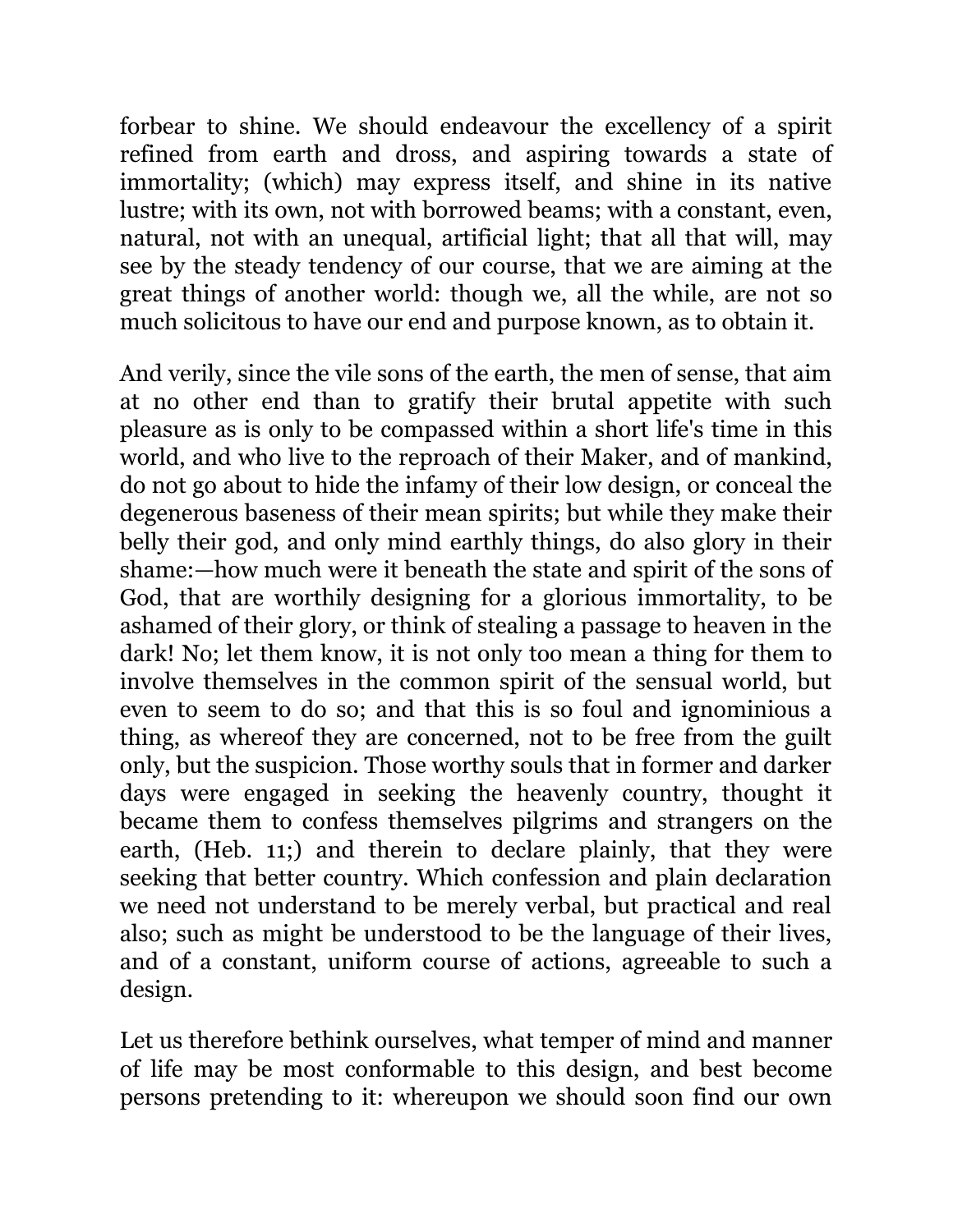thoughts instructing us, that such things as these would be most becoming and fit in reference thereto; and which we may therefore take as so many particular directions how to govern our spirits, and behave ourselves answerably to so great an expectation.

First. That we endeavour for a calm indifferency and dispassionate temper of mind towards the various objects and affairs that belong to this present life. There are very narrow limits already set, by the nature of the things themselves, to all the real objective value that such things have in them; and it is the part of wisdom and justice to set the proportionable bounds to all the thoughts, cares, and passions, we will suffer to stir in our minds in reference to them. Nothing is a more evident acknowledged character of a fool, than upon every slight occasion to be in a transport. To be much taken with empty things, betokens an empty spirit. It is a part of manly fortitude to have a soul so fenced against foreign impressions, as little to be moved with things that have little in them; to keep our passions under a strict and steady command, that they be easily retractable and taught to obey; not to move till severe reason have audited the matter, and pronounced the occasion just and valuable, in which case the same manly temper will not refuse to admit a proportionable stamp and impress from the occurring object. For it is equally a prevarication from true manhood, to be moved with everything and with nothing: the former would speak a man's spirit a feather, the latter a stone. A total apathy and insensibleness of external occurrents hath been the aim of some, but never the attainment of the highest pretenders. And if it had, yet ought it not to have been their boast; as upon sober thoughts it cannot be reckoned a perfection. But it should be endeavoured, that the passions, which are not to be rooted up, (because they are of nature's planting), be yet so discreetly checked and depressed, that they grow not to that enormous tallness, as to overtop a man's intellectual power, and cast a dark shadow over his soul. A rational authority must be maintained, a continency and dominion of one's self, that there be not an impotent profusion, and we be never so affected with anything, but that the object may still be able to warrant and justify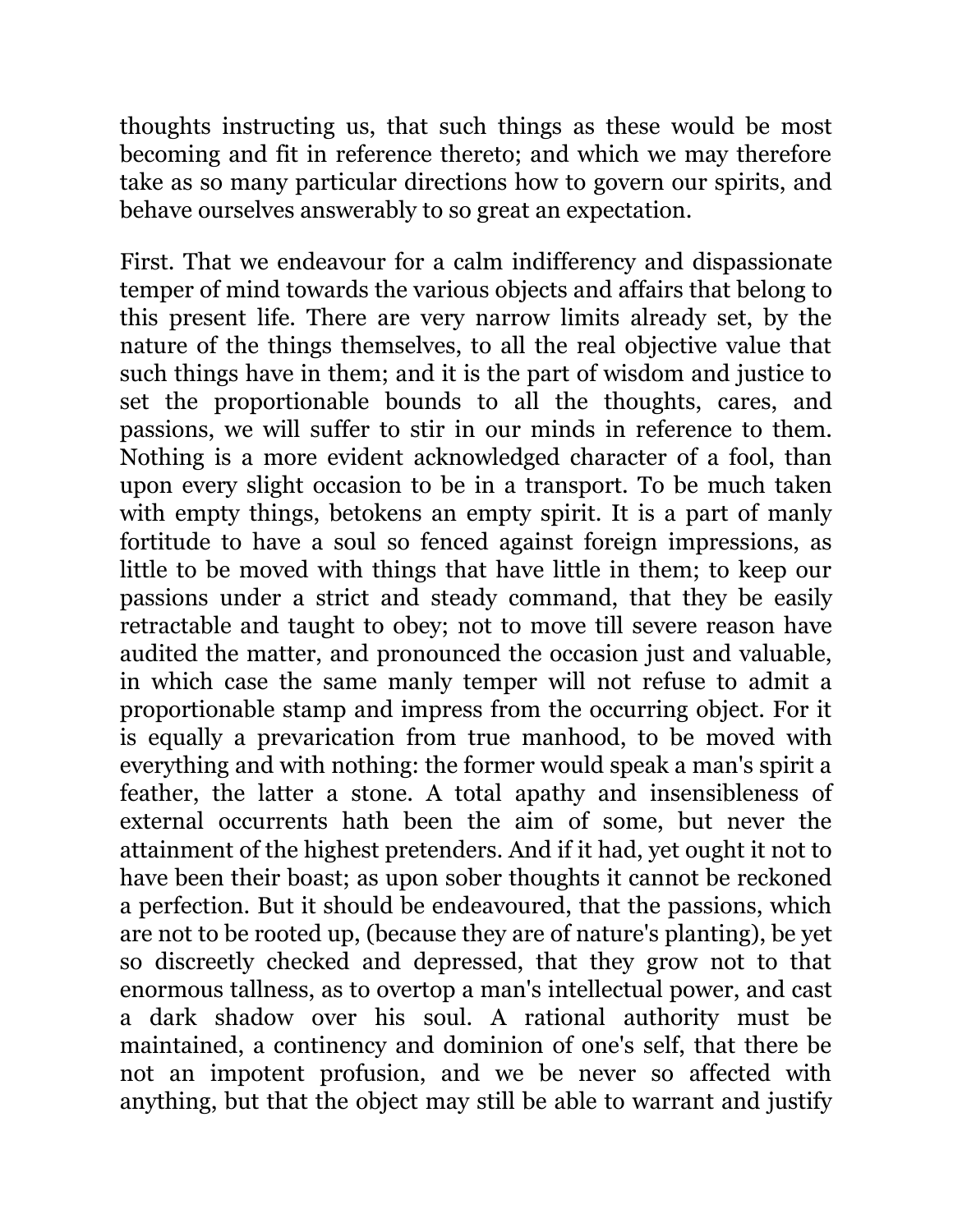the affection, both for the nature and degree of it. Which rule, if we strictly observe and apply it to the present case, we shall rarely meet with any temporal concern that ought to move us much; both for the littleness of such things themselves, and that we have so unspeakably greater things in our view and design.

In conformity therefore to our so great expectation, we ought more particularly to watch and repress our inclinations, appetites, and affections towards each several sort and kind of objects, which time and this present state hath within the confines of it. As, how contemptuously should we look upon that empty vanity of being rich! How coldly and carelessly should we pursue, how unconcernedly should we lose, any thing that might entitle us to that name! The pursuit of so despicable a trifle with violent and peremptory desire, so as hereby to suffer a diversion from our design for another world, is to make our eternal hope less than nothing, (for to any man's calm and sober thoughts, this will be found as little:) and so will amount to a total quitting of all our pretensions to a better, future state; that is, when so we indulge this odd, irrational, this wildly fanciful, and purely humoursome appetite, (of which no man can give any tolerable account,) that it becomes ravenous; when it devours a man's time, his thoughts, the strength and vigour of his spirit, swallows up his nobler designs, and makes an idle doting about he knows not what, or why, his main business. Especially when conscience itself becomes a sacrifice to this impure, unhallowed idol; and the question is wholly waived, "Is this thing just and honest?" and nothing is considered, but that it is commodious and gainful. Yet, (if herein we will take upon us to pass a judgment upon other men,) it will be no way ingenuous or just, that in smaller and disputable matters, we make our own apprehensions a measure and standard to them. They are commonly aptest to do so, who have least studied the matter, and have nothing but their ignorant confidence to entitle them to the dictator's chair; where, however, having placed themselves, they liberally bestow their censures and reproaches on all that think it not fit to throw away their own eyes, and see with their bad ones; and conclude them to have no conscience, who go not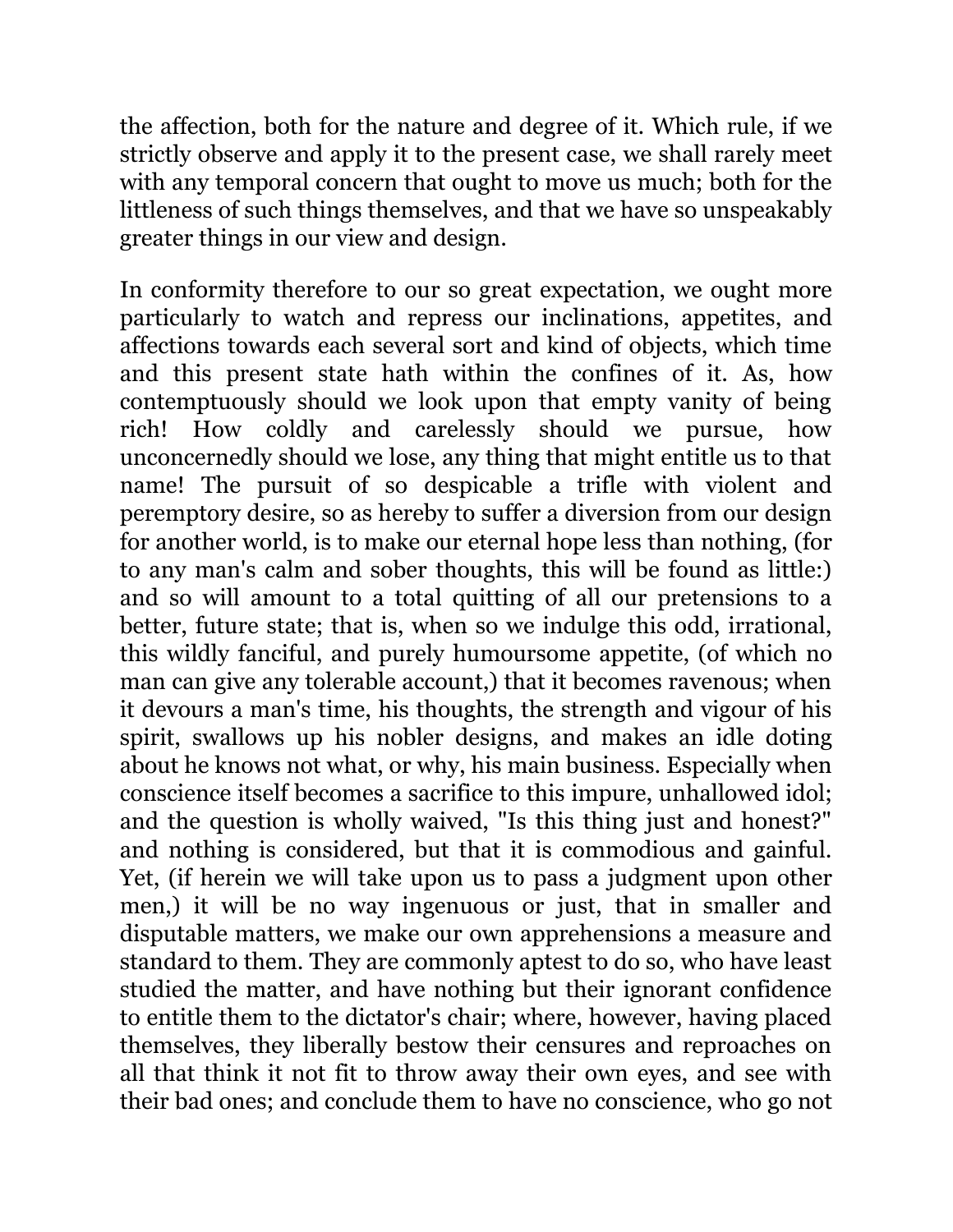according to theirs: and that they cannot but have some base design, who in anything presume to swerve from their judgment, especially if the advantage, in any temporal respect, happen to lie on that side from which they dissent.

Nothing can indeed so comport with the spirit and design of one who believes himself made for another world, as a brave and generous disdain of stooping to the lure of present emolument, so as thereby to be drawn into any the least thing which he judges not defensible by the severest rules of reason and religion; which were to quit a serene heaven for mire and dirt. There is nothing in this world of that value, or worthy to be bought so dear, as with the loss and forfeiture of the rest and repose of a mind, quiet, benign, peaceful, and well pleased with itself. It is enough, if one find himself, by difficulties which he cannot master, constrained to dissent from persons above exception wise and pious, placidly, and without unbecoming confidence, to go on in the way which his present judgment allows; carrying with him a modest sense of human infirmity, and how possible it is the error may lie on his own part: having yet to relieve him against that supposition, the clearness of his own spirit, the conscience of his innocency of any ill disposition or design, of his instructibleness and preparedness to admit a conviction if he err: and be he never so fully persuaded about the thing in difference, yet to consider the smallness of it, and how little cause he hath of glorying, if he know in this matter more than others, who possibly know ten times more than he, in far greater and more important matters. But, in matters clearly determined by common agreed principles, to prevaricate out of an indulgence to mere appetite, to give up one's self to practices apparently immoral and flagitious, only to comply with, and lest he should not satisfy sensual desires, is the character of one who hath abandoned the common hope of all good men; and who, that he may have his lot with beasts in this world, dreads not to have it with devils in the other. And it is, upon the same ground, equally unbecoming them that pretend to this hope, to be visibly concerned and discomposed for losses and disappointments they may meet with in this kind, when unexpected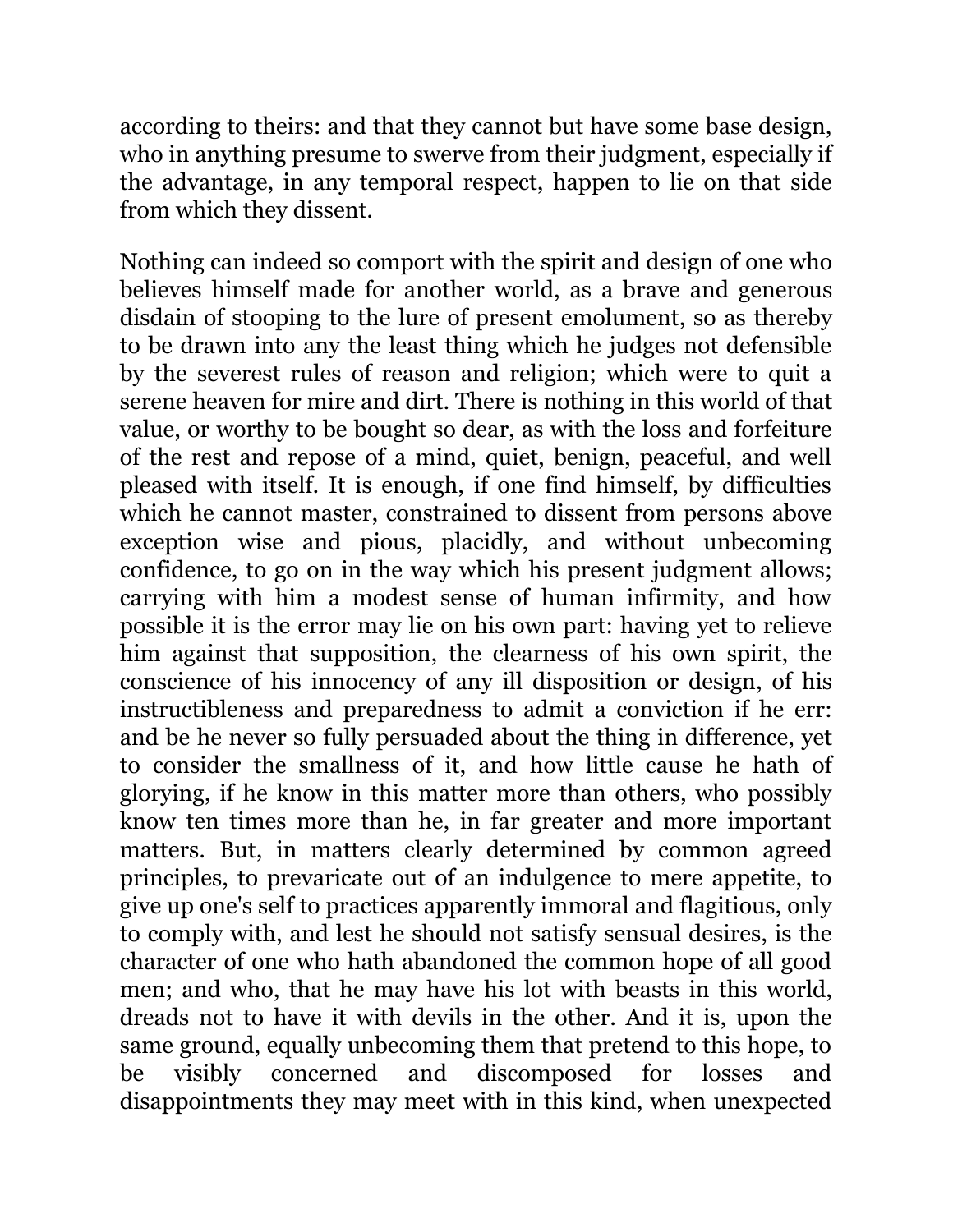events withstand their having much of this world, or deprive them of what they have. It becomes them that reckon their good things are to come hereafter, to show by their equal deportment and cheerful aspect in any such case, that they apprehend not themselves touched in their most considerable interests. Yea, though they suffer not losses only, but injuries; and besides that they are damnified, (as much as such things can signify) they find themselves wronged; and though further trouble and danger threaten them in the same kind; they should evidence how much it is above the power either of chance or malice, not only to make them miserable, but even to disturb or make them sad: that they are not happy by a casualty: and that their happiness is not in the command of them who cannot command their own: that it only depends on the inward constitution and frame of their own spirits, attempered to the blessed objects of the invisible world; whereby they have the assurance of enjoying them fully hereafter, and the present grateful relishes thereof in the meantime; and hence, that they can be happy without the world's kindness, and in despite of its unkindness: that they have somewhat within them, by which they are enabled to rejoice in tribulation; being troubled on every side, yet not to be distressed: to "take joyfully the spoiling of goods, knowing within themselves they have in heaven a better and enduring substance;" nor to suffer or discover any perturbation or disquiet: not to have their souls ruffled, or put into disorder: nor let any cloud sit on their brow, though dark and dismal ones seem to hang over their heads.

And the same absurdity it would be to indulge to themselves an unbounded liberty of sensual pleasures. For that looks like a despair of futurity; as if a day were a mighty gain for eating and drinking, because to-morrow we must die. An abstemious shyness here is comely; a tasting only the delights, whereof others suffer themselves to be ingulphed; a prudent reservedness and restraint, so as that what shall cause with others an unbeseeming transport and diffusion of themselves, be entertained, not with a cynical morosity, but a pleasant composure and well-ordered complacence; keeping a due and even distance between levity and sourness. Yet there is a natural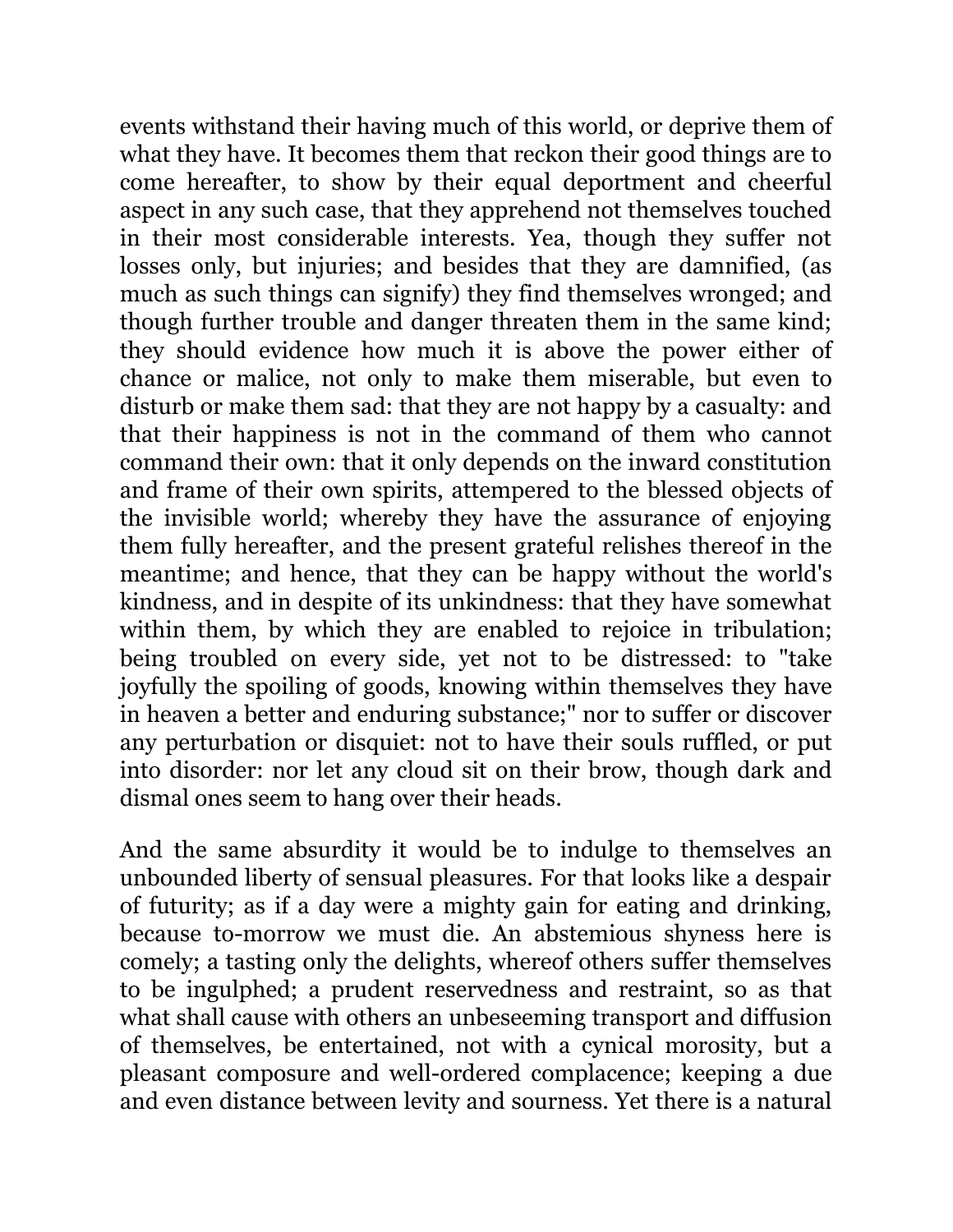retiredness in some men's tempers; and in others an aversion to pleasures, proceeding only of a rational estimate of their emptiness and vanity in themselves, which may, however, much fall short of what the present case requires; the exigency whereof is no way satisfied, but where such a moderation is the product of a comparative judgment between the delights of the present and those of the future state:—when one so enjoys any thing in this world, as to be under the power of nothing, because of the more prevailing influence he is under from the power of the world to come; when his faith is the parent of his sobriety, and his denial of worldly lusts flows from the expectation of the blessed hope; when, because he more highly prizes, and lest he forfeit eternal pleasures, he so behaves himself towards all temporary ones, as neither to abuse those that are lawful, nor to be abused by the unlawful; not to exceed in the one, nor to touch with the other.

Thus also ought we to look upon secular honours and dignity; neither to make them the matter of our admiration, affectation, or envy. We are not to behold them with a libidinous eye, or let our hearts thirst after them; not to value ourselves the more for them, if they be our lot, nor let our eye be dazzled with admiration, or distorted with envy, when we behold them the ornaments of others. We are not to express that contempt of them, which may make a breach on civility, or disturb the order and policy of the communities whereto we belong. Though this be none of our own country, and we are still to reckon ourselves but as pilgrims and strangers while we are here; yet it becomes not strangers to be insolent or rude in their behaviour, where they sojourn; how much soever greater value they may justly have of their own country. We should pay to secular greatness a due respect, without idolatry, and neither despise nor adore it; considering, at once, the requisiteness of such a thing in the present state, and the excelling glory of the other: as though in prudence and good manners we would abstain from provoking affronts towards an American sachem, or sagamore, if we did travel or converse in their country; yet we could have no great veneration for them, having beheld the royal pomp and grandeur of our own prince:—especially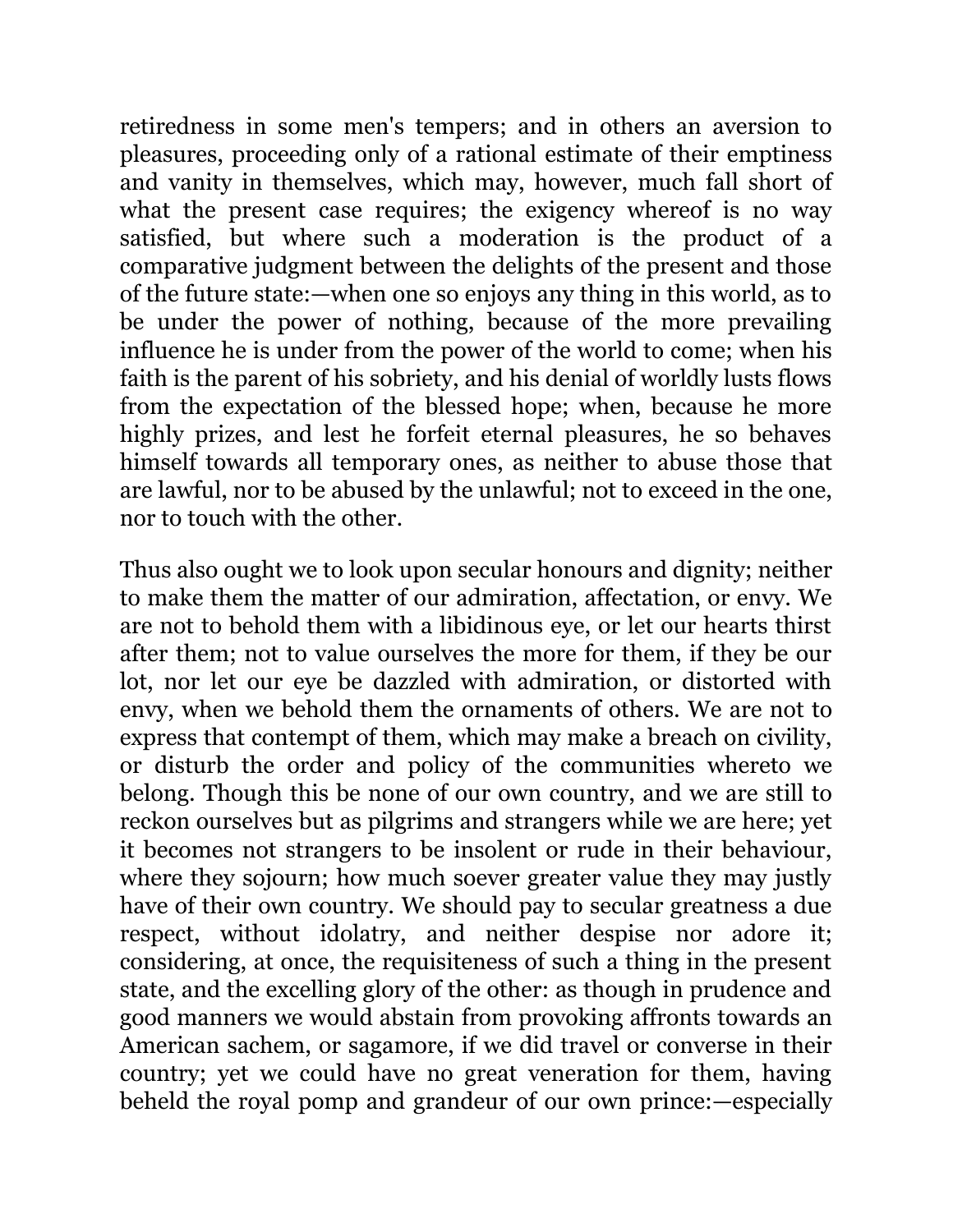he who were himself a courtier and favourite to his much more glorious sovereign, whom he is shortly to attend at home, could have no great temptation to sue for offices and honours, or bear a very profound intrinsic homage, to so mean and unexpressive an image of regality.

It can surely no way become one who seeks and expects the honour and glory which is conjunct with immortality, (Rom. 2:7,) to be fond of the airy titles that poor mortals are wont to please themselves with; or to make one among the obsequious, servile company of them whose business it is to court a vanishing shadow, and tempt a dignified trifle into the belief it is a deity; to sneak and cringe for a smile from a supercilious brow, and place his heaven in the disdainful favours of him who, it may be, places his own as much in thy homage; so that it befalls into the supplicant's power to be his creator, whose creature he affects to be. What eye would not soon spy out the grossness of this absurdity? And what ingenuity would not blush to be guilty of it? Let then the joyful expectants of a blessed immortality pass by the busy throng of this fanciful exchange; and behold it with as little concern, as a grave statesman would the sports and ludicrous actions of little children; and with as little inclination of mind, as he would have to leave his business and go play with them; bestowing there, only the transient glance of a careless or a compassionate eye, and still reserving their intent, steady views for the glorious hope set before them. And with a proportionable unconcernedness should they look on, and behold the various alterations of political affairs; no further minding either the constitution or administration of government, than as the interest of the universal Ruler, the weal and safety of their prince or country, are concerned in them. But how many, under the specious pretence of a public spirit, make it their whole business to inspect and pry into these affairs, even with a most meanly private and interested one; watching over the public beyond the bounds of their own calling, and with no other design than to catch at an opportunity of serving their own turns! How many that stand perpetually at a gaze, in a suspenseful expectation how things will go; either joying or hoping to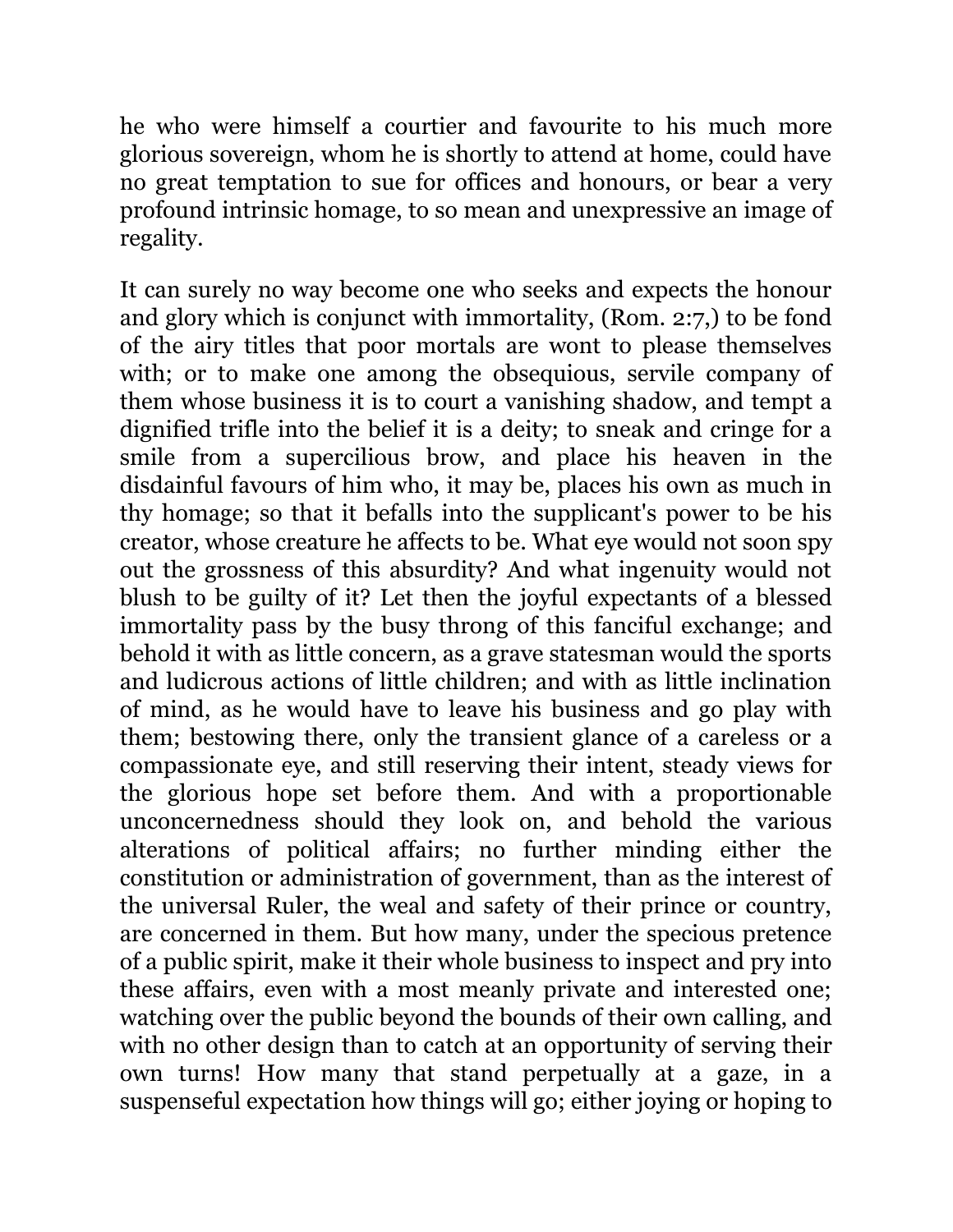behold any favourable prognostics to the party whereto they have thought fit to addict themselves; glad or desirous to see it engross power, and grasp the sum of things; not from any sense of duties towards God's vicegerents, not from love of justice or study of public advantage, but that the happier lot may befall or remain to themselves! These men are absorbed, and swallowed up of the spirit of this world, contempered only to this sublunary region, concorporate with the earth, so as to partake in all its pangs, and paroxysms, and tremulous motions. By the beating of their pulse you may know the state of things in this lower world, as if they were of the same piece, and had but one soul with it. Let them see times and a state of things on earth suitable to their genius, and you put a new life and soul into them. Reduce them to a despair here, and (so little communion have they with the affairs of that other country,) the most specious inviting representation that can be made to them of the world to come hinders not, but their hearts languish and die, and become as stones within them.

But that lofty soul that bears about with it the living apprehensions of its being made for an everlasting state, so earnestly intends it, that it shall ever be a descent and vouchsafement with it, if it allow itself to take notice what busy mortals are doing in their (as they reckon them) grand negotiations here below; and if there be a suspicion of an aptness, or inclination to intermeddle in them to their prejudice to whom that part belongs, can heartily say to it, (as the philosopher to the jealous tyrant,) "We of this academy are not at leisure to mind so mean things; we have somewhat else to do than to talk of you." He hath still the image before his eye, of this world vanishing and passing away; of the other, with the everlasting affairs and concernments of it, even now ready to take place and fill up all the stage:—and can represent to himself the vision (not from a melancholic fancy or crazed brain, but a rational faith, and a sober, well-instructed mind,) of the world dissolving, monarchies and kingdoms breaking up, thrones tumbling, crowns and sceptres lying as neglected things. He hath a telescope through which he can behold the glorious appearance of the Supreme Judge; the solemn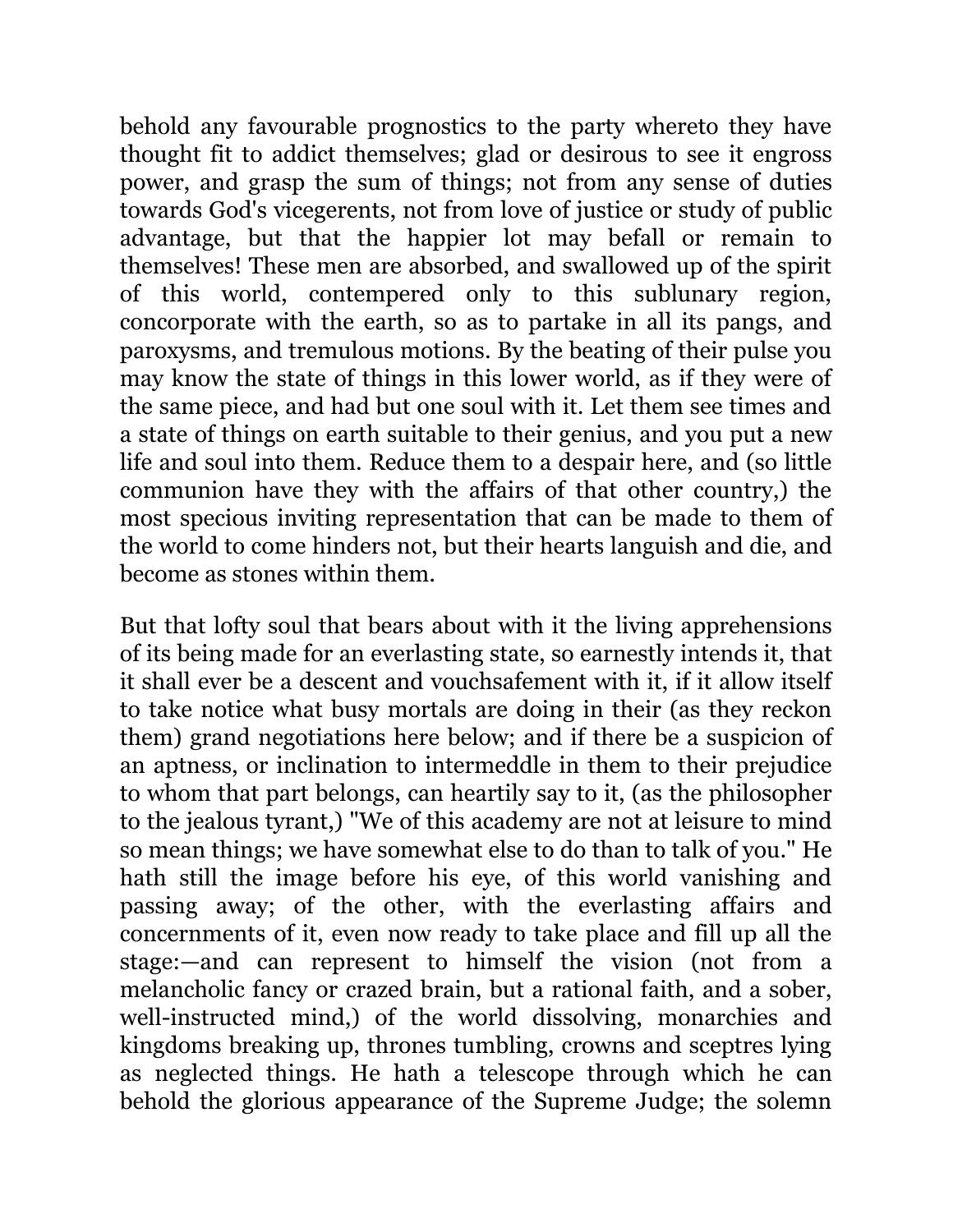state of his majestic person; the splendid pomp of his magnificent and vastly numerous retinue; the obsequious throng of glorious celestial creatures, doing homage to their eternal King; the swift flight of his royal guards, sent forth into the four winds to gather the elect, and covering the face of the heavens with their spreading wings; the universal silent attention of all to that loud sounding trumpet, that shakes the pillars of the world, pierces the inward caverns of the earth, and resounds from every part of the encircling heavens; the many myriads of joyful expectants arising, changing, putting on glory, taking wing, and contending upwards, to join themselves to the triumphant heavenly host; the judgment set; the books opened; the frightful amazed looks of surprised wretches; the equal administration of the final judgment; the adjudication of all to their eternal states; the heavens rolled up as a scroll; the earth and all things therein consumed and burnt up!

And now, what spirit is there any more left in him towards the trivial affairs of a vanishing world? How indifferent a thing is it with him who bears himself highest in a state of things whereof he foresees the certain hastening end; though he will not neglect the duty of his own place; is heartily concerned to have the knowledge and fear of God more generally obtained in this apostate world; and is ready to contribute his utmost regular endeavours for the preservation of common peace and order in subserviency hereto! Yet, abstractedly from these considerations, and such as have been before mentioned, he is no more concerned who is uppermost, than one would, passing by a swarm of flies, which hath the longest wings, or which excels the rest in sprightliness or briskness of motion. And for himself, he can insert this amongst his most serious thanksgivings, that while the care is incumbent on others, of watching over the public peace and safety, he may sit still and converse with God, and his own more sedate thoughts. How secure is he in this, that infinite wisdom governs the world; that all things shall be disposed the best way, to the best and most valuable ends; that an afflicted state shall never befall unto good men, but when it is fittest and most conducible it should do so; that the prosperity carnal appetite covets, is never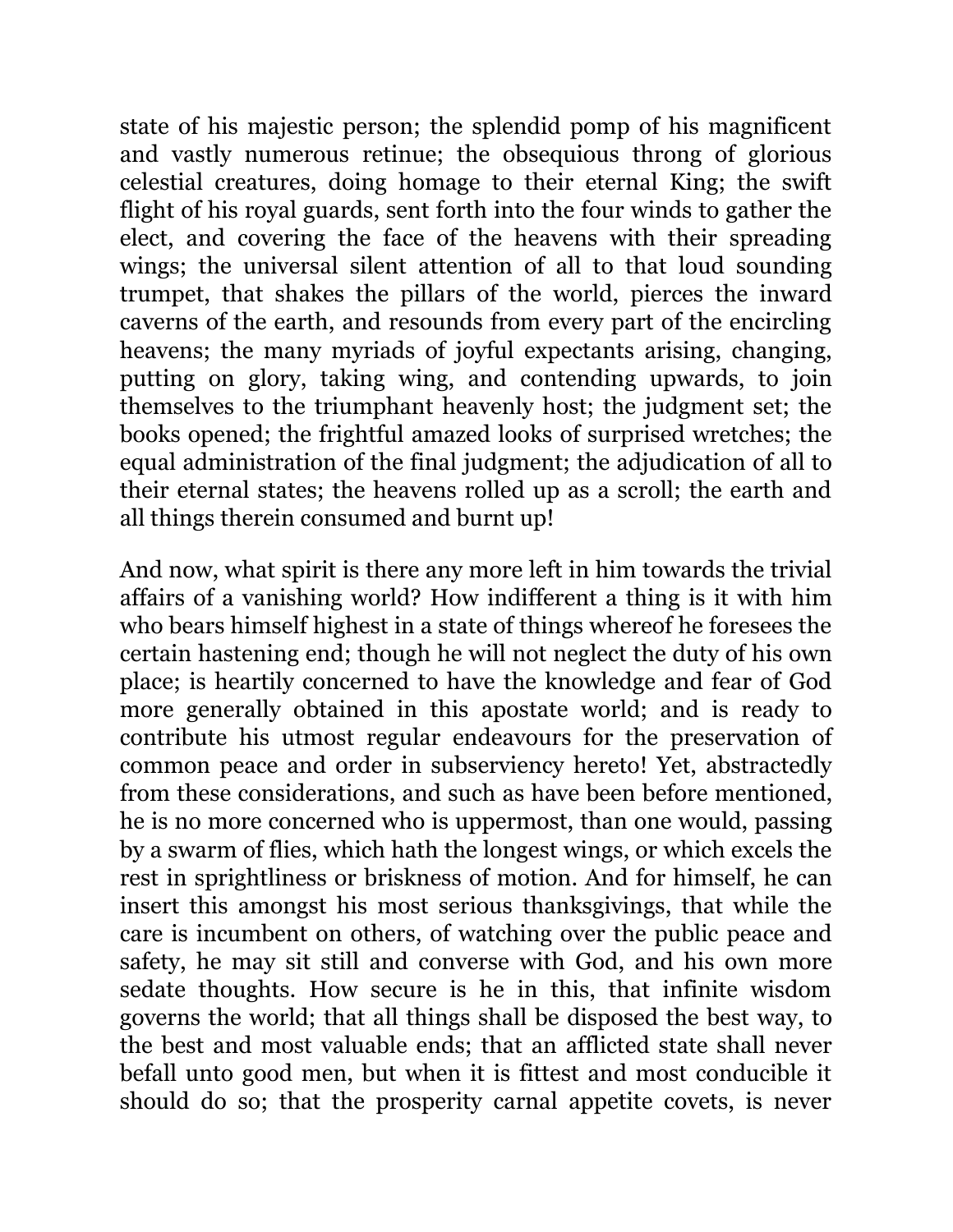denied them, but when it would be pernicious! How calm is he in the midst of external troubles! How placid and serene a spirit inhabits his peaceful breast! When all things are shaken round about him, he is not shaken. He bears all sorts of troubles, but creates none to others, nor is disturbed by any himself. But they that delight to see this world rolling or fixed as may most serve their private purposes, and have a perpetual quarrel with it while it looks not kindly upon them, their life is bound up in it; and their pretences to another are but the languid, faint notions of what they never heartily believe nor desire. Upon the whole matter; nothing is more agreeable to this great expectation, than a steady restraint and moderation of our passions towards things without us; that is, all the several sorts of external objects and affairs, that so variously invite and tempt our observation and regard in this our present state.

Secondly. I next add: a further congruity, if we pretend to this expectation, is, that we be not over-much taken up in minding the body. For this looks like a design (or that inconsistent wish) to have our present state perpetuated; and that the thoughts are remote from us of a change for a better. As if, notwithstanding all that the divine goodness hath promised concerning the future inheritance of the free and heaven-born seed, this did still lie nearest to our hearts, "O that Ishmael might live in thy sight!" and that the belief did miserably languish with us, of any better portion than what our eyes do already behold; together with the apprehension of a spiritual being in us, to be ripened into a complete and actual capacity of enjoying what is better. It is true, that all the exorbitant workings of those meaner and ignoble passions, that are moved by objects and occasions without and foreign to us, have the body for their first and last, their spring and source, their centre and end. But thence it becomes the more proper and requisite, that we draw nearer this their seat and centre, and strike at the root; and in killing that inordinate love and solicitude for the body, mortify them all at once. We are, indeed, so far to comply with the pleasure of our Maker, as not to despise the mean abode which he hath assigned us for awhile in the body: but withal, to take heed lest we so cross and resist it, as to make caring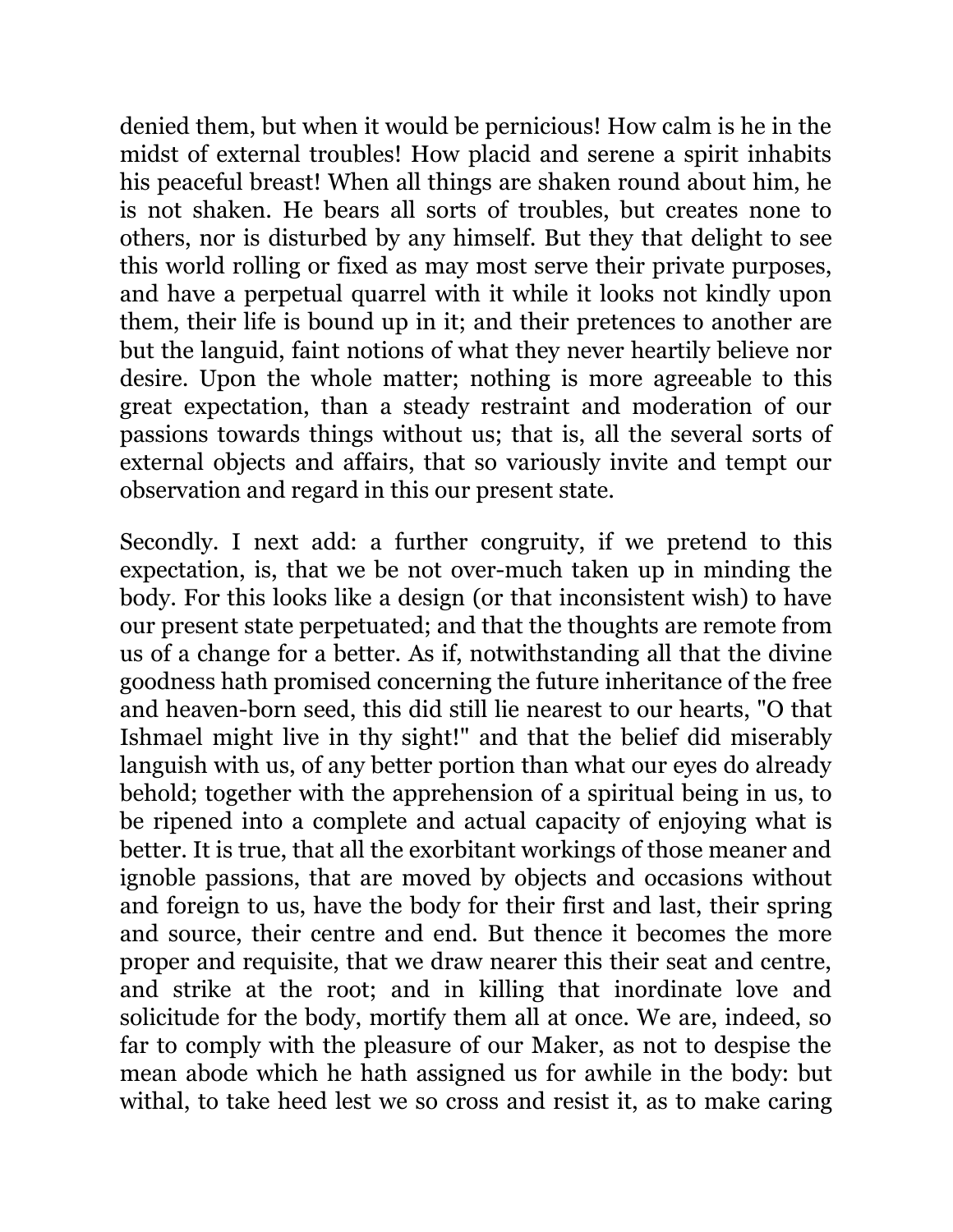for the body our whole business; which he hath only enjoined us in subserviency to an unspeakably greater and more important business. Its health and welfare ought upon very valuable accounts to be carefully preserved by all prudent means: but to indulge its slothful desires, and comply with its licentious wild cravings, is far beneath us, a base unmanning of ourselves; and would signify, as if so absurd a conceit had passed with us into a settled judgment, that a reasonable immortal spirit was created only to tend and serve a brute. It is monstrous to behold, with how common consent multitudes that professedly agree in the belief of the immortal nature of their souls, do yet agree to debase and enslave them to the meanest servility to their mortal bodies; so as these are permitted to give laws to them, to prescribe them rules of living, and what their daily employment shall be. For observe the designs they drive, and what is the tendency of their actions and affairs; (whence the judgment is to be made concerning their inward thoughts, deliberations, and resolves,) and is not the body the measure and mark of them all? What import or signification is there, in this course, of a design for futurity? And (which increases the folly of it to a wonder) they can make a shift to go on thus from year to year, and take no notice of the absurdity! They agree to justify each one himself, and one another. The commonness of the course takes away all sense of the horrid madness of it. And because each doth as the rest do, they seem to imagine they all do well, and that there is nothing exceptionable in the case; and go on, as the silly sheep, Non quâ eundum est, sed quâ itur: "not the way they ought, but which they see others go before them."—Sen.

But, if any place could be found for calm and sober thoughts, what would be reckoned a greater impertinency, than to be at so great pains for maintaining a bodily life without considering what that life shall serve for; to employ our utmost care to live, but to live for we know not what? It becomes us to be patient of the body, not fond; to treat and use our bodies as things shortly to be put off and laid aside; to care for them, not for their own, but the works' sake we have to do in them; and leave it to them to indulge and pamper the body, who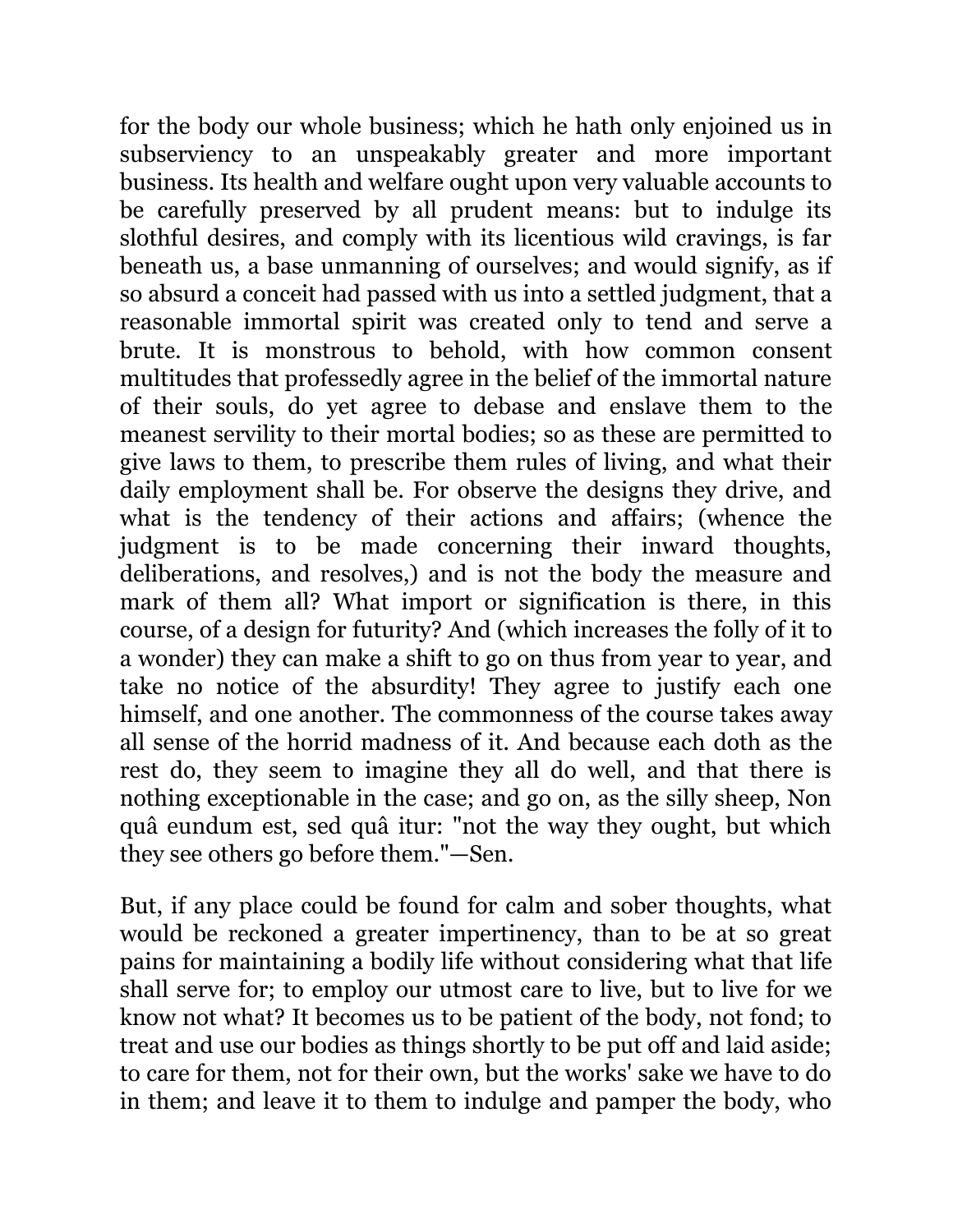expect never to live out of it:—not to concern ourselves, that the circumstances of our bodily state be such as will gratify our appetites, but answer the ends for which our Maker thought fit we should live awhile in the body; reckoning with ourselves, we are lodged in these mean receptacles (though somewhat commodiously, yet) but for a little while, and for great purposes, and more minding our journey and home, than our entertainment in our inn; contentedly bearing the want of bodily accommodations that are not easily to be compassed, and the pressure of unavoidable bodily infirmities; not much pitying ourselves because of them; nor deeply regretting it, if wants and pains pinch our flesh; nay, though we see the outward man perishing, so we can but find the inward renewing day by day.

Thirdly. That we set ourselves with the whole intention of our souls, to mind the concernments of the future state, the invisible things of the other world; and direct the main stream of our thoughts, desires, hopes, and joys, thitherward. For how highly justifiable and becoming is it, that we principally mind the state and things we are made for! We should therefore make these familiar to ourselves, and use our spirits to these more noble and pleasant themes: recounting often, how unworthy it is of them to grovel in the dust, or choose the objects of their converse by such measures only as are taken from sense. It is an iniquity which, though God may be so gracious to us as to forgive, should we not easily forgive to ourselves, that we have so often chosen to converse with empty trifles, while so great things have invited our thoughts in vain. Their remoteness from sense hath little of excuse in it, and unworthy a reasonable creature. Methinks they should be ashamed to allege it, who consider themselves furnished with an intellectual power, that doth in many other instances, control the judgment of sense, and impeach it of falsehood. Would we not blush to profess it for a principle, that there is nothing real that exceeds the sphere of our sense? We would reckon it a part of modesty not to ascribe too much to our own understandings, or presume too far upon our intellectual ability, against the judgment of sage and knowing persons. How is it, then, that we think it not immodest to oppose the apprehensions of our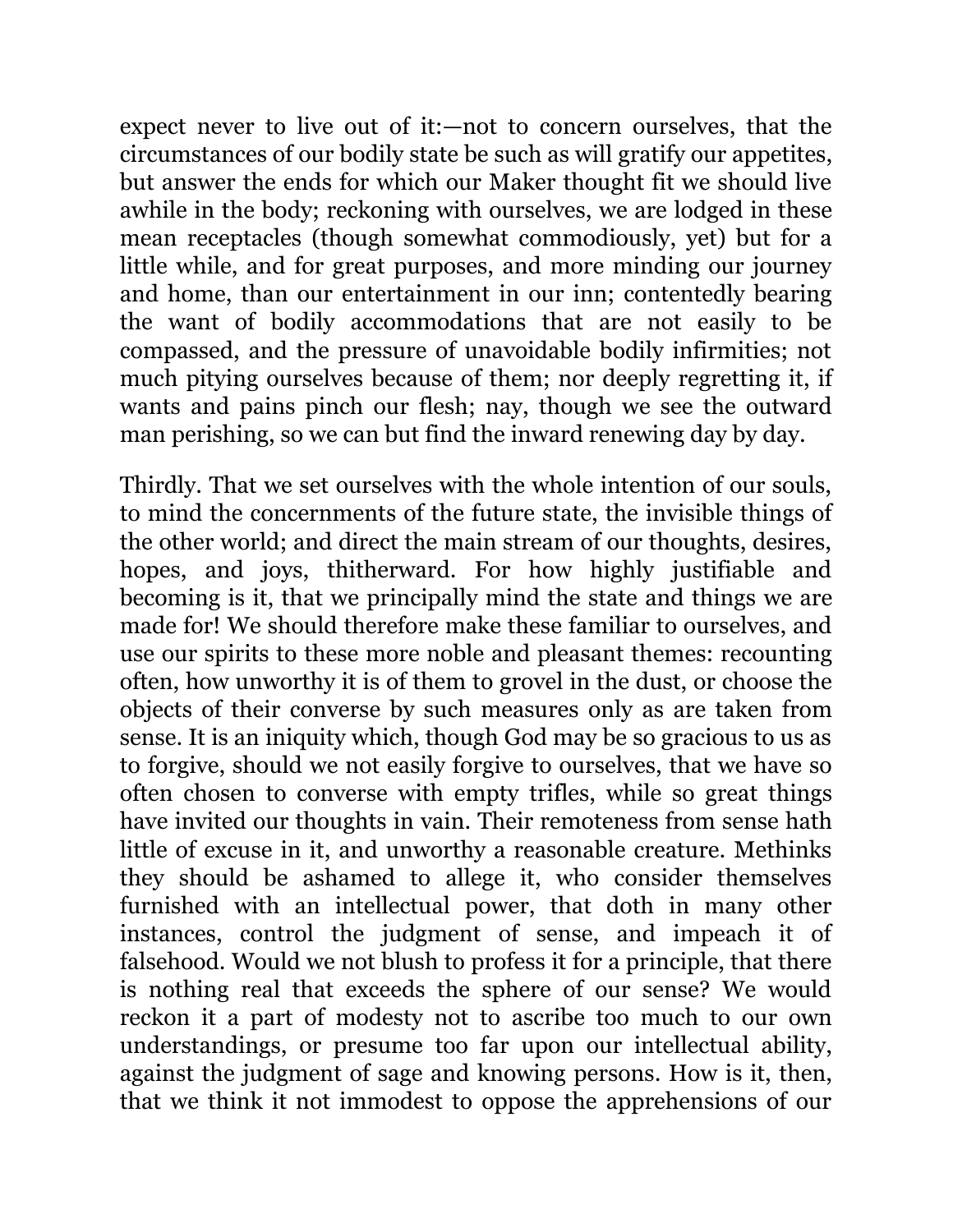dull and incapacious sense, to the common faith and reason of all good and wise men that are or have been in the world, as well as our own? If we have not seen what the state of things is in the other world, are we not told? And have we not enough to assure us, that it is He hath told us, whose nature cannot suffer him to impose upon us, or represent things otherwise than they are? Who else can be the author of so common a persuasion? If any man had been the first inventor of the opinion,—that there is another state of things to succeed to this, would he not have assumed it to himself, that he was so? Would he not have owned it, and gloried in it? Or would not some or other of his proselyted disciples have preserved his name and memory, and transmitted them to posterity? Could so vast a sect be without a head or master, known and celebrated among men? Less plausible opinions find some owners; why is it not said who was the first broacher of this? And if he can find no other parent for it, but he who was the Parent of our beings, how grateful should such a discovery be to us, both for his sake and its own! Upon his account, we should surely think it worthy to be believed; and upon its own, to be considered and seriously thought on, with greatest delight and sense of pleasure.

Many things that we reckon considerable upon much lower accounts, we so believe, as to let them engage our hearts, and influence our practice, upon much lower evidence. How entirely are men's spirits taken up many times about meaner matters, whereof they have only a (much more uncertain and fallible) report from one another! What pretence can we have, less to regard the testimony of Him that made us, discovering to us things so great, so important, so rational in themselves, even though they had not been so expressly revealed? Let us therefore drive the matter to a clear and short issue, and come to a resolution with ourselves; have we reason to believe such things, or no? If we can so far impose upon ourselves, as to think we have not; or be tempted into so abject, so unrequired, and so unwarrantable a self-denial, so base an esteem of our own beings, as to account the things of this earth and present world have enough in them to answer any ends we can suppose ourselves made for; let us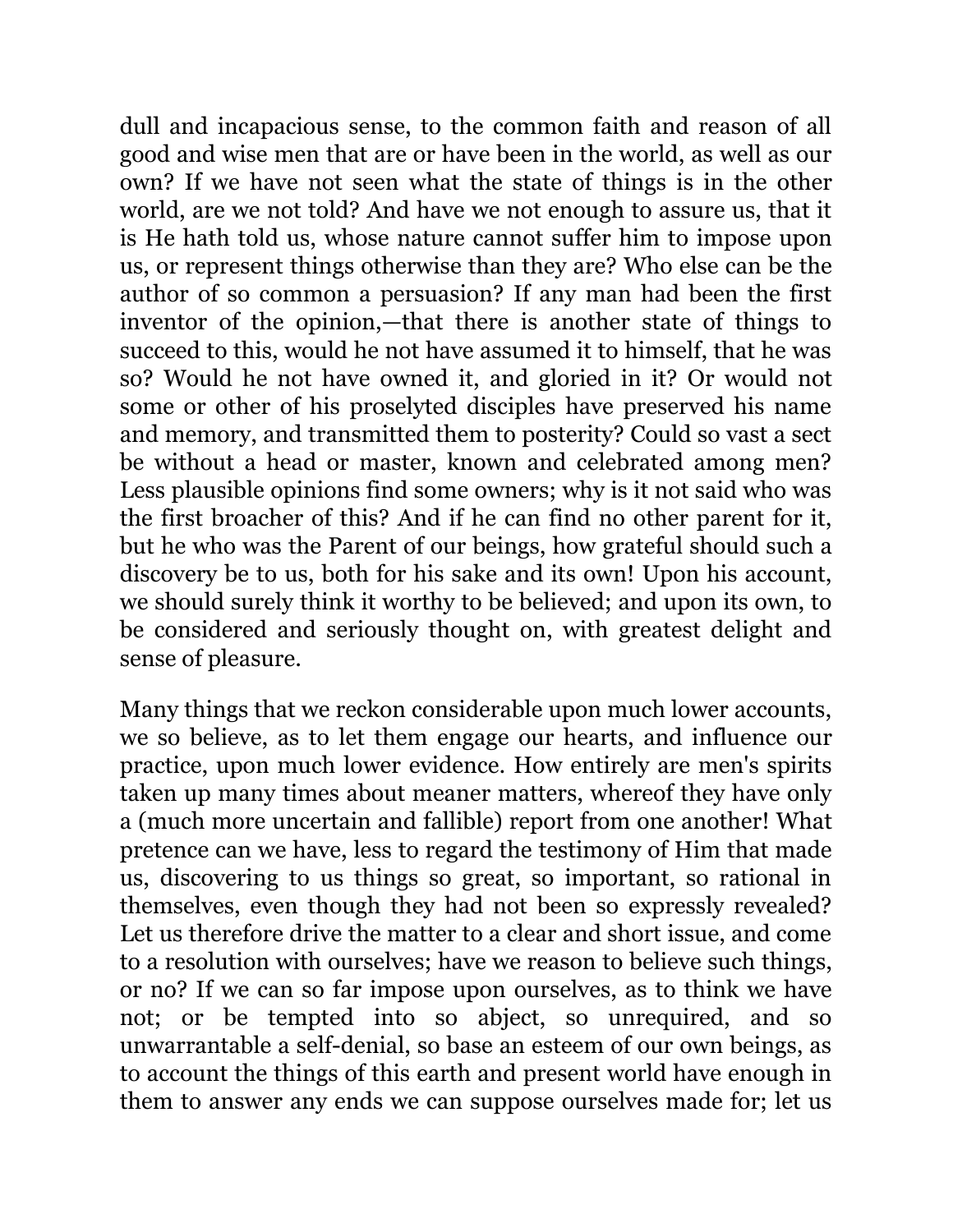no longer mock the world, by pretending to believe what we believe not. But if this be our settled judgment, and we will avow and own it, that we believe these things; let us no longer expose and make ourselves ridiculous, by counteracting our own professed belief in matters of such moment, pretending to believe, and disregarding them at the same time. It is absurd and foolish, to believe such things and not mind them much, or not let our souls and our practice be commanded and governed by them; not to have our desires, and cares, and hopes, and joys, influenced thereby to the uttermost. How rational is it here, to be deeply solicitous that by the unsuitableness of our own spirits we defeat not our own expectations! How pleasant and delectable (that danger being provided against,) to sit down and compare our present with our expected state; what we are, with what we hope to be ere long! To think of exchanging shortly, infirmity, pollution, darkness, deformity, trouble, complaint; for power, purity, light, beauty, rest and praise;—how pleasant, if our spirits be fitted to that state! The endeavour whereof is a further congruity in the present case, namely,—

Fourthly. That we make it our principal business to intend our spirits, to adorn and cultivate our inward man. What can more become us, if we reckon we have somewhat about us made for immortality, than to bestow our chief care upon that immortal part? Therefore, to neglect our spirits, confessedly capable of so high an estate, to let them languish under wasting distempers, or lie as the sluggard's field, overgrown with thorns and briars, is as vile a slur as we can put upon ourselves and our own profession. We should therefore make this the matter of our earnest study, what would be the proper improvements and ornaments of our spirits, and will most fitly qualify them for the state we are going into; and of our daily observation, how such things thrive and grow in us. Especially, we should not be satisfied, till we find in ourselves a refinedness from this earth, a thorough purgation from all undue degrees of sensual inclination and affection, the consumption of our dross by a sacred fire from heaven, a spirit of judgment and of burning; an aptitude to spiritual exercises and enjoyments, high complacency in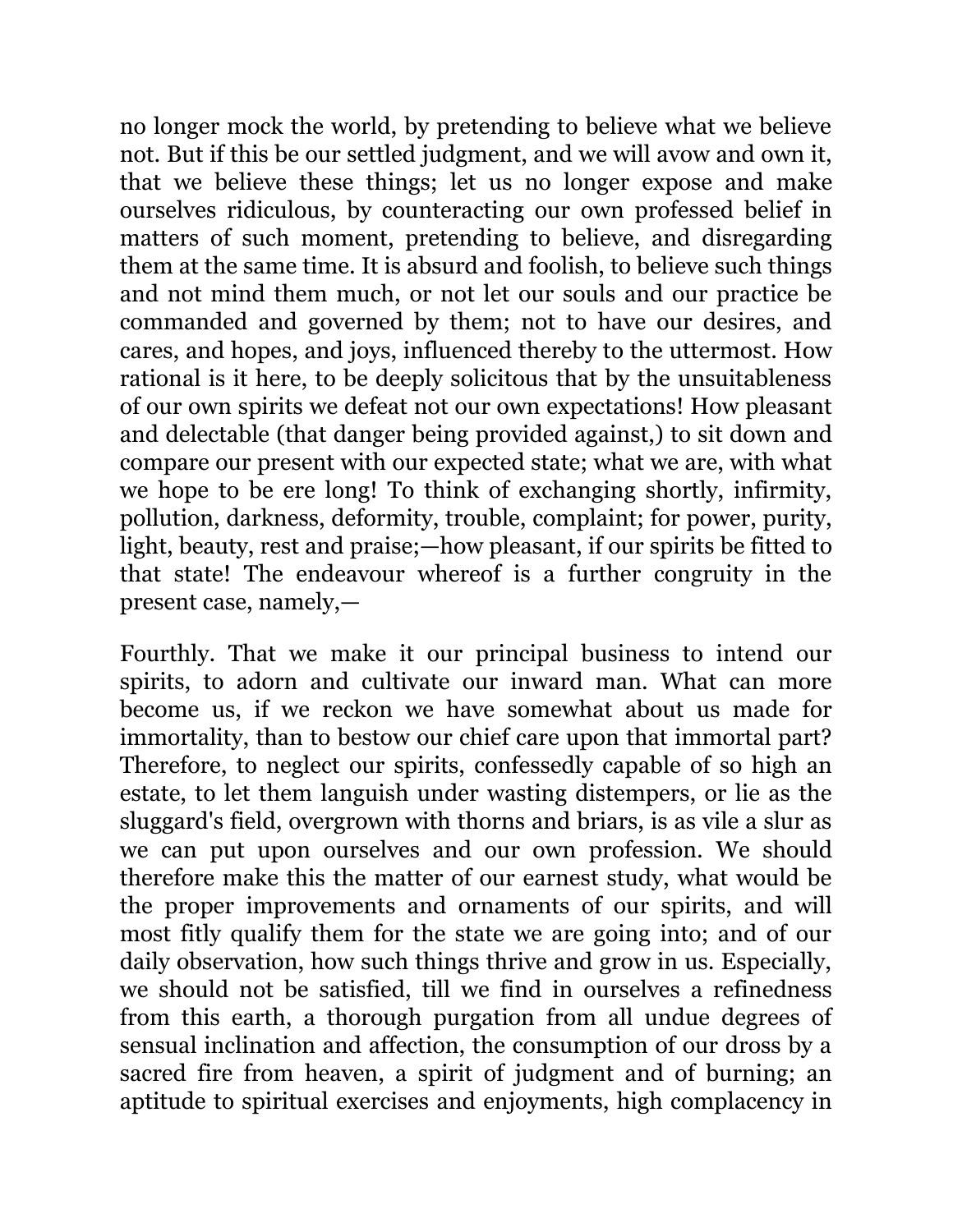God, fervent love, a worshipping posture of soul, formed to the veneration of the eternal wisdom, goodness, power, holiness; profound humility and abnegation of ourselves; a praiseful frame of spirit, much used to gratulations and thanksgivings; a large and universal love, imitating as much as is possible the divine; a proneness to do good to all; a steady composure and serene temper of spirit, the repose and rest of a contented mind, not boisterous, nor apt unto disquiet, or to create storms to ourselves or the world, every way suitable to the blissful regions, where nothing but perfect purity, entire devotedness to God, love, goodness, benignity, wellpleasedness, order, and peace, shall have place for ever.

This we ought to be constantly intent upon as the business of our lives, our daily work, to get our spirits so attempered and fitted to heaven, that if we be asked, "What design we drive? What are we doing?" we may be able to make this true answer, "We are dressing ourselves for eternity." And since nothing is required hereto, that is simply impossible, nothing but what is agreeable to our natures, and would be a perfection to them; how worthy and commendable an ambition were it, to be always aspiring, not to rest or take up beneath the highest pitch of attainable excellency in these kinds; reckoning every degree thereof a due to our natures, and that they have not what belongs to them, while any thing of real intrinsic moral goodness is yet wanting; and not only due, but necessary, and what we shall have need of in reference to the state we are shortly to enter upon; that except such things be in us, and abound, we cannot have an abundant entrance into the everlasting kingdom! And should we, pretending to such an expectation, omit such endeavours of preparing ourselves, it were a like thing as if an unbred peasant should go about to thrust himself, with an expectation of high honours and preferments, into the prince's court; or as if a distracted man should expect to be employed in the greatest and most intricate affairs of state; or an uninstructed idiot take upon him to profess and teach philosophy.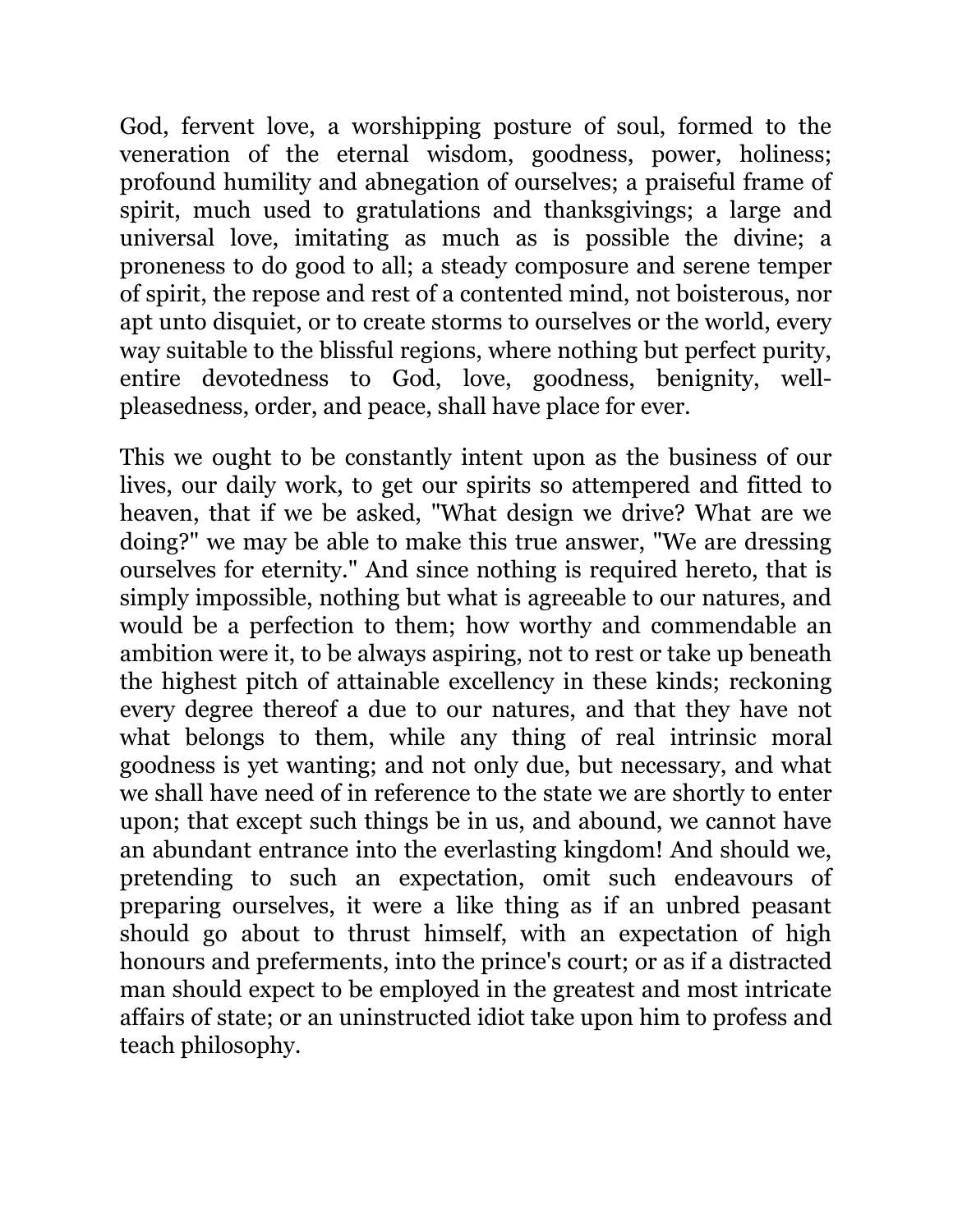Therefore let us consider: Are we conscious of no unfitness for that blessed state; to dwell in the presence of the holy God, to be associated with the heavenly assembly of pure intellectual spirits, to consort and join with them in their celebrations and triumphant songs? Can we espy no such thing in ourselves, as an earthly mind, aversation to God, as pride, disdain, wrath, or envy, admiration of ourselves, aptness to seek our own things, with the neglect of others, or the like? And do not our hearts then misgive, and tell us we are unready, not yet prepared to approach the divine presence, or to enter into the habitation of his holiness and glory? And what then have we to do, but set ourselves to our preparatory work; to set our watches, make our observations, take strict notice of all the deflexions and obliquities of our spirits, settle our methods, and hasten a redress? Do not we know this is the time and state of preparation? And since we know it, how would the folly torture us, by reflection, of having betrayed ourselves to a surprisal! None are ever wont to enter upon any new state without some foregoing preparation. Every more remarkable turn or change in our lives is commonly (if at all foreknown) introduced by many serious forethoughts. If a man be to change his dwelling, employment, condition, common discretion will put him upon thinking how to comport with the place, business, converse, and way of living he is next to betake himself to. And his thoughts will be the more intense, by how much more momentous the change. If he be to leave his country, with no probability of returning; if he be designed to a station, the circumstances whereof carry any thing of awfulness in them; if to public business; if on court attendances; with what solemnity and address are such things undertaken! How loath and ashamed would one be, to go into such a condition, being totally unapt, not at all knowing how to behave himself in it! But what so great change as this can the nature of man admit, that a soul, long shut up in flesh, is now to go forth from its earthly mansion, and return no more; expecting to be received into the glorious presence of the eternal King, and go act its part among the perfected spirits that attend his throne? How solicitous endeavour of a very thorough preparation doth this case call for! But how ill doth the common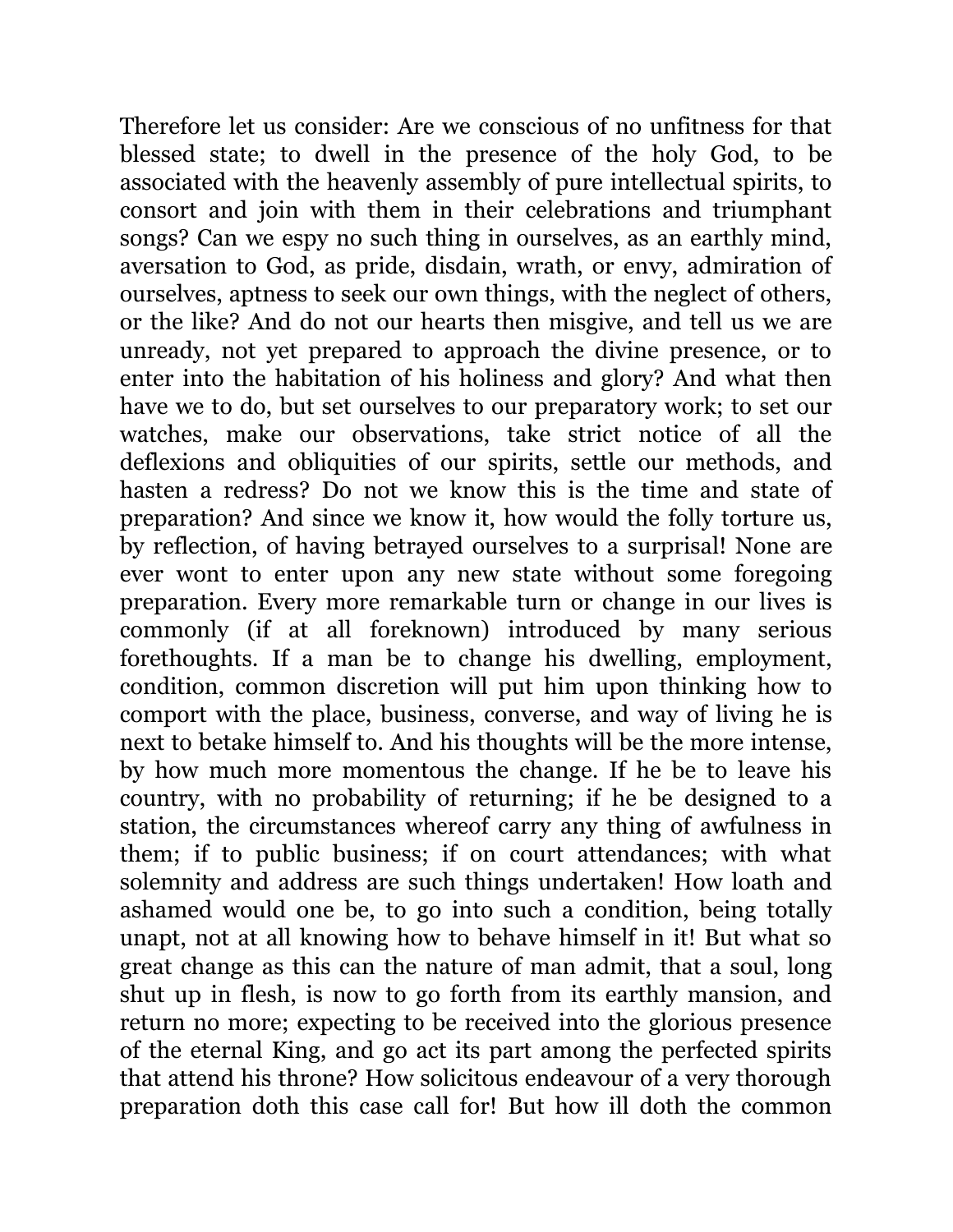course of men agree to this, who never have such matters in their thoughts, who so much neglect not their very hogs as they do their spirits!

Fifthly. That we have much conversation with God. He is the only full and permanent good; therefore the endeavour of becoming very inward with him, doth best agree with the expectation of a state perfectly good and happy. To expect this, and converse only with shadows and vanishing things, is to expect to be happy without a happiness; or that our happiness should betide us as a casual thing, or be forced upon us at last whether we will or no. But since our happiness in God is on his part not necessary, but vouchsafed and gratuitous, depending on mere good pleasure; is it our best way of ingratiating ourselves with him, to neglect him, and live as without him in the world; to keep ourselves strangers to him all our days, with a purpose only of flying to him at last, when all things else that were wont to please us are vanished and gone? And if we could suppose his wisdom and justice to admit his forgiving so provoking contempt of him, and receiving an exiled soul forced out of its earthly abode, that, to the last moment of it, would never look after him, or have to do with him; yet can it be supposed, that its own habitual aversation to him could allow it to be happy in him, especially being increased and confirmed by its consciousness and sense of guilt? How can these but make it banish itself, and in a sullen enmity and despair perpetually flee the divine presence? What can in this case be more natural to it, than to give up itself to eternal solitary wanderings, as a fugitive from God; to affect to be ever enwrapt in its own darkness, and hidden from his sight; and be an everlasting tormentor to itself? Can we be happy in him whom we do not love; or love whom we will not know, or be acquainted with?

What sure ground of hope can we imagine to ourselves, that our reconciliation and acquaintance with God shall ever be brought about, if it be not done while we are here in the body? Will we be so vain, as to cherish a hope that not only affronts the visible import of God's revelation, but the very reason of things, and the natural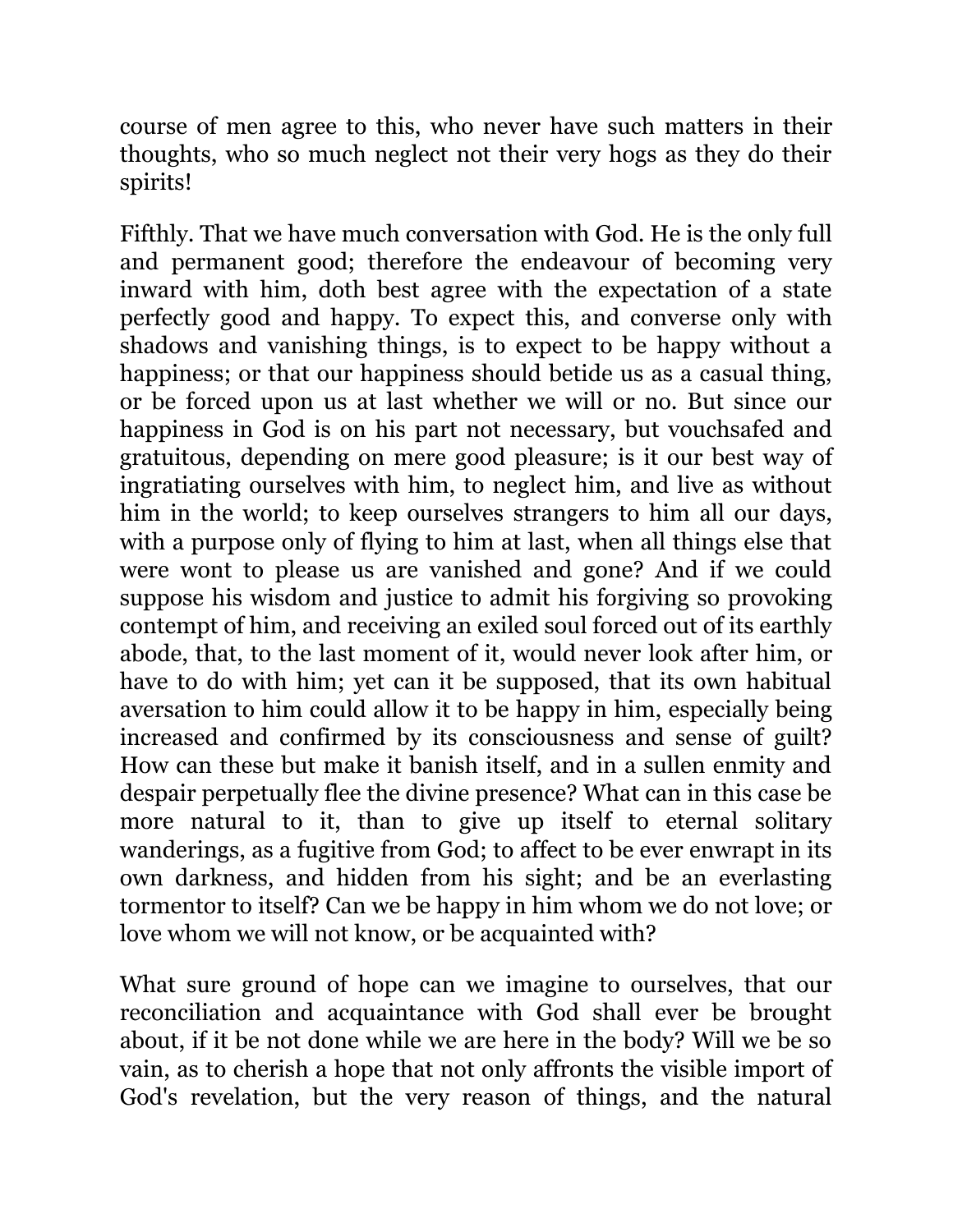tendency of our own spirits? Nor, indeed, (if we would consider better) can we possibly hope for what we desire not, or whereto our hearts are in an habitual disaffection; otherwise than (in the present case) negatively, and that our infidelity permits us not to fear the contrary. Yea, and the lively hope of a blessedness in God, as it includes desire, would certainly infer that purity (the image of his own) that could never fail to incline our hearts to him, and which would habituate us to a course of walking with him in inward communion. And this were comely and agreeable to our pretences, if, while we profess ourselves made for another state, we retire ourselves from the fading things that put a vanity into this, and single out, by our own choice, the stable good which we expect ever to enjoy. How befitting is it to pass by all things with neglect, and betake ourselves hither with this sense; "Lord, I have viewed the world over, in which thou hast set me; I have tried how this and that thing will fit my spirit and the design of my creation, and can find nothing in which to rest, for nothing here doth itself rest; but such things as please me for awhile, in some degree, vanish and flee as shadows from before me. Lo, I come to thee, the eternal Being, the Spring of life, the Centre of rest, the Stay of the creation, the Fulness of all things! I join myself to thee; with thee I will lead my life and spend my days, with whom I aim to dwell for ever, expecting when my little time is over to be taken up ere long into thy eternity!"

Sixthly. And since we, who live under the gospel, have heard of the Redeemer, of the dignity of his person, of his high office and power, of his merciful design and great achievements for the restoring of lapsed and lost souls; it is most agreeable to our apprehensions of the vanity of this present state, and our expectations for the future, that we commit ourselves to him: that with entire trust and love, devotedness and subjection, we give ourselves up to his happy conduct, to be led by him to God, and instated into that eternal blessedness which we look for. His "kingdom is not of this world;" as we profess not to be. We cannot be innocently ignorant that its constitution and frame, its laws and ordinances, its aspect and tendency in itself, and the whole course of its administration, are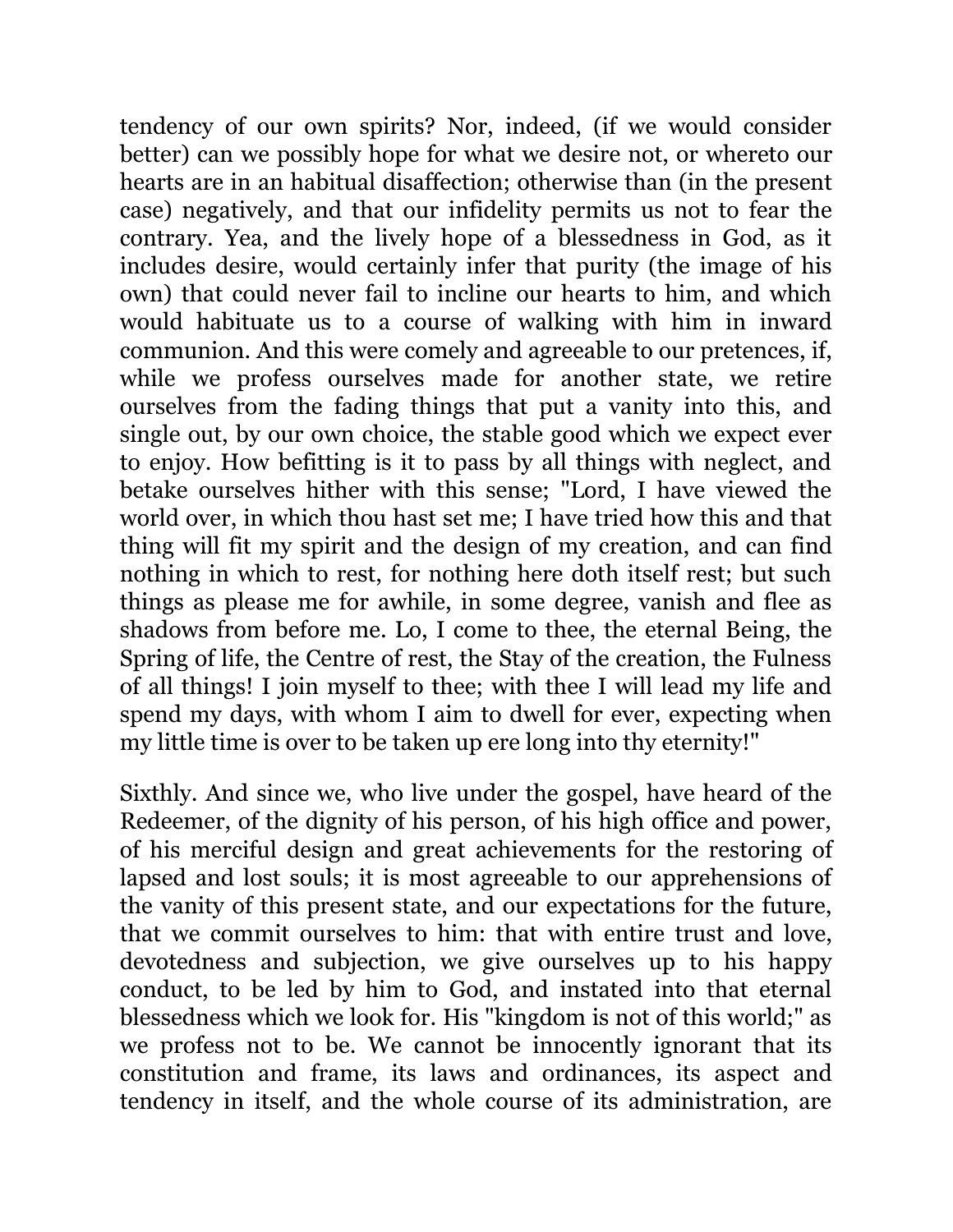directed to that other state. "He hath overcome death and him that had the power of it; hath brought life and immortality to light,—is the first begotten from the dead, and the first fruits of them that slept;" hath opened heaven to us, and is himself ascended and entered as our victorious triumphant Captain and Forerunner. He is adorned with highest power, and hath set up a universal kingdom, extended to the utmost bounds of this apostate world, and the vaster regions of innocent and constantly loyal spirits. His proclamations are issued out, his ensigns displayed to invite and call in whosoever are weary of the sin and vanity of this wretched world, of their alienation from the life of God, of living in the midst of death, to join themselves to him, the Prince and Lord of life, and be led by him to the immortal state. If the present state of things appear dismal to us; if we reckon it a woful spectacle to behold sin and death reigning, wickedness and mortality acting their combined parts, to waste the world and lay it desolate; if we would deliver ourselves and escape from the common ruin, are seriously designing for heaven, and that world in which death hath no place, nor any shadow of death; let us betake ourselves to him, enrol our names, put ourselves under his banners and discipline, strictly observing the laws and following the guidance of that our invisible Lord, who will be "Author of eternal salvation to them that obey him, and save to the utmost all that come to God through him." How dear should he be to us! How cheerfully should we trust him, how dutifully serve him, how faithfully adhere to him, both for his own sake, and that of the design he hath in hand for us; and the pleasant savour of heaven and immortality which breathes in both! But if we neglect him, and disown our relation to him; or if we let days and years go over our heads, wherein we drowsily slumber; roll ourselves in the dust of the earth; and while we call ourselves Christians, forget the reason and importance of our own name, and think not of our being under his call and conduct to the eternal kingdom and glory: this is perversely to reject what we say (only) we seek; to disclaim and renounce our pretences to immortality; to blast and damn our own great hopes.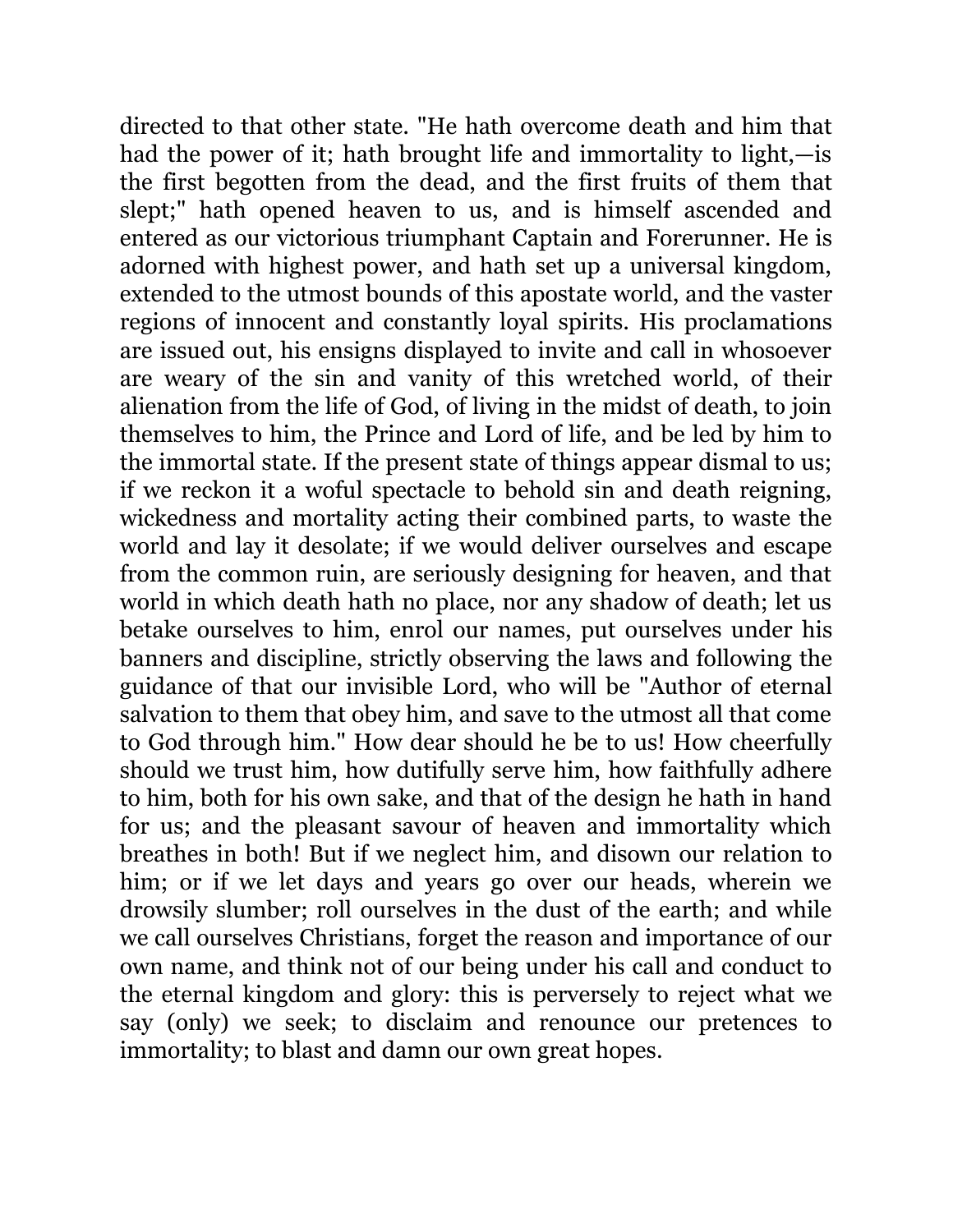Seventhly and lastly. It is congruous to our expectation of so great things after death, that we live in a cheerful, pleasant expectation of it. For what must necessarily intervene, though not grateful in itself, should be reckoned so for the sake of that which is. This only can upon the best terms reconcile us to the grave, that our greatest hopes lie beyond it, and are not hazarded by it, but accomplished. Although, indeed, nothing were to be expected hereafter, yet so little suitable entertainment doth this world afford to a reasonable spirit, that the mere weariness of beholding a scene of vanity and folly, might well make a recess acceptable. For is it so grateful a thing to observe the confused scramble and hurry of the world; how almost every one makes it his business to catch from another what is worth nothing; with what toil, and art, and violence men pursue, what when they embrace they find a shadow; to see deluded mortals, each one intent upon his own particular design, and most commonly interfering with another's; some imposed upon by others' overreaching wit, and all by their own folly; some lamenting their losses, others their short and unsatisfying acquisitions; many pleasing themselves with being mocked, and contentedly hugging the empty cloud, till death comes and ends the story, and ceases the busy agitation?—that is, with so many particular persons, not with the world; a new succession still springing up, that continue the interlude, and still act over the same parts, ad tædium usque!

What serious person who is not in love with impertinency and foolery, would much regret it, to close his eyes, to have the curtains drawn, and bid good-night to the world, without ever wishing to see the morning of such another day! And even they that have the world most in their power, and can command what they please for the gratifying of their appetites, without the contradiction and control of others, what can they enjoy more to-morrow than they did yesterday; or the next year than this? Is it so much worth the while to live, to see a few more persons bow the knee; to extend power a little further; to make another essay what pleasure sense can taste in some or other hitherto unexperimented rarity;—what more peculiar gusto this or that thing will afford; and try the other dish;—or to renew the same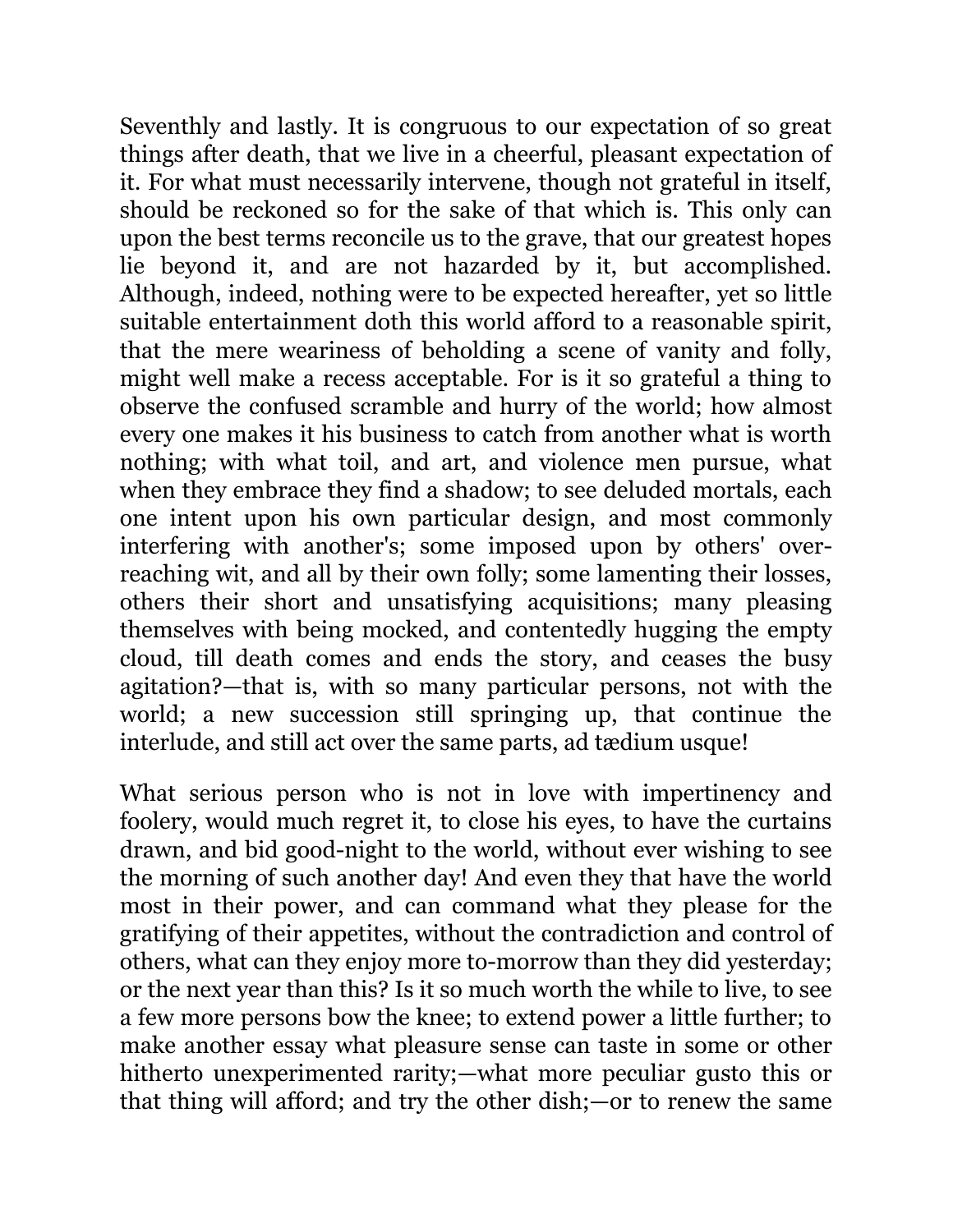relishes over again? He whose creative fancy could make him golden mountains in a dream, create him a prince of nations, give him to enjoy the most delicious pleasures of the world in idea, might, with some plausible show of reason, be deemed the happier man, than he that hath and is all this indeed: for his toil is less, and his victories unbloody, his pleasures not so impure. However, one would think, that to such whose utmost attainments end only in the pleasure of their sense, and have but this epiphonema, "Now let us sit down, eat, drink, and be merry," a little time might suffice for business of no more weight; and that no man, after he hath once seen the course of the world, and tasted of its best delicacies, should greatly wish for a renewal or long-continued repetition of so fulsome vanities.

But the most find not the world so kind, and are not so much exercised in the innovating of pleasures as miseries, (changes being their only remedies, as the moralist speaks;) or in bearing (more sadly) the same every day's burden; and drawing out the series of their calamities in the same kind through the whole course of their time. And surely, these things considered, there wants not what might persuade a sceptic, or even a perfect infidel, as to another world, not so much to be in love with this. For upon the whole, let but the case be thus put: Is it not as good to do nothing, as to be busy to no purpose? And again: Is it not as good to be nothing, as to be, and do nothing? Sober reason would judge, at least, there were but little odds. But now; if such considerations as have been mentioned would suffice to state the matter in æquilibrio, to make the scales even; ought the rational, sober belief of a blessed immortality to do nothing to turn the balance? Ought the love of God to do nothing? The desire and hope of a state perfectly good and happy, quiet and peaceful; of living in the region of undefiled, innocent love and pleasure; in the communion of holy and blessed spirits, (all highly pleased, not in their own only, but one another's happiness; and all concentring in the admiration and praise of their common Parent and Lord;) ought all this nothing to alter the case with us; or signify nothing to the inclining our minds to the so unspeakably better part? Methinks, since we acknowledge such an order of intelligent (and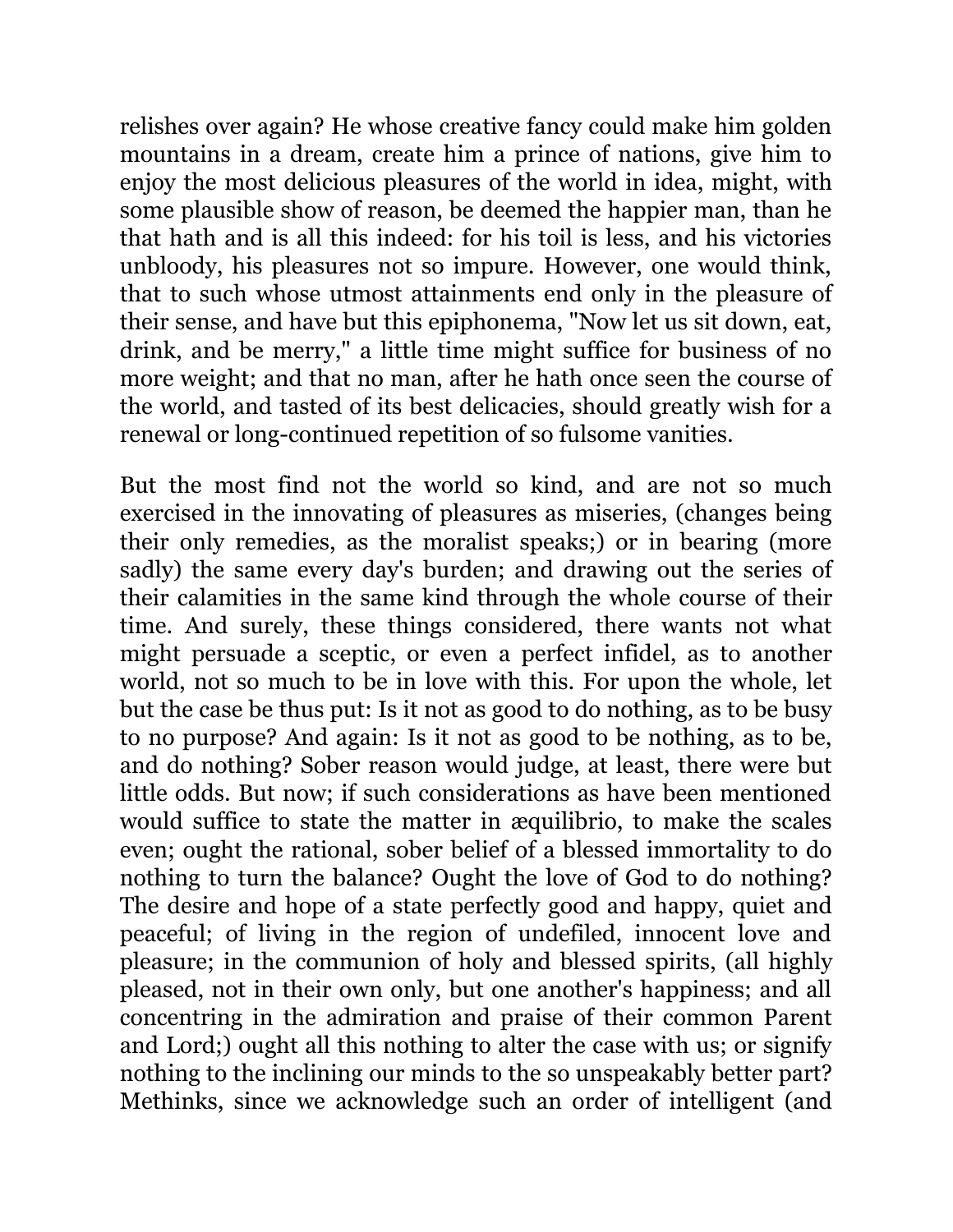already happy) creatures, we should even blush to think they should be spectators of our daily course, and (too plainly discovered) inclinations; so disform and unagreeable to all the laws and dictates of reasonable nature! What censures, may we think, do they pass upon our follies! Are those things great in their eyes, that are so in ours? In lesser matters (as some interpret that passage) indecencies are to be avoided, because of those blessed spirits. 1 Cor. 11:10. May we not then be ashamed, that they should discern our terrene dispositions; and see us come so unwillingly into their comfort, and happy state? Although our present depressing circumstances will not suffer us to be in all things, as yet, conformable to their high condition, we should however carry it as candidates thereto; studying to approve ourselves, waiting and longing to be transumed and taken up into it.

And since we have so high and great an expectation, and it is understood and known that the very perfection and end of our beings is no otherwise attainable than by putting off our sordid flesh, and laying aside this earthly appurtenance; that yet there should be so fixed and prevailing an aversion to it, is a most unaccountable thing, and one of the greatest problems in nature. I say, prevailing: for admit, what is like to be alleged, that an addictedness to the body is by natural inclination; ought not the laws of a superior to prevail over those of the inferior nature? and is not the love of God a higher natural law than that of the body; to whom here our service is little, yea, our disservice much; and from whose most desirable commerce we suffer so uncomfortable a disclusion by the sad circumstances of our bodily state? Are we more nearly allied to a piece of clay, than to the Father of our spirits? And again, is not every thing nearest to itself; and obliged to place love there, rather than on any inferior thing (at least) how nearly soever united; since there can be no pretence of any such nearer union, than of a thing with itself? And are not our souls and our bodies (though united, yet) distinct things? Why then should not our souls, that are capable of understanding their own interest, mind that first; intend most their own perfection and improvement, and begin their charity at home? It is not strange,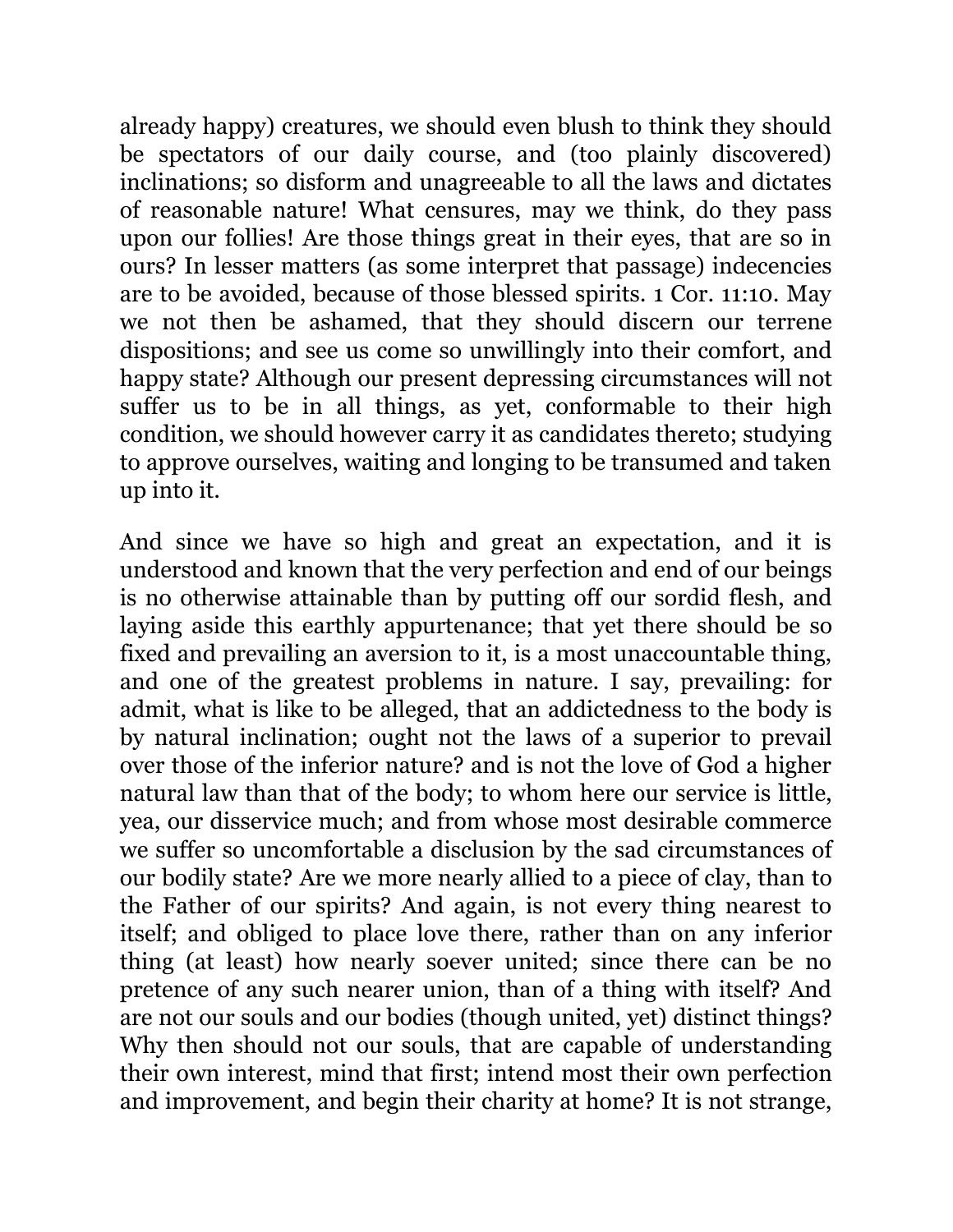that what is weaker and more ignoble, should affect union with what is above it, and a spring of life to it: but when it is found burdensome, nothing forbids but that the superior being may be well content, upon fair and allowable terms, to be rid of the burden. Therefore, though flesh and blood may reluctate and shrink at it, when we think of laying it down; yet it becomes immortal spirits to consider their own affairs, and be (more principally) intent upon what will be their own advantage. If so mean a creature as a sorry flea, finding it can draw a suitable aliment from our bodies, affect to dwell there, and is loath to leave us; it were a ludicrous pity to be therefore content to endure its troublesome vellications, because we fear the poor animal should be put to its shifts, and not be otherwise able to find a subsistence. It is true, that the great Creator and Lord of the universe hath not permitted us the liberty of so throwing off our bodies when we will, which otherwise are in dignity far more beneath our spirits than so despicable a creature is beneath them. And to his disposal that hath ordered this conjunction for a time (whether we look upon it as an effect of his simple pleasure, or of his displeasure) we must yield an awful and a patient submission, till this part of his providence towards us have run its course and attained its ends. And then, how welcome should the hour of our discharge and freedom be, from so troublesome an associate! which upon no other account, than that of duty towards the Author of our beings, one would more endure, than to have the most noisome, offensive vermin always preying upon his flesh. At least, (though the consideration of our own advantage had no place with us in this matter,) the same sense of duty towards our great Creator, which should make us patient of an abode in the body while he will have it so, should also form our spirits to a willing departure when it shall be his pleasure to release us thence. But, that neither a regard to his pleasure, nor our own blessedness, should prevail against our love to the body, is the unaccountable thing I speak of. And to plead only, in the case, the corruption of our natures, that sets us at odds with God and ourselves, is to justify the thing by what is itself most unjustifiable; or rather (as some that have affected to be styled philosophers have been wont to expedite difficulties, by resolving the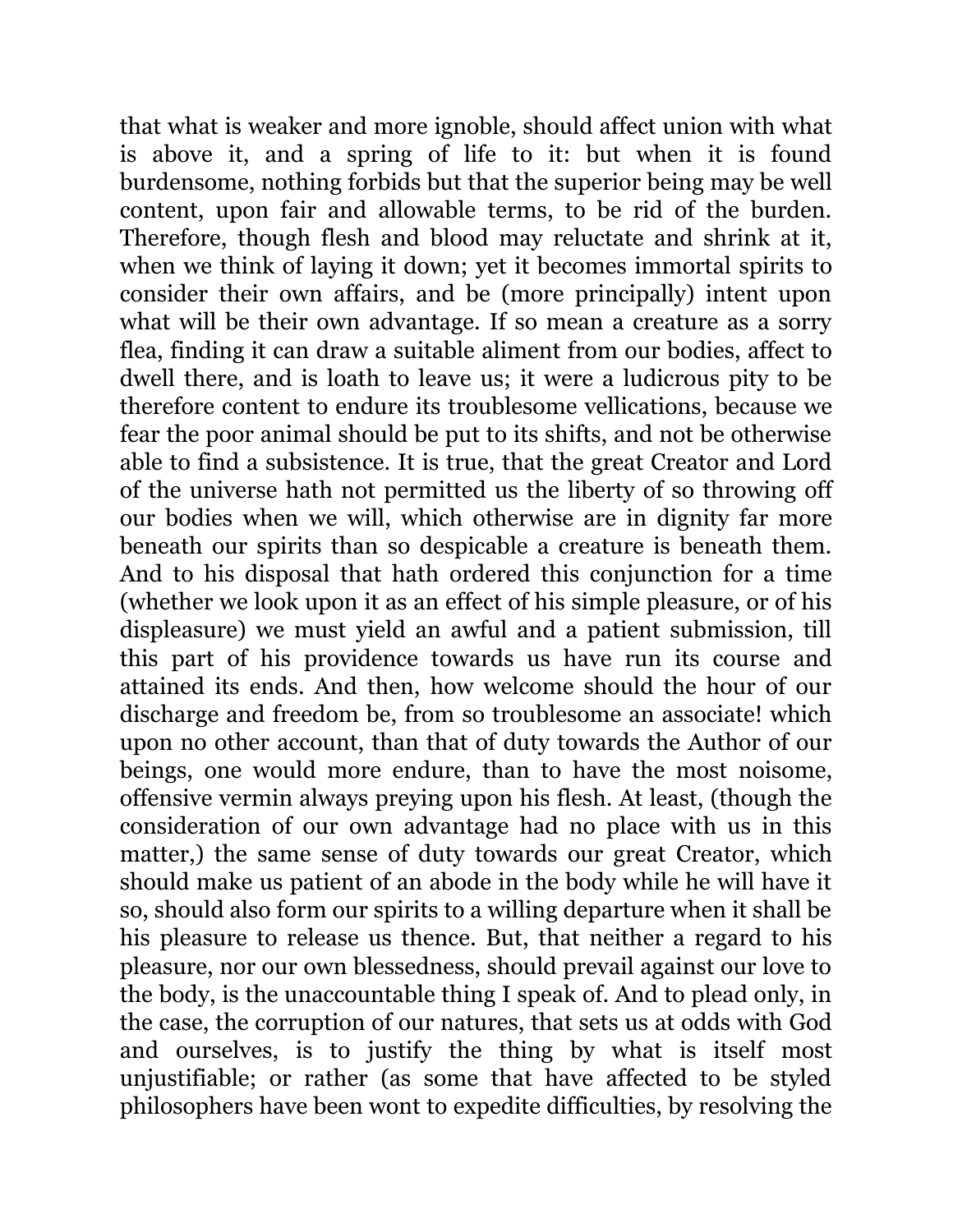matter into the usual course of nature) to resolve the thing into itself, and say, it is so, because it is so, or is wont to be; and indeed, plainly to confess there is no account to be given of it: this being the very thing about which we expostulate, that reasonable nature should so prevaricate; the commonness whereof doth not take away the wonder, but rather render it more dreadful and astonishing.

The truth is, the incongruity in the present case is only to be solved by redress; by earnest strivings with God, and our own souls, till we find ourselves recovered into a right mind; into the constitution and composure whereof a generous fortitude hath a necessary ingrediency; that usually upon lower motives refuses no change of climate, and will carry a man into unknown countries, and through greatest hazards, in the pursuit of honourable enterprises of a much inferior kind. It is reckoned a brave and manly thing, to be in the temper of one's mind a citizen of the world, (meaning it of this lower one;) but why not rather of the universe? And it is accounted mean and base, that one should be so confined by his fear or sloth to that spot of ground where he was born, as not upon just inducement to look abroad, and go for warrantable and worthy purposes (yea, if it were only honest self-advantage) as far as the utmost ends of the earth: but dare we not venture a little farther? These are too narrow bounds for a truly great spirit. Any thing that is tinctured with earth, or savours of mortality, we should reckon too mean for us; and not regret it, that heaven and immortality are not to be attained but by dying: so should the love of our own souls, and the desire of a perpetual state of life, triumph over the fear of death. But it may be alleged by some, that it is only a solicitous love to their souls, that makes them dread this change. They know it will not fare with all alike hereafter, and know not what their own lot shall be. And is this indeed our case? Then, what have we been doing all this while? And how are we concerned to lose no more time! But too often a terrene spirit lurks under this pretence; and men allege their want of assurance of heaven, when the love of this earth, which they cannot endure to think of leaving, holds their hearts.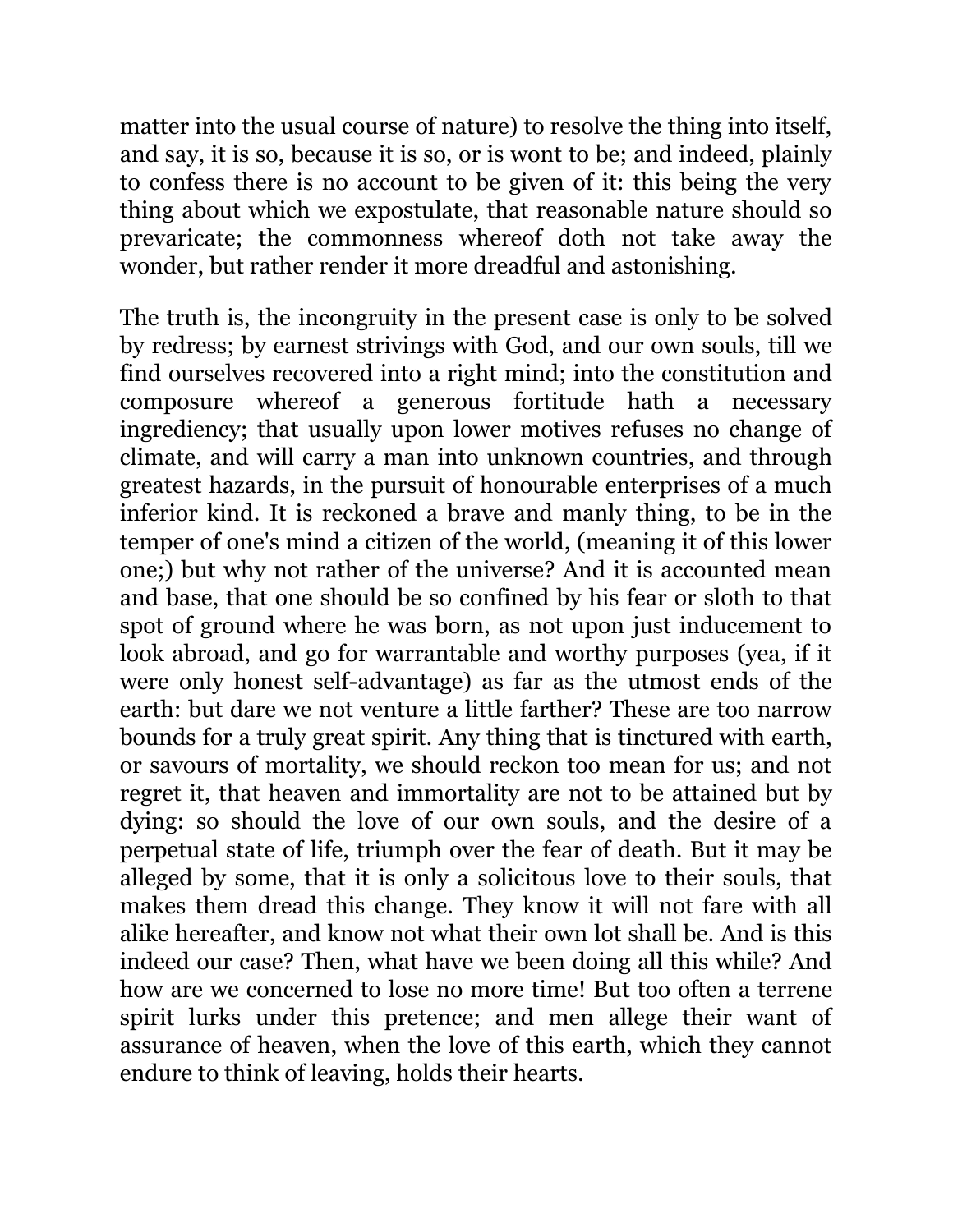And, (a little to discuss this matter,) what would we have to assure us? Do we expect a vision, or a voice? Or are we not to try ourselves; and search for such characters in our own souls, as may distinguish and note us out for heaven? Among these, what can be more clear and certain than this, that we have our hearts much set upon it? They that have their "conversations in heaven, may from thence expect the Saviour, who shall change their vile bodies (the bodies of their humiliation, or low, abject state,) and make them like his own glorious body." Phil. 3:20, 21. "God, who will render to every man according to his works, will give them that by patient continuance in well-doing seek honour and glory and immortality, eternal life." Rom. 2:6, 7. They that "set their affections (or minds) on the things above, not those on the earth; when Christ shall appear, who is their life, shall appear with him in glory." Col. 3:2–4. Mistake not the notion of heaven, or the blessedness of the other world; render it not to yourselves a composition of sensual enjoyments; understand it (principally) to consist in perfect holiness and communion with God, (as his own word represents it, and as reason hath taught even some pagans to reckon of it;) and you cannot judge of your own right by a surer and plainer rule, than that eternal blessedness shall be theirs, whose hearts are truly bent and directed towards it. Admit we then this principle; and now let us reason with ourselves from it: we have a discovery made to us of a future state of blessedness in God, not as desirable only in itself, but as attainable and possible to be enjoyed, (the Redeemer having opened the way to it by his blood, and given us, at once, both the prospect and the offer of it,) so that it is before us as the object of a reasonable desire. Now, either our hearts are so taken with this discovery, that we above all things desire this state, or not. If they be, we desire it more than our earthly stations and enjoyments, are willing to leave the world and the body to enjoy it; and so did falsely accuse ourselves of a prevailing aversion to this change. If they be not, the thing is true, that we are upon no terms willing to die: but the cause is falsely, or partially assigned. It is not so much because we are unassured of heaven, but (as was above suspected) because we love this world better, and our hearts centre in it as our most desirable good.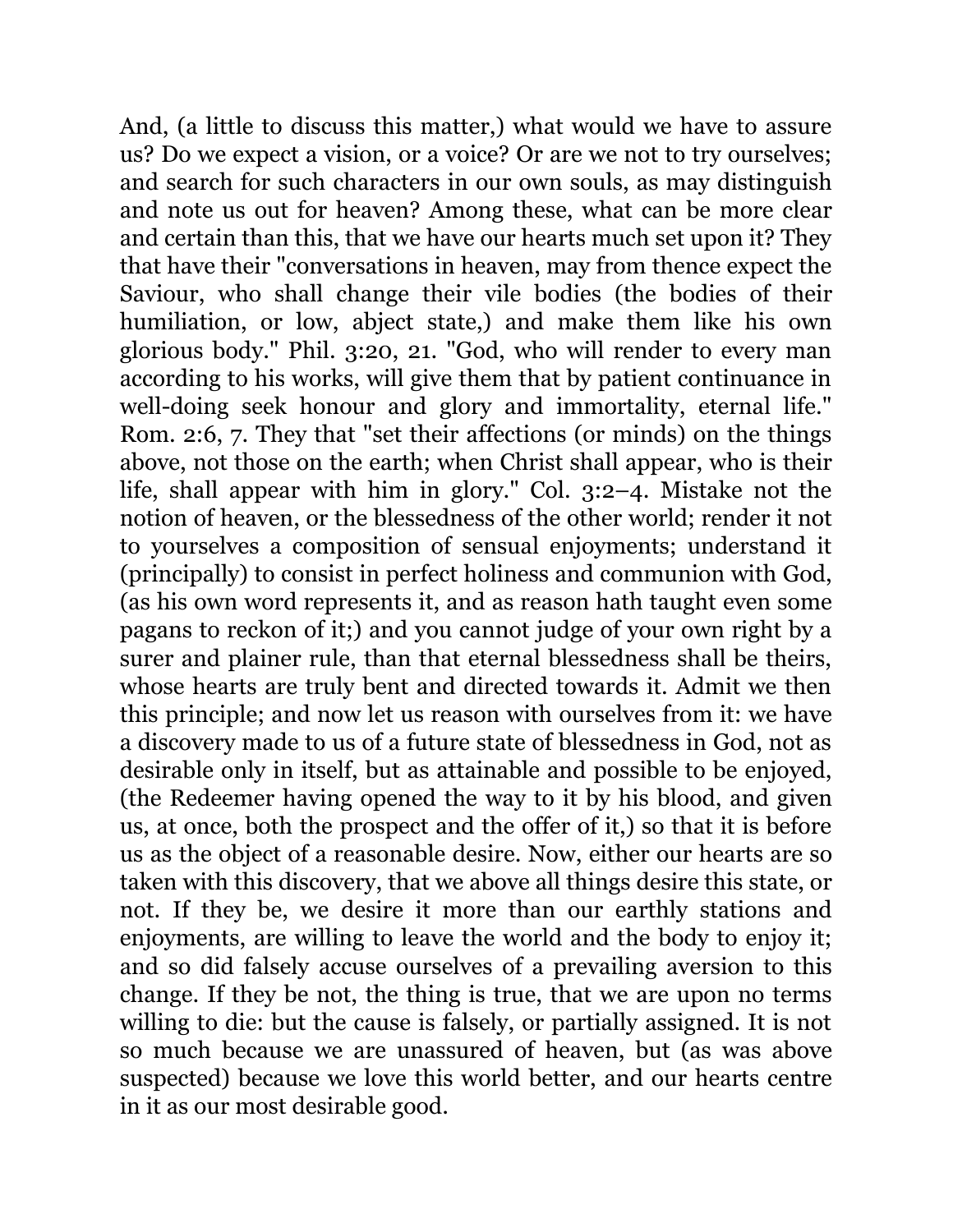Therefore we see how unreasonably this is often said, we are unwilling to change states, because we are unassured. The truth is, they are unassured, because they are unwilling; and what then ensues? They are unwilling, because they are unwilling. And so they may endlessly dispute themselves round, from unwillingness to unwillingness. But is there no way to get out of this unhappy circle? In order to it, let the case be more fully understood: either this double unwillingness must be referred to the same thing, or to diverse: if to the same thing, it is not sense; they say what signifies nothing; for being to assign a cause of their unwillingness to quit the body, to say because they are unwilling, (viz. of that,) is to assign no cause, for nothing can be the cause of itself: but if they refer to diverse things, and say, they are unwilling to go out of the body, because they are unwilling to forsake earth for heaven; the case is then plain, but sad; and not alterable, but with the alteration of the temper of their spirits. Wherefore let us all apply ourselves (since with none this is so fully done, that no more is needful) to the serious endeavour of getting our souls purged from the dross of this world, and enamoured of the purity and blessedness of heaven, so the cause and effect will vanish together; we shall find that suitableness and inclination in our spirits to that blessedness as may yield us the ground of a comfortable persuasion that it belongs to us; and then not be unwilling, though many deaths stood in our way, to break through to attain it.

-----

## MONERGISM BOOKS

The Vanity of this Mortal Life, by John Howe, Copyright © 2022

All rights reserved under International and Pan-American Copyright Conventions. By payment of the required fees, you have been granted the non-exclusive, non-transferable right to access and read the text of this e-book on-screen. No part of this text may be reproduced, transmitted, downloaded, decompiled, reverse engineered, or stored